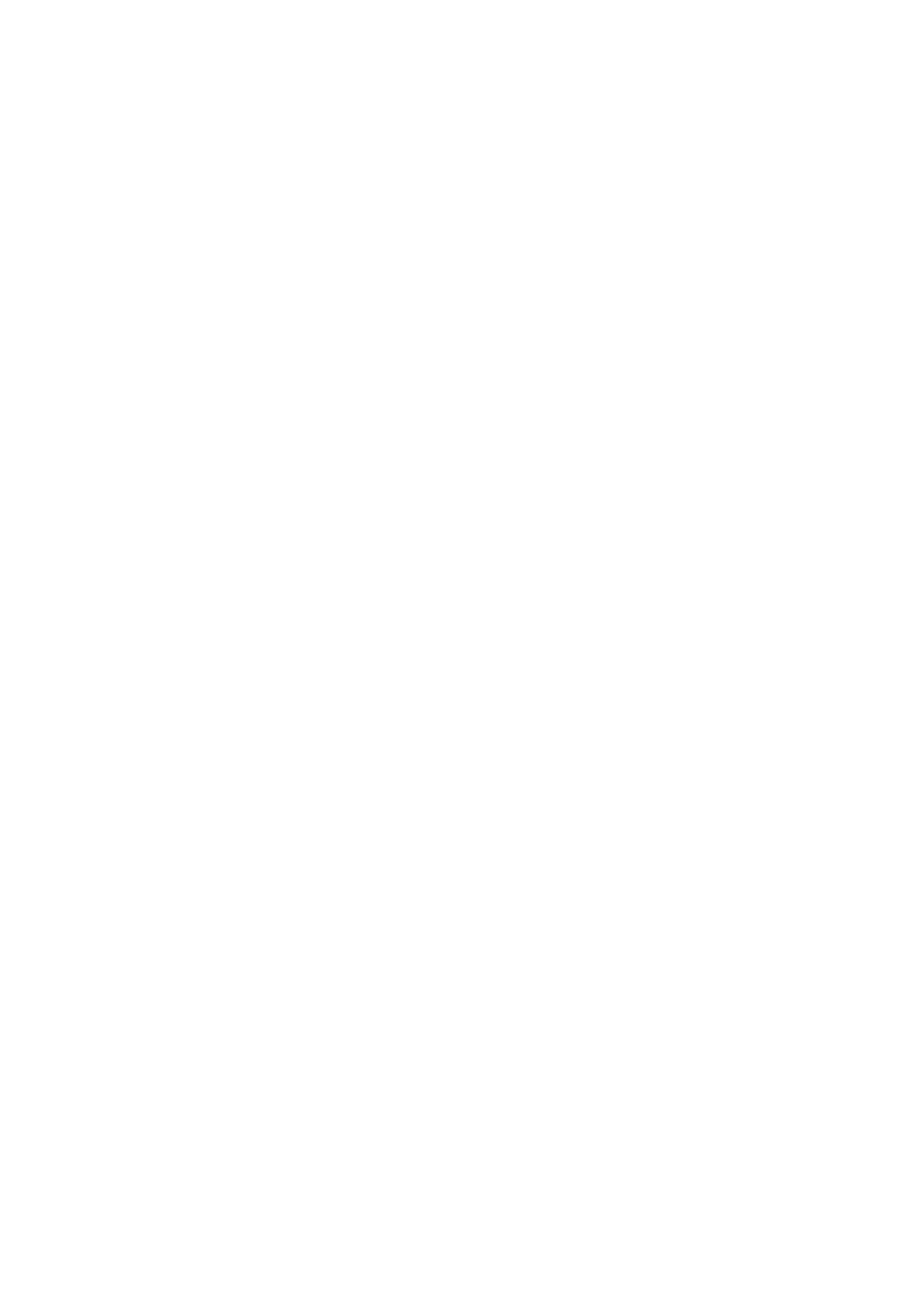(Reprint No. 11)

South Australia

# **HARBORS AND NAVIGATION ACT 1993**

An Act to provide for the administration, development and management of harbors; to provide for safe navigation in South Australian waters; and for other purposes.

*This Act is published under the Legislation Revision and Publication Act 2002 and incorporates all amendments in force as at 15 December 2003.*

*Please note—References in the legislation to other legislation or instruments or to titles of bodies or offices are not automatically updated as part of the program for the revision and publication of legislation and therefore may be obsolete.*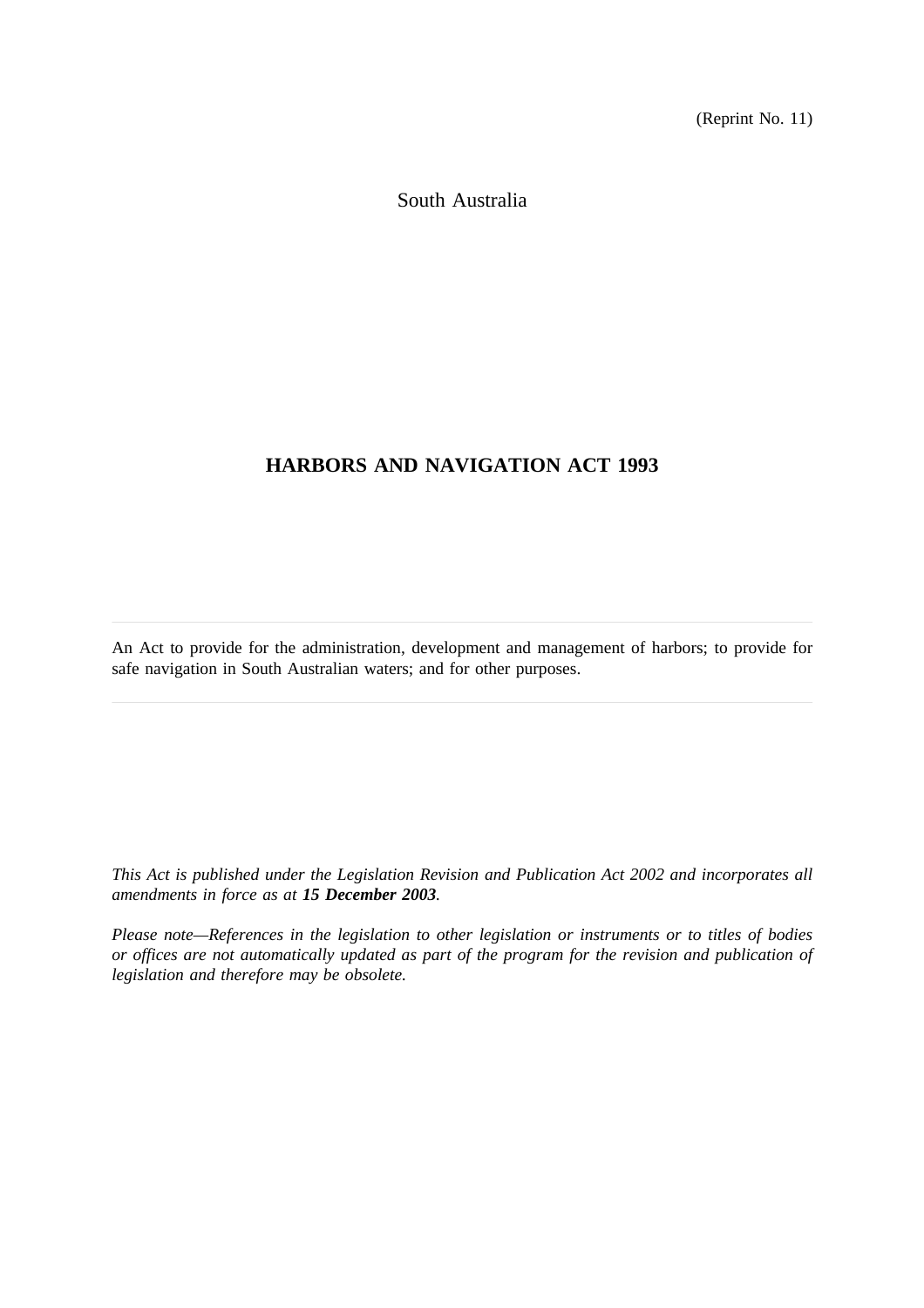# **HARBORS AND NAVIGATION ACT 1993**

being

Harbors and Navigation Act 1993 No. 41 of 1993 [Assented to 20 May  $1993$ ]<sup>1</sup>

as amended by

Harbors and Navigation (Ports Corporation and Miscellaneous) Amendment Act 1994 No. 45 of 1994 [Assented to 2 June 1994]

Statutes Amendment (Drink Driving) Act 1995 No. 95 of 1995 [Assented to 7 December 1995]<sup>2</sup>

- Statutes Amendment and Repeal (Common Expiation Scheme) Act 1996 No. 34 of 1996 [Assented to 2 May 1996]<sup>3</sup>
- Harbors and Navigation (Miscellaneous) Amendment Act 2000 No. 79 of 2000 [Assented to 14 December 2000]<sup>4</sup>
- Harbors and Navigation (Control of Harbors) Amendment Act 2000 No. 81 of 2000 [Assented to 14 December 2000]<sup>5</sup>

Statutes Amendment (Transport Portfolio) Act 2001 No. 17 of 2001 [Assented to 17 May 2001]<sup>6</sup>

Statutes Amendment (Transport Portfolio) Act 2002 No. 37 of 2002 [Assented to 28 November 2002]<sup>7</sup>

**Statutes Amendment (Road Safety Reforms) Act 2003 No. 8 of 2003 [Assented to 12 June 2003]8**

River Murray Act 2003 No. 35 of 2003 [Assented to 31 July 2003]<sup>9</sup>

- <sup>1</sup> Came into operation 24 October 1994: *Gaz.* 20 October 1994, p. 1220
- Part 2 (ss. 4-10) came into operation 7 December 1997 (by virtue of the Acts Interpretation Act 1915, s. 7(5)).
- <sup>3</sup> Came into operation 3 February 1997: *Gaz*. 19 December 1996, p. 1923.
- <sup>4</sup> Came into operation (except ss. 6, 7 and 13) 2 January 2001: *Gaz*. 21 December 2000, p. 3688; ss. 6, 7 and 13 came into operation 12 April 2001: *Gaz*. 12 April 2001, p. 1582.
- <sup>5</sup> Came into operation (except ss. 3(a), 4(a), 5(b), 8, 9(a), 11, 12(a) and 20) 25 January 2001: *Gaz*. 25 January 2001, p. 300; ss. 3(a), 4(a), 5(b), 8, 9(a), 11, 12(a) and 20 came into operation 31 October 2001: *Gaz*. 25 October 2001, p. 4687.
- <sup>6</sup> Part 2 (except ss. 5-9) came into operation 30 October 2001: *Gaz*. 25 October 2001, p. 4686; ss. 5-9 came into operation 27 May 2002: *Gaz*. 23 May 2002, p. 1928.
- <sup>7</sup> Part 3 (ss. 6-9) came into operation 3 July 2003: *Gaz*. 3 July 2003, p. 2877.
- **<sup>8</sup> Part 2 (ss. 5-7) came into operation 15 December 2003:** *Gaz***. 11 December 2003, p. 4431.**
- <sup>9</sup> Schedule (cl. 8) came into operation 24 November 2003: *Gaz*. 20 November 2003, p. 4203.
- N.B. The amendments effected to this Act by the *Coroners Act 2003* had not been brought into operation at the date of, and have not been included in, this reprint.

#### *NOTE:*

- *Asterisks indicate repeal or deletion of text.*
- *Entries appearing in bold type indicate the amendments incorporated since the last reprint.*
- *For the legislative history of the Act see Appendix.*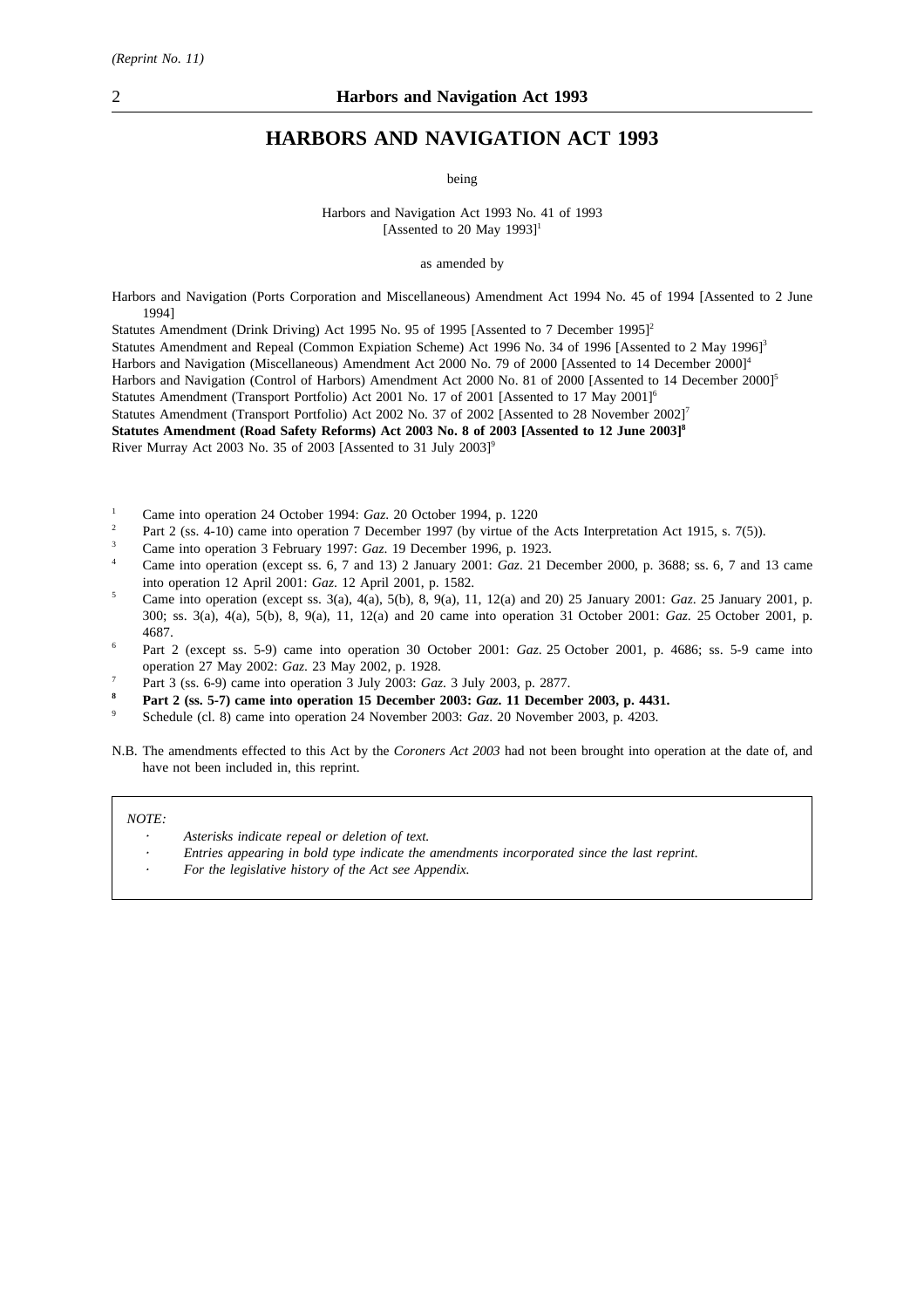### **SUMMARY OF PROVISIONS**

### **Part 1—Preliminary**

- 1. Short title
- 3. Objects of this Act
- 4. Interpretation
- 5. Crown bound
- 6. Application of Act

### **Part 2—Administration**

# **Division 1—Minister**

- 7. Responsibility for administration
- 8. Minister to be corporation sole

## **Division 2—Chief Executive Officer**

- 9. Responsibility of CEO<br>10. Annual report
- Annual report

### **Division 3—Delegation**

11. Delegation

### **Division 4—Authorised persons**

- 12. Appointment of authorised persons<br>13. Production of identity card
- Production of identity card
- 14. Powers of an authorised person

# **Part 3—Property**

# **Division 1—Vesting of property**

15. Property of Crown

### **Division 2—Acquisition of land**

16. Acquisition of land

## **Division 3—Resumption of land**

17. Resumption

## **Division 4—Care, control and management of property**

- 18. Care, control and management of property 18A. By-laws
- By-laws

### **Division 5—Dealings with property**

19. Power to grant leases and licences over land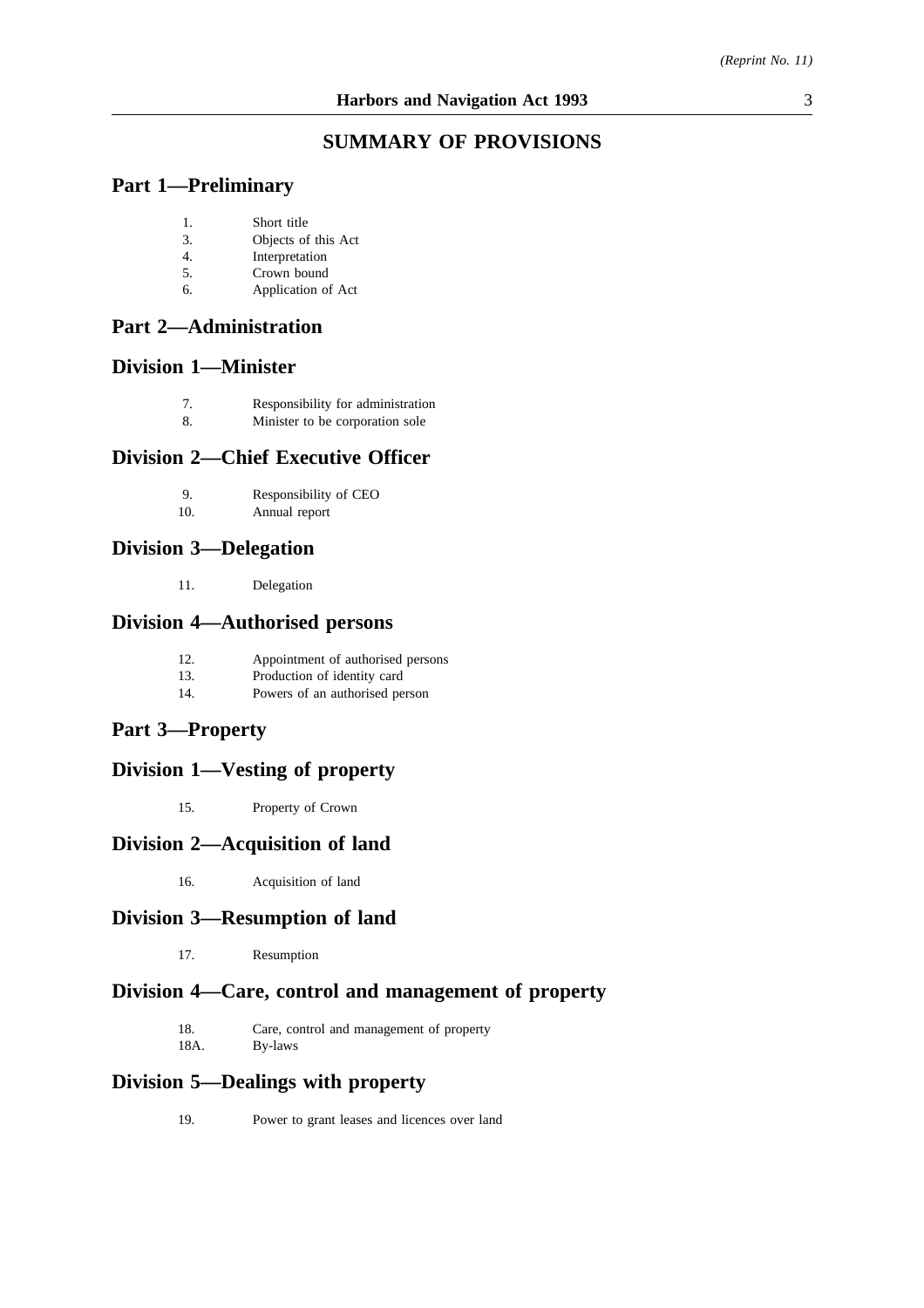### **Division 6—Rateability of land**

20. Rateability of land

# **Division 7—Damage to property**

21. Liability for damage

# **Part 4—General powers to protect navigation and to restrict use of waters**

### **Division 1—Navigational aids**

| Control of navigational aids |
|------------------------------|
|                              |

- 23. Establishment of navigational aids
- 24. Interference with navigational aids

# **Division 2—Clearance of wrecks**

25. Clearance of wrecks etc

### **Division 3—Restrictions on use of waters**

- 26. Licences for aquatic activities
- 27. Restricted areas

### **Part 5—Harbors and ports**

### **Division 1—Control and management of harbors and ports**

| 28.  | Control and management of harbors               |
|------|-------------------------------------------------|
| 28A. | Power to assign control and management of ports |
| 28B. | Port operating agreements                       |
| 28C. | General responsibility of port operator         |
| 28D. | Variation of port operating agreement           |
| 28E. | Agreements to be tabled in Parliament           |
| 28F. | Power to deal with non-compliance               |
| 28G. | Power to appoint manager                        |
| 28H. | Powers of the manager                           |

#### **Division 2—Port management officers**

29. Port management officers

### **Division 2A—Operational powers**

| 29A. | Interpretation |
|------|----------------|
|------|----------------|

- 29B. Power of direction<br>29C. Power to board ves
- Power to board vessel

# **Division 3—Harbor improvement work**

| 30. | Dredging or other similar work |
|-----|--------------------------------|
|-----|--------------------------------|

- 30A. Development of harbors and maritime facilities<br>30B. Application of Development Act 1993
- Application of Development Act 1993

## **Division 4—Harbor charges etc**

31. Power to fix charges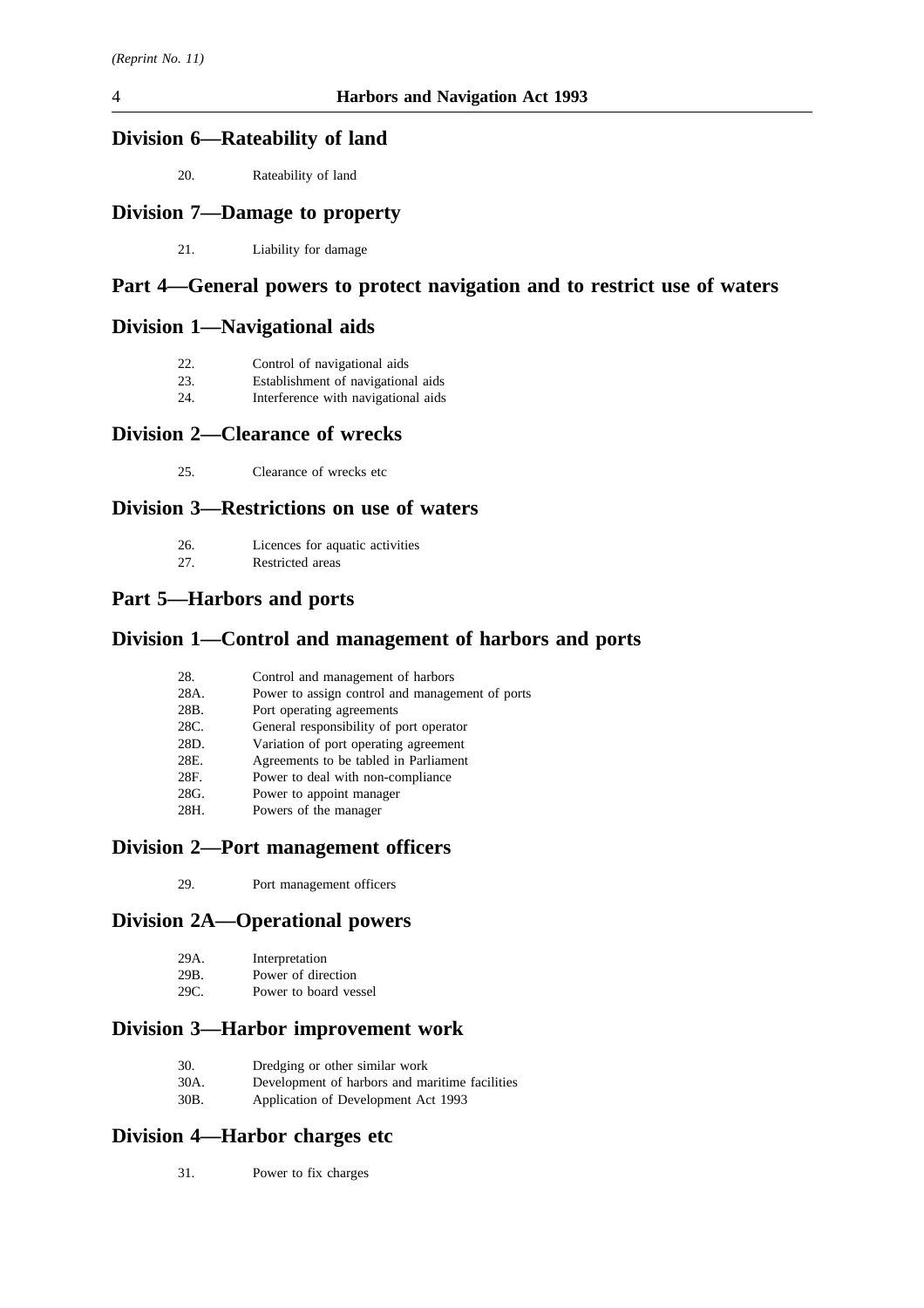- 31A. Power to waive or reduce charges
- 31B. Charges in respect of goods
- 31C. Charges in respect of vessels
- 31D. Power to prevent use of harbor or port facilities

### **Part 5A—Pilotage**

- 33. Licensing of pilots
- 34. Pilotage exemption certificate<br>35. Compulsory pilotage
- Compulsory pilotage
- 36. Duties and immunities of pilots

### **Part 6—Crewing**

### **Division 1—Application of this Part**

37. Vessels to which this Part applies

#### **Division 2—Obligation to have adequate crew**

- 38. Obligation to have adequate crew
- 39. Exemptions

## **Division 3—State Crewing Committee**

| 39A. | Interpretation                                 |
|------|------------------------------------------------|
| 40.  | <b>State Crewing Committee</b>                 |
| 41.  | Nomination of members by owner                 |
| 42.  | Conditions of office                           |
| 42A. | Vacancies or defects in appointment of members |

# **Division 4—Procedures and powers of Committee**

- 43. Procedures at meetings
- 44. Power to obtain information
- 45. Determinations in relation to crew

#### **Part 7—Certificates of competency**

- 46. Vessels to which this Part applies
- 47. Requirement for certificate of competency
- 48. Issue of certificates of competency or exemptions<br>49. Cancellation of certificate of competency by court
- Cancellation of certificate of competency by court
- 50. Cancellation of certificate of competency by Minister

## **Part 8—Hire of vessels**

- 51. Vessels to which this Part applies
- 52. Obligation to hold licence
- 52A. Duration and granting of licence
- 53. Terms and conditions of licence

### **Part 9—Registration and certificates of surveys**

### **Division 1—Registration of vessels**

- 54. Application of Division
- 55. Registration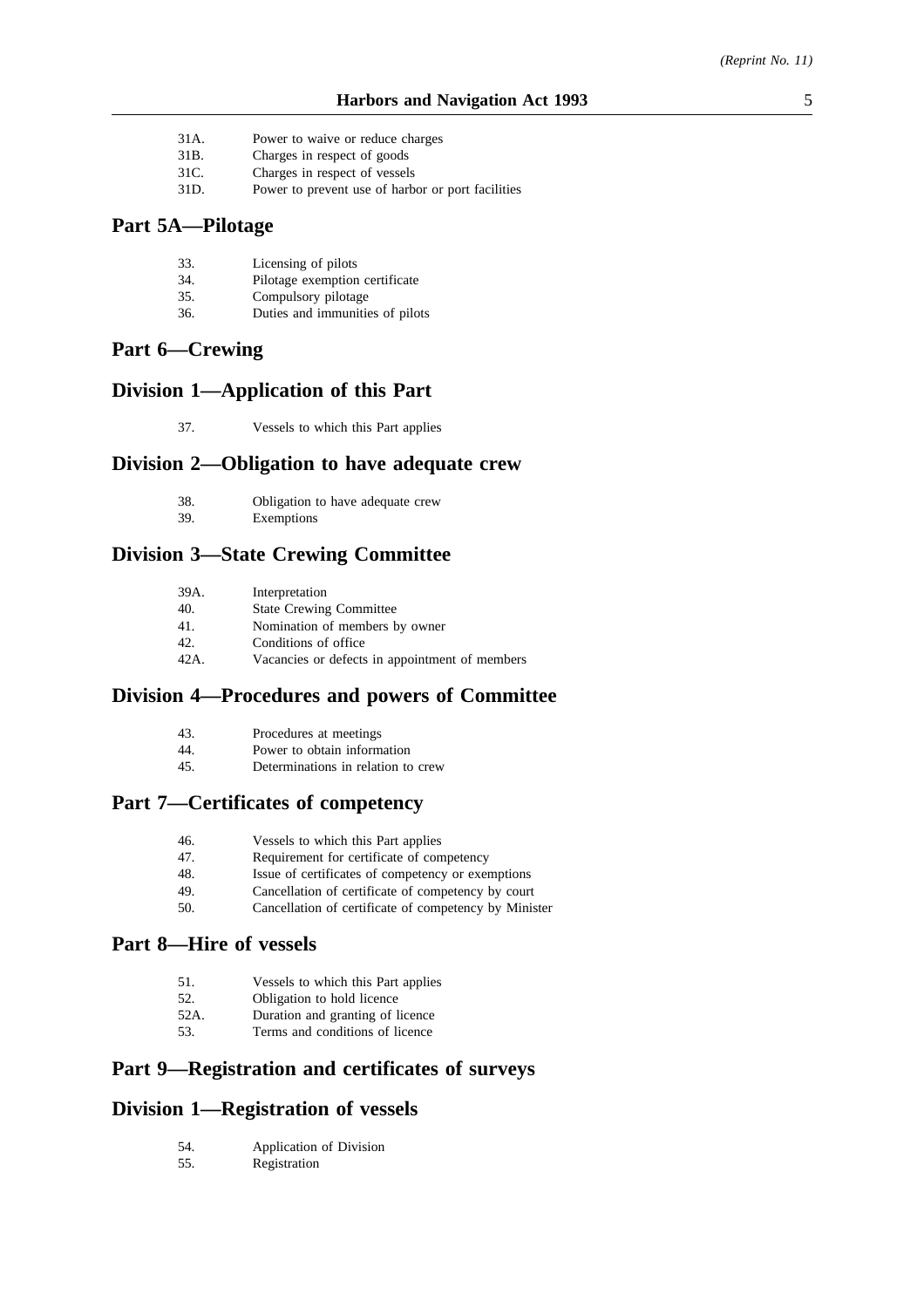# **Division 2—Certificates of survey**

| 56. | Application of this Division |  |  |
|-----|------------------------------|--|--|
|-----|------------------------------|--|--|

- 57. Appointment of surveyors
- 58. Issue of certificate of survey 59. Certificate of survey
- 60. Obligation to hold certificate of survey

## **Division 3—Loadline certificates**

- 62. Issue of loadline certificate<br>63. Loadline certificate
- 63. Loadline certificate<br>64. Obligation to hold 1
- Obligation to hold loadline certificate

# **Part 10—Safety**

# **Division 1—Safety generally**

| 65.  | General requirements                                           |
|------|----------------------------------------------------------------|
| 65A. | Requirement to have emergency position indicating radio beacon |
| 66.  | Power to prohibit use of unsafe vessel                         |
| 67.  | Minister's power to act in an emergency                        |

# **Division 2—Survey**

68. Requirement of survey

# **Division 3—Operation of vessels**

69. Vessels to be operated with due care

# **Division 4—Alcohol and other drugs**

| 70.  | Alcohol and other drugs                                                                            |
|------|----------------------------------------------------------------------------------------------------|
| 71.  | Requirement to submit to alcotest or breath analysis                                               |
| 72.  | Police to facilitate blood test at request of incapacitated person etc.                            |
| 72A. | Authorised person to provide transport assistance for blood tests in certain circumstances outside |
|      | Metropolitan Adelaide                                                                              |
| 72B. | Blood tests by nurses where breath analysis taken outside Metropolitan Adelaide                    |
| 72C. | Concentration of alcohol in breath taken to indicate concentration of alcohol in blood             |
| 73.  | Evidence                                                                                           |
| 73A. | Breath analysis where drinking occurs after operation of vessel                                    |
| 74.  | Compulsory blood tests of injured persons including water skiers                                   |
|      |                                                                                                    |

# **Part 11—Accidents**

| 75. | Casualties to be reported                         |
|-----|---------------------------------------------------|
| 76. | Duty to render assistance and provide particulars |

# **Part 12—Court of Marine Enquiry**

# **Division 1—Constitution of Court**

77. Constitution of Court

### **Division 2—Enquiries into casualties**

78. Enquiries into casualties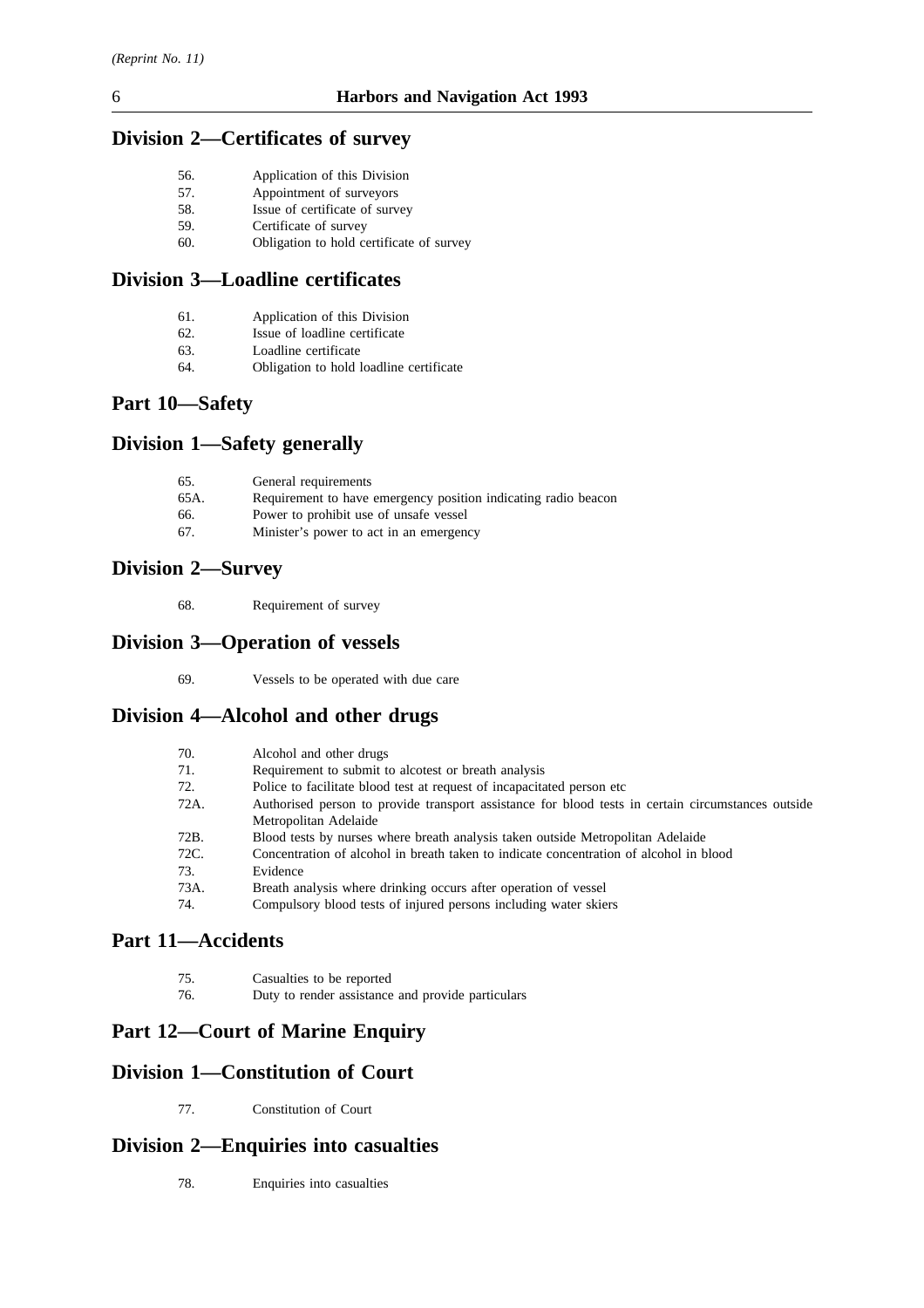# **Division 3—Enquiries into misconduct or incompetence**

79. Enquiries into misconduct or incompetence

# **Division 4—Administrative review**

80. Review of administrative decisions

# **Part 13—Application of Commonwealth Act and International Conventions**

82. Agreement between the Commonwealth and the State

#### **Part 14—Miscellaneous**

| 83. | Regattas etc              |
|-----|---------------------------|
| 84. | Conduct on board vessels  |
| 85. | Unlawful use of vessels   |
| 87. | Evidentiary provision     |
| 89. | Officers' liability       |
| 90. | Recreational boating fund |
| 91. | Regulations               |

### **Schedule 1—Harbors**

# **Schedule 2—Transitional provisions**

#### **APPENDIX LEGISLATIVE HISTORY**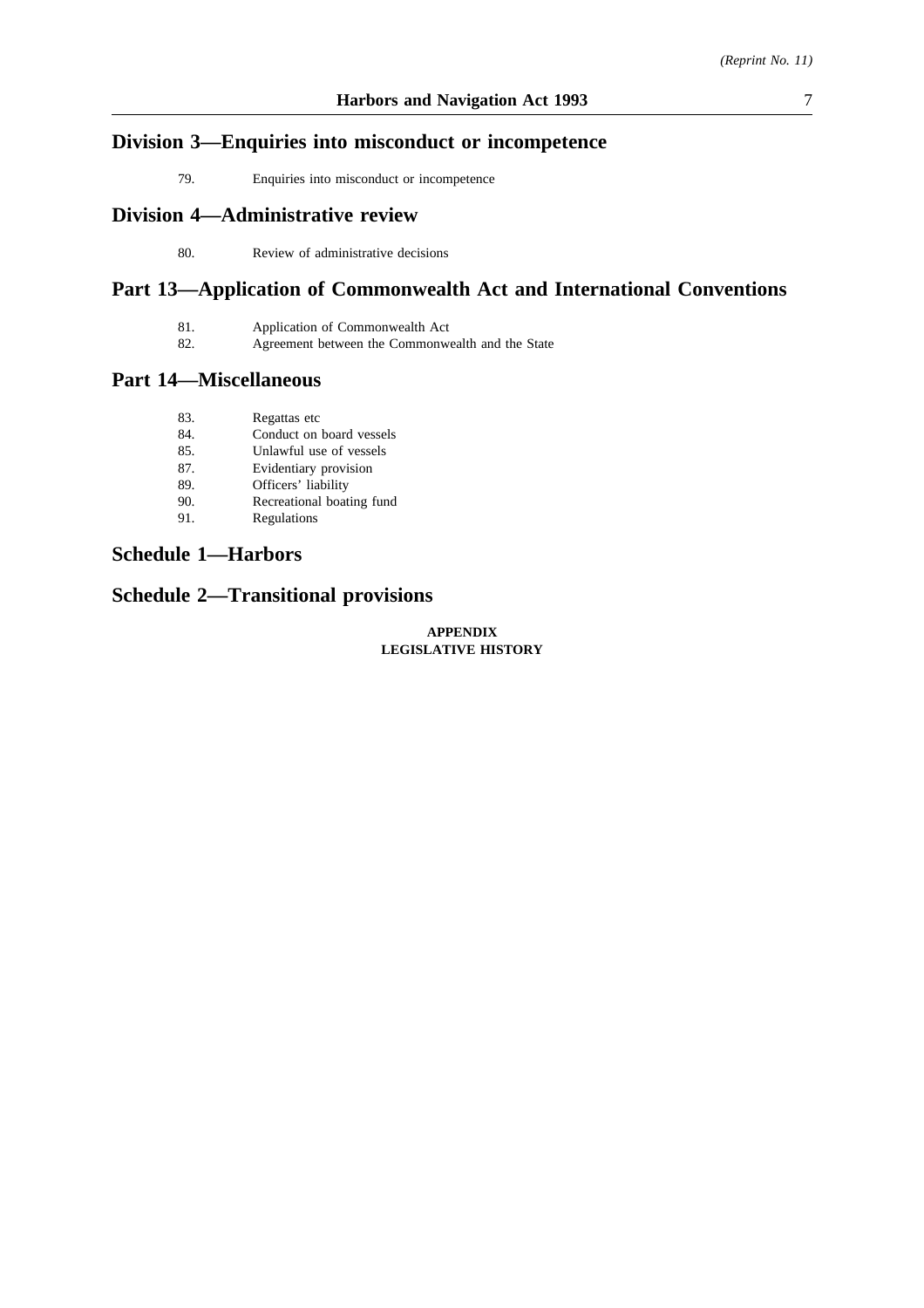#### **The Parliament of South Australia enacts as follows:**

### **Part 1—Preliminary**

#### **Short title**

**1.** This Act may be cited as the *Harbors and Navigation Act 1993*.

\*\*\*\*\*\*\*\*\*\*

#### **Objects of this Act**

**3.** The objects of this Act are—

- *(a)* to provide for the efficient and effective administration and management of South Australian harbors and harbor facilities for the purpose of maximising their use and promoting trade; and
- *(b)* to ensure that efficient and reliable cargo transfer facilities are established and maintained; and
- *(c)* to promote the safe, orderly and efficient movement of shipping within harbors; and
- *(d)* to promote the economic use and the proper commercial exploitation of harbors and harbor facilities; and
- *(e)* to provide for the safe navigation of vessels in South Australian waters; and
- *(f)* to provide for the safe use of South Australian waters for recreational and other aquatic activities.

#### **Interpretation**

**4.** (1) In this Act, unless the contrary intention appears—

"**adjacent land**" means—

- *(a)* land extending from the low water mark on the seashore to the nearest road or section boundary, or to a distance of 50 metres from high water mark (whichever is the lesser distance); or
- *(b)* land extending from the edge of any other navigable waterway or body of water in the State to the nearest road or section boundary or for a distance of 50 metres (whichever is the lesser),

(but does not include land vested in fee simple in any person other than the Minister or land withdrawn from the Minister under the transitional provisions);

"**alcotest**" means a test by means of apparatus approved for the purpose of conducting alcotests under the *Road Traffic Act 1961*;

"**authorised person**" means a person appointed under Part 2 or a member of the police force;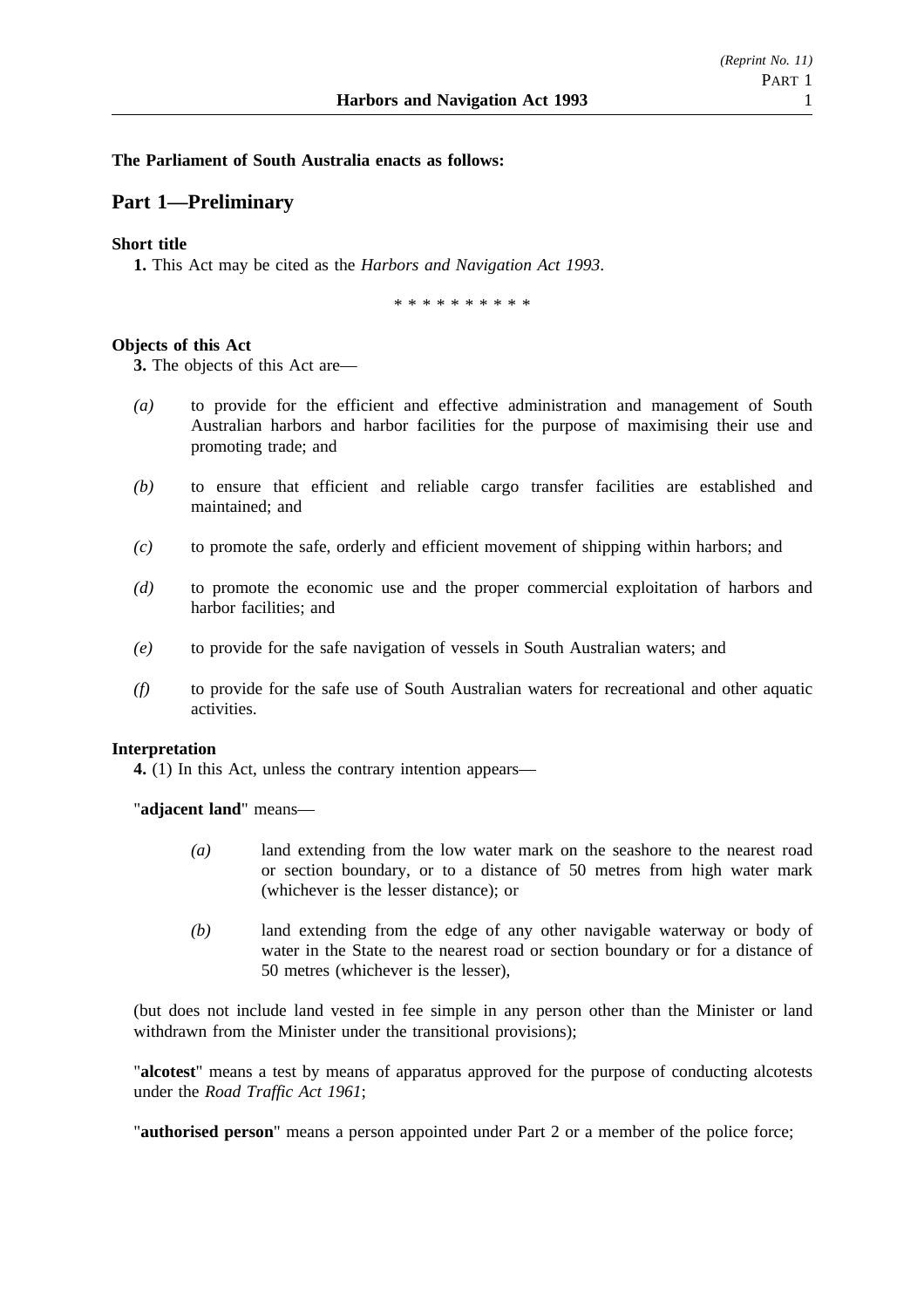"**breath analysing instrument**" means apparatus of a kind approved as a breath analysing instrument under the *Road Traffic Act 1961*;

"**CEO**" means the chief executive officer of the Department;

"**commercial vessel**" means a vessel used for industrial, commercial or scientific purposes and includes a vessel of a class declared by regulation to be a class of commercial vessels;

"**Commonwealth Act**" means the *Navigation Act 1912* of the Commonwealth;

"**crew**", of a vessel, includes—

- *(a)* in the case of a commercial vessel—the master;
- *(b)* in the case of a recreational vessel—the operator,

and any person acting in a position declared by regulation to be a position of responsibility;

"**department**" means the department or administrative unit of the Public Service that has, subject to the Minister, responsibility for administering this Act:

"**expiable offence**" means an offence against this Act declared by regulation to be an expiable offence;

"**fishing vessel**" means—

- *(a)* a vessel (not propelled solely by oars) used in the taking of fish for sale; or
- *(b)* a vessel (not propelled solely by oars) used in connection with a fish farm whether or not it is used in the taking of fish for sale;

"**harbor**" means—

- *(a)* any of the harbors mentioned in Schedule 1 (unless declared by regulation not to be a harbor); or
- *(b)* a place—
	- (i) at which facilities exist for the loading or mooring of vessels or at which such facilities might be conveniently established; and
	- (ii) declared by regulation to be a harbor;

"**interest**" in land means—

- *(a)* any legal or equitable estate or interest in the land; or
- *(b)* any easement, right, power, or privilege in, under, over, affecting, or in connection with, the land;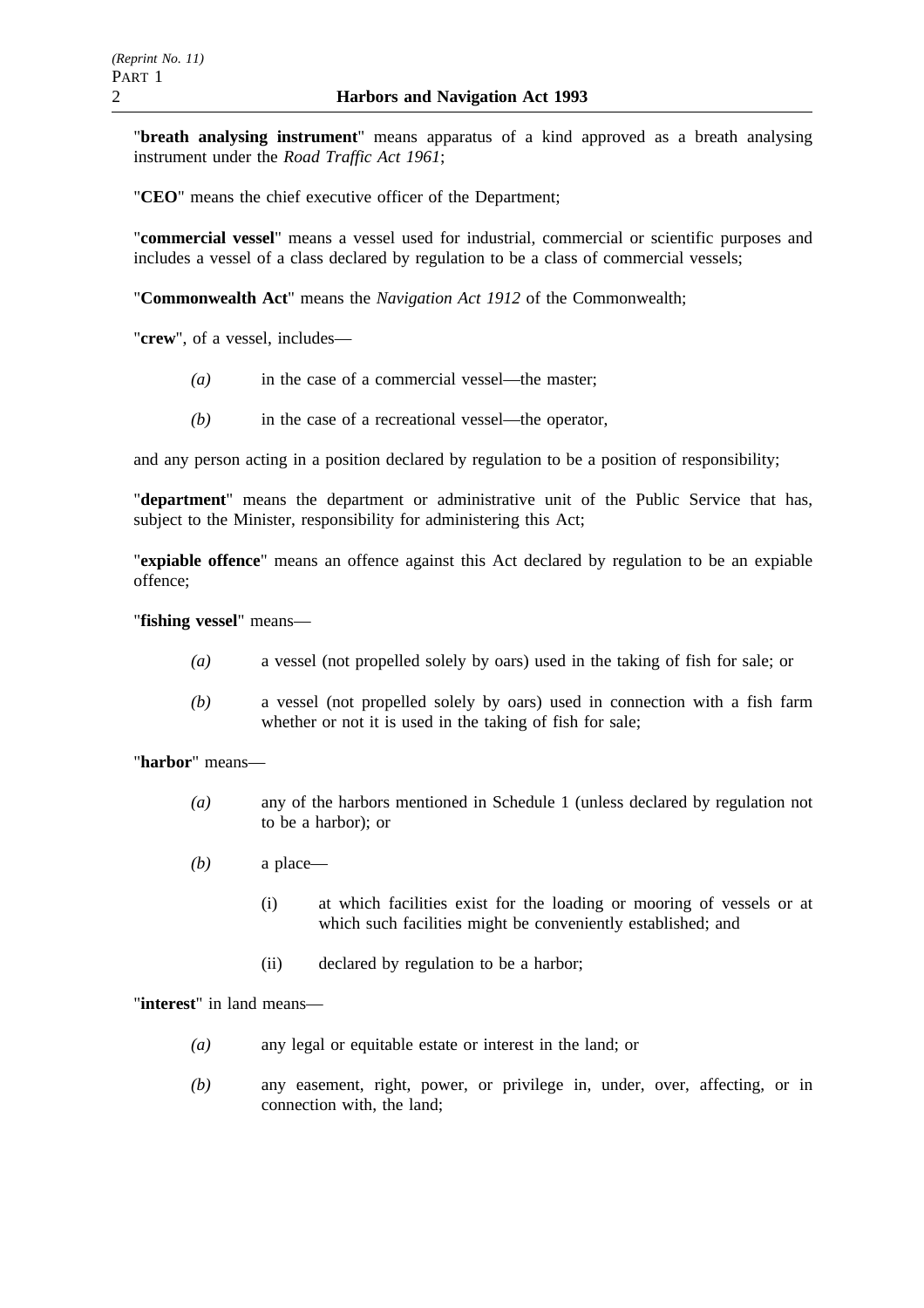"**jurisdiction**" means—

- *(a)* the State (and, in particular, the navigable waters within its limits); and
- *(b)* so much of the territorial sea of Australia as is adjacent to the State; and
- *(c)* any other navigable waters declared by regulation to be within the jurisdiction,

but does not include navigable waters declared by regulation not to be within the jurisdiction;

"**key position**", in relation to the crew of a vessel, means—

- *(a)* the position of master or operator of the vessel; or
- *(b)* a position of a class declared by regulation to be one in relation to which a certificate of competency is required;

"**land**" includes an interest in land;

"**master**" means the person in charge of a commercial vessel but does not include a licensed pilot acting as such;

"**misconduct**" includes negligence;

"**navigation**" of a vessel includes any movement of the vessel from place to place whether or not the vessel moves or is moved under its own power;

"**navigational aid**" means—

- *(a)* a lighthouse, beacon, buoy, or other mark or structure (whether equipped with a light or not) intended to be an aid to navigation; or
- *(b)* a radio beacon or other device intended to be an aid to navigation;

"**operator**" means the person in charge of a recreational vessel, while that vessel is under way;

"**owner**" of a vessel includes—

- *(a)* in relation to a commercial vessel—
	- (i) a charterer; and
	- (ii) an agent of the owner or the charterer;
- *(b)* in relation to a recreational vessel—a person who takes the vessel on hire;

"**pilot**" means a person, who although not a member of a vessel's crew, temporarily takes control (subject however to the master's overriding authority) of the vessel's navigation;

"**port**" means land and waters (which must comprise or include the whole or some of the land and waters constituting a harbor) constituted as a port by the regulations;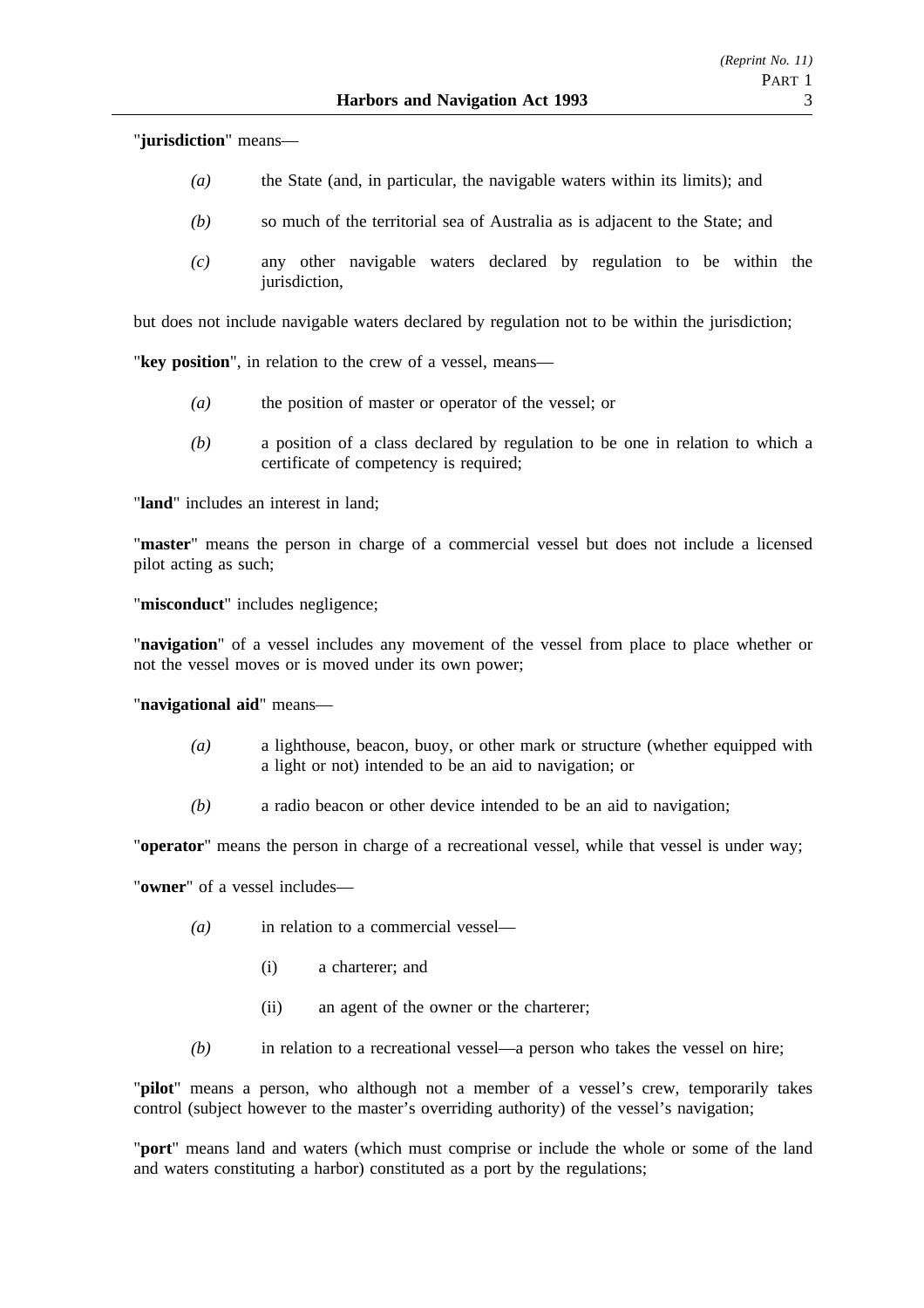"**port management officer**" means—

- *(a)* a port management officer appointed under section 29; or
- *(b)* an authorised person;

"**port operator**" means—

- *(a)* a person authorised by a port operating agreement to operate a port; or
- *(b)* if there is no such person—the Minister;

"**recreational vessel**" means a vessel used for purposes that are not solely industrial, commercial or scientific purposes and includes a vessel of a class declared by regulation to be a class of recreational vessels;

"**subjacent land**" means land underlying navigable waters within the jurisdiction;

"**speed**", in relation to a vessel, means speed with reference to a stationary horizontal plane (as distinct from speed through water which may itself be in motion);

"**vessel**" means—

- *(a)* a ship, boat or vessel used in navigation; or
- *(b)* an air-cushion vehicle, or other similar craft, used wholly or primarily in transporting passengers or goods by water; or
- *(c)* a surf board, wind surf board, motorised jet ski, water skis or other similar device on which a person rides through water; or
- *(d)* a structure that is designed to float in water and is used for commercial, industrial or scientific purposes,

but does not include a structure of a class excluded by regulation from the ambit of this definition;

"**wreck**" includes an abandoned vessel.

(2) For the purposes of this Act, a person is taken to operate a vessel if that person—

- *(a)* rides on a surfboard or water skis or other similar device; or
- *(b)* is towed by a vessel.

(3) For the purposes of this Act, the length of a vessel is to be determined in accordance with the regulations.

#### **Crown bound**

**5.** (1) This Act binds the Crown not only in right of South Australia but also, so far as the legislative power of the Parliament permits, the Crown in all its other capacities.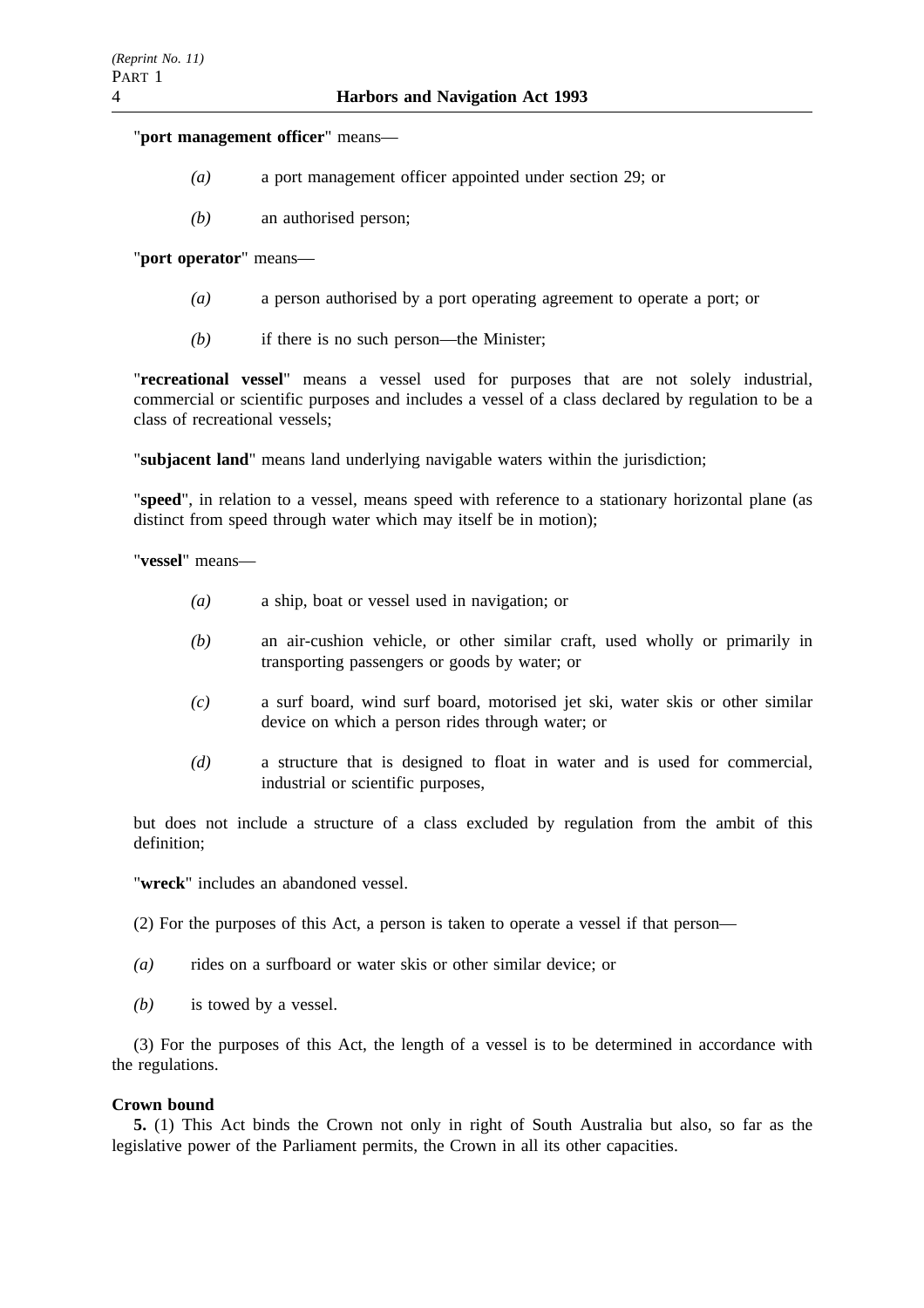(2) Nothing in this Act renders the Crown in any of its capacities liable to be prosecuted for an offence.

### **Application of Act**

**6.** (1) This Act applies both within and outside the jurisdiction.

(2) This Act applies outside the jurisdiction to the full extent of the extraterritorial power of the Parliament.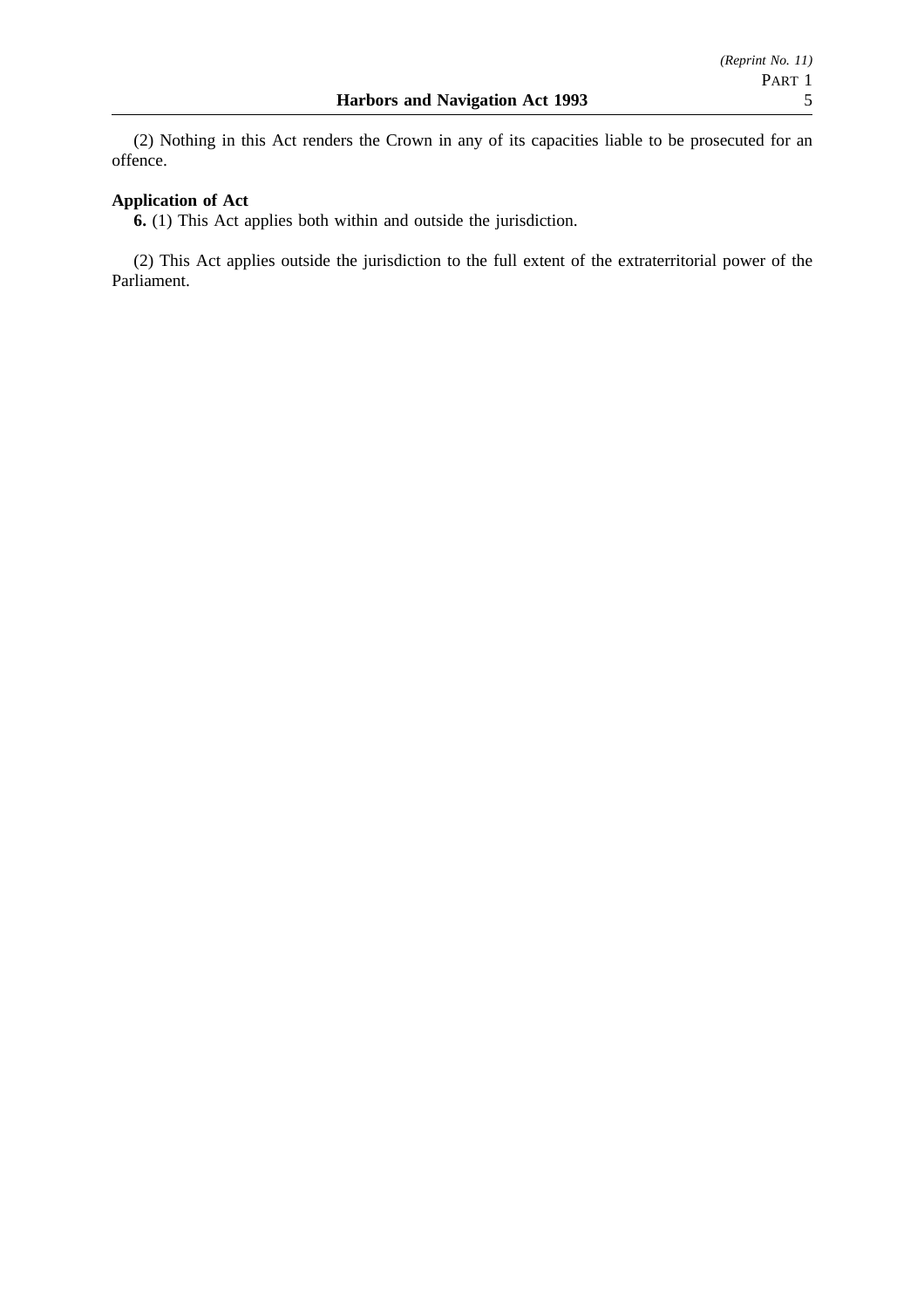## **Part 2—Administration**

### **Division 1—Minister**

#### **Responsibility for administration**

**7.** The Minister is responsible for the administration of this Act.

### **Minister to be corporation sole**

**8.** (1) The Minister is a corporation sole.

(2) The Minister has in his or her corporate capacity all the powers of a natural person.

(3) A document apparently bearing the common seal of the Minister will be presumed, in the absence of contrary evidence, to have been duly executed by the Minister.

# **Division 2—Chief Executive Officer**

#### **Responsibility of CEO**

**9.** The CEO is, subject to the Minister's control and direction, responsible for carrying this Act into effect.

### **Annual report**

**10.** (1) The CEO must, on or before 31 October in each year, report on the administration of this Act during the preceding financial year.

(2) The Minister must, within six sitting days after receiving the report, cause copies to be laid before both Houses of Parliament.

### **Division 3—Delegation**

#### **Delegation**

**11.** (1) The Minister may delegate to the CEO or to any other person any of the Minister's powers under this Act.

(2) The CEO may delegate powers under this Act (including powers delegated to the CEO by the Minister).

(3) If a delegation under this section is expressed to be made to the person holding, or acting in, a specified office or position, the delegated powers are exercisable by any person who holds, or is acting in, that position when an occasion for exercising the powers arises.

(4) A delegation under this section is revocable at will and does not derogate from the powers of the delegator.

### **Division 4—Authorised persons**

#### **Appointment of authorised persons**

**12.** (1) The CEO may appoint suitable persons to be authorised persons for the purposes of this Act.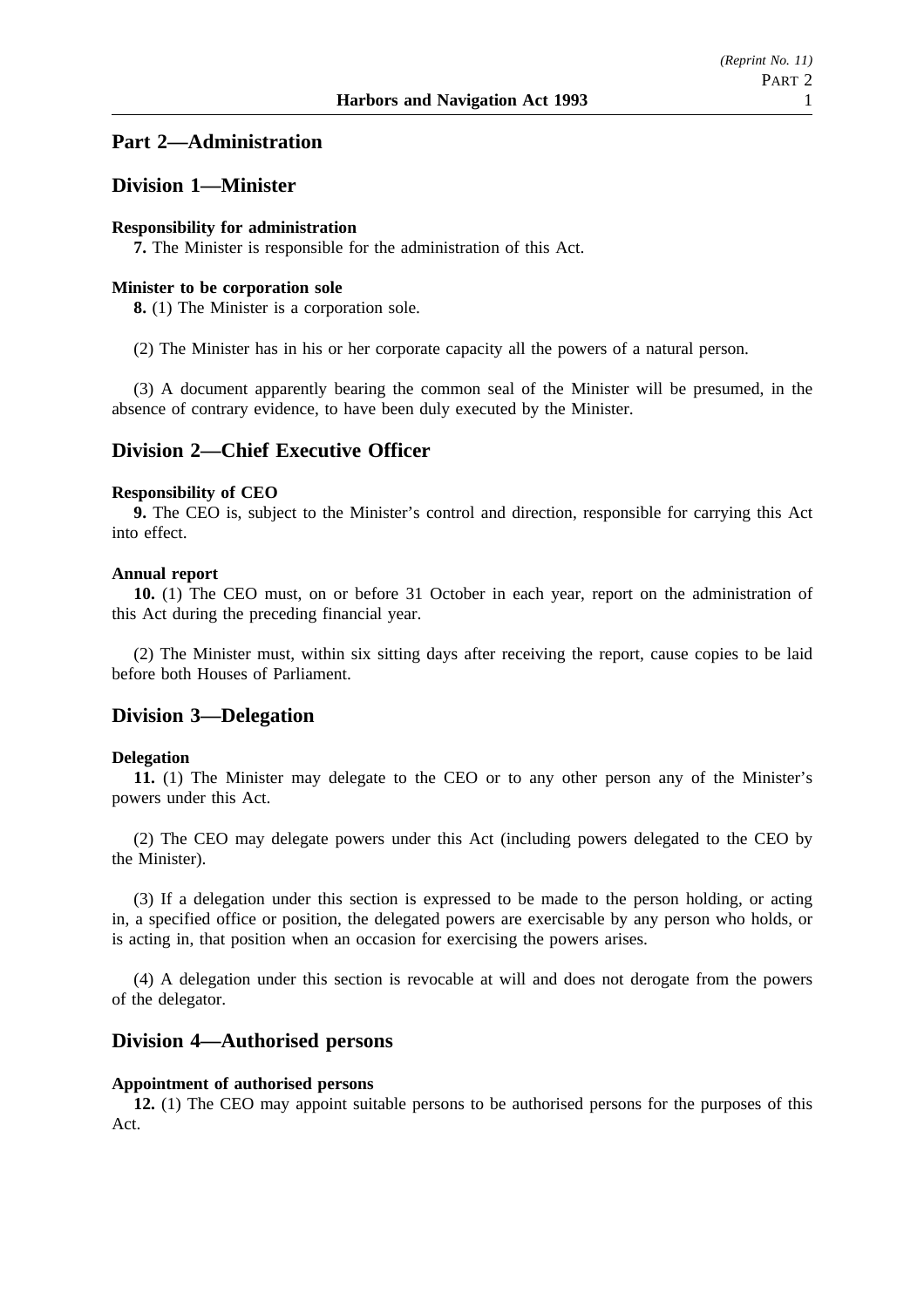(1a) The CEO may, with the agreement of a port operator, appoint an officer or employee of the operator to be an authorised person in relation to the relevant port.

(1b) The CEO may, with the concurrence of a council, appoint an officer or employee of the council to be an authorised person for the purposes of this Act.

(2) An appointment under this section may be subject to conditions, including a condition limiting the exercise of powers by the authorised person to the enforcement of specified provisions of the Act or to enforcement within a specified area of the State.

- (3) An authorised person appointed under this section must be issued with an identity card—
- *(a)* containing a photograph of the person; and
- *(b)* if the authorised person's authority is limited to a particular port—stating the name of the port; and
- *(c)* stating any conditions of appointment limiting the authorised person's authority.

#### **Production of identity card**

**13.** If it is practicable to do so, an authorised person must, at the request of a person against whom the authorised person proposes to exercise statutory powers, produce his or her identity card or, if the authorised person is a member of the police force, his or her warrant card, for inspection by that person.

#### **Powers of an authorised person**

**14.** (1) Subject to any conditions specified in the instrument of appointment, an authorised person may, for any purpose connected with the administration or enforcement of this Act, exercise any of the following powers—

- *(a)* the authorised person may direct any person who is apparently in charge of a vessel to manoeuvre the vessel in a specified manner, to stop the vessel, or to stop the vessel and secure it in a specified manner;
- *(b)* the authorised person may board a vessel—
	- (i) for the purpose of determining—
		- (A) whether the person in charge of the vessel and the persons acting in key positions as members of the crew of the vessel hold appropriate certificates of competency or exemptions from the requirement to hold certificates of competency;
		- (B) whether the vessel is safe;
		- (C) whether the vessel is registered in accordance with this Act;
		- (D) whether there is a current certificate of survey or loadline certificate in force in relation to the vessel;
		- (E) whether the vessel has the equipment and markings required by the regulations and whether the equipment is in good working order;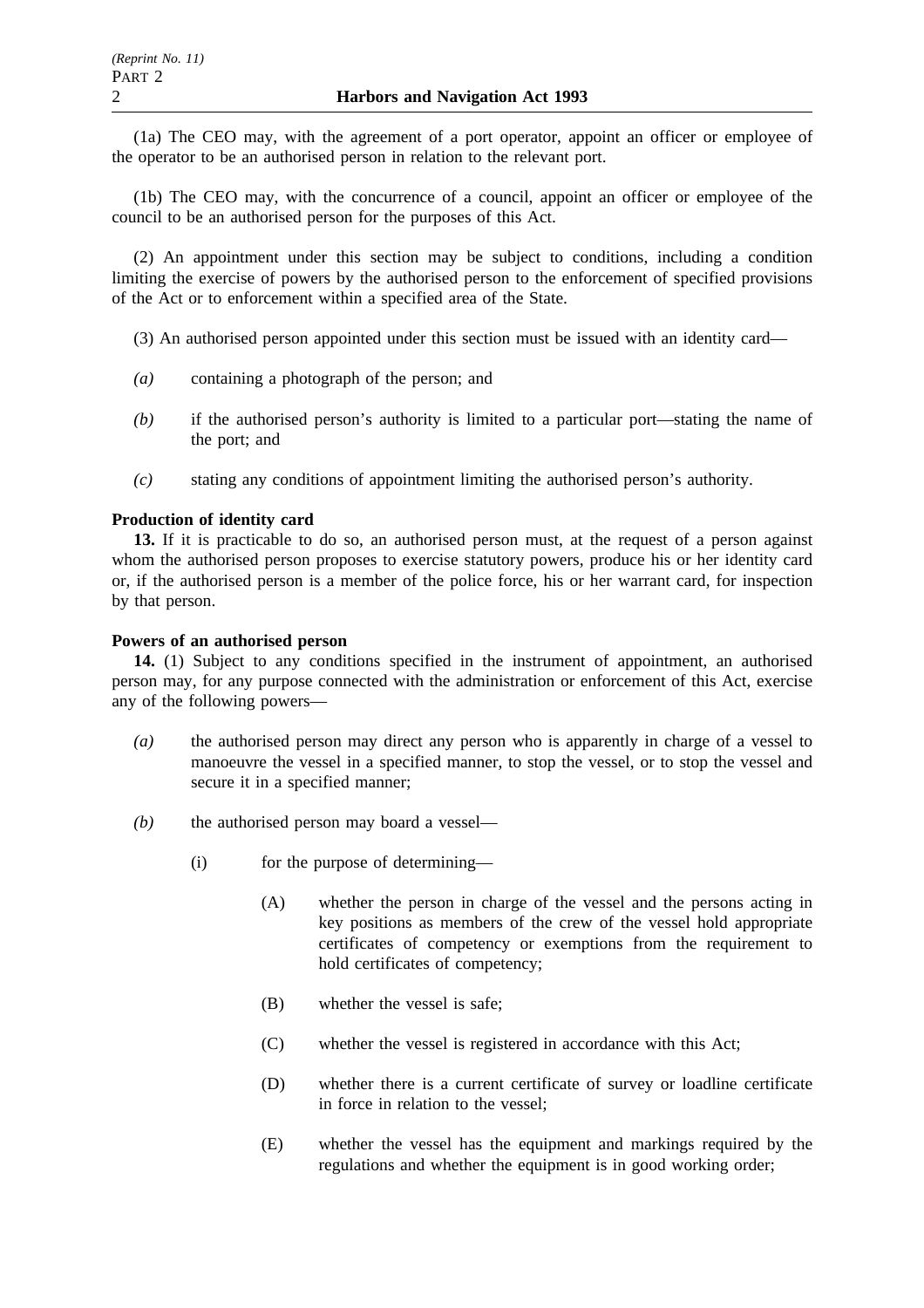- (F) whether the vessel is properly loaded in accordance with the regulations or the conditions of a certificate of survey or loadline certificate;
- (ii) for the purpose of investigating—
	- (A) a suspected offence; or
	- (B) an accident involving a vessel in the jurisdiction and resulting in loss of life or injury or in damage to property; or
	- (C) any other matter having a proper connection with the administration of this Act;
- (iii) for the purpose of requiring a person who is operating the vessel or a member of the crew of the vessel who is, or ought to be, engaged in duties affecting the safe navigation of the vessel to submit to an alcotest or breath analysis;
- *(c)* the authorised person may require a person apparently acting in a position for which a certificate of competency is required under this Act to produce, at a specified place and within a specified period, the certificate of competency or evidence that the person is exempt from the requirement to hold a certificate of competency;
- *(d)* the authorised person may require a person who is apparently in charge of a vessel—
	- (i) to produce a certificate of registration in respect of the vessel; or
	- (ii) if the vessel is of a class for which a certificate of survey or loadline certificate is usually required—to produce the certificate for inspection or evidence that the vessel is exempt from the requirement to be surveyed or to have a loadline certificate;
- *(e)* the authorised person may require a person whom the authorised person reasonably suspects of having committed an offence against this Act or who is, in the authorised person's opinion, in a position to give evidence of the commission of such an offence, to state his or her name and address;
- *(f)* for the purposes of investigating—
	- (i) a suspected offence; or
	- (ii) an accident involving a vessel in the jurisdiction and resulting in loss of life or injury, or in damage to property; or
	- (iii) any other matter having a proper connection with the administration of this Act,

the authorised person may—

(iv) require a person to answer questions relevant to the investigation; and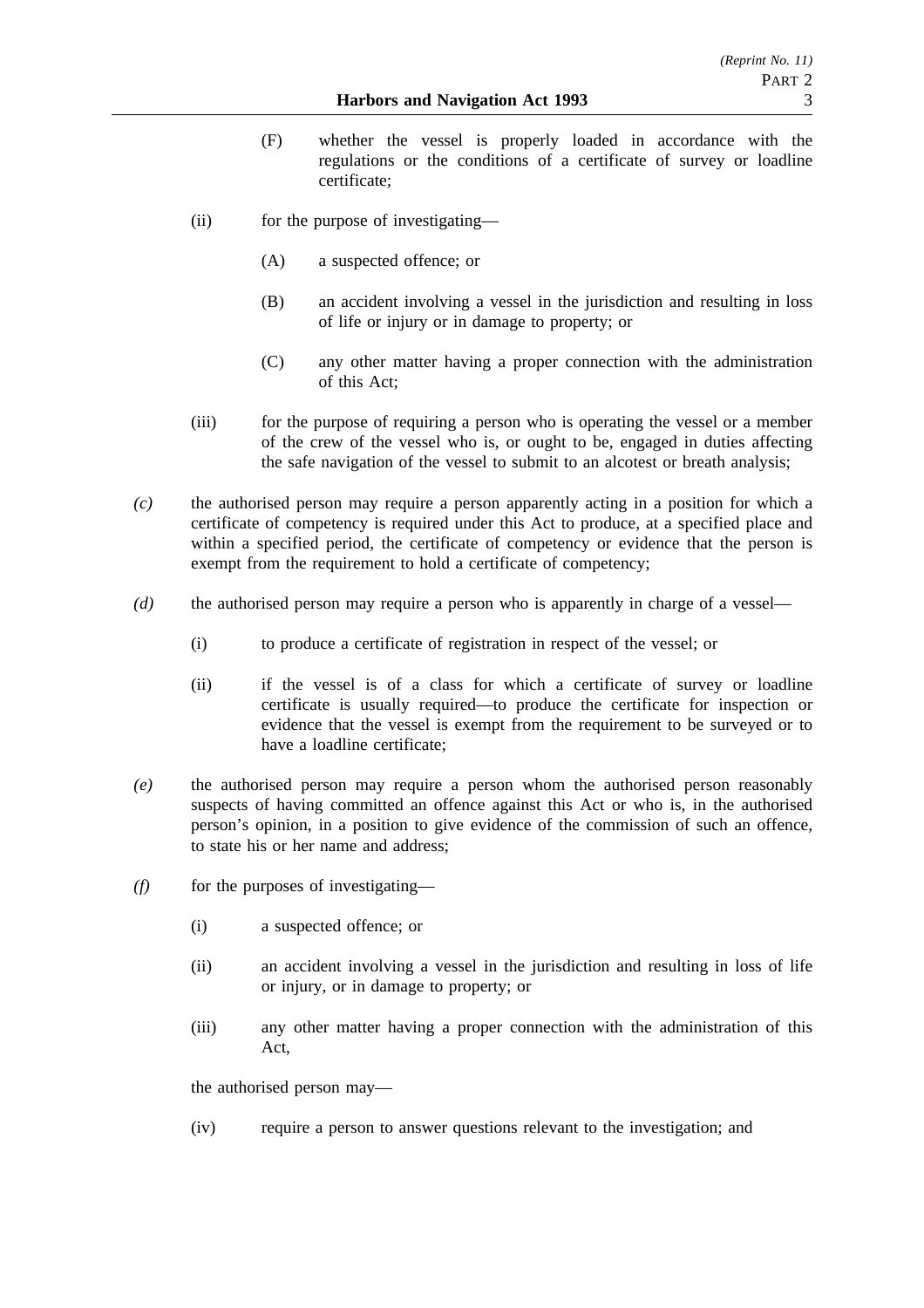- (v) require a person to produce records or equipment that the authorised person reasonably suspects are relevant to the investigation; and
- (vi) may inspect the records or equipment, make copies of the records or their contents or test the equipment and, where reasonably necessary for those purposes, seize and retain the records or equipment.

(1a) Subject to any conditions specified in the instrument of appointment, an authorised person may give expiation notices under the *Expiation of Offences Act 1986* for alleged offences against this Act.

(2) A person who—

- *(a)* without reasonable excuse, fails to obey a direction or requirement of an authorised person under this Act; or
- *(b)* hinders or obstructs an authorised person in the exercise of powers under this Act,

is guilty of an offence.

Maximum penalty: \$1 250.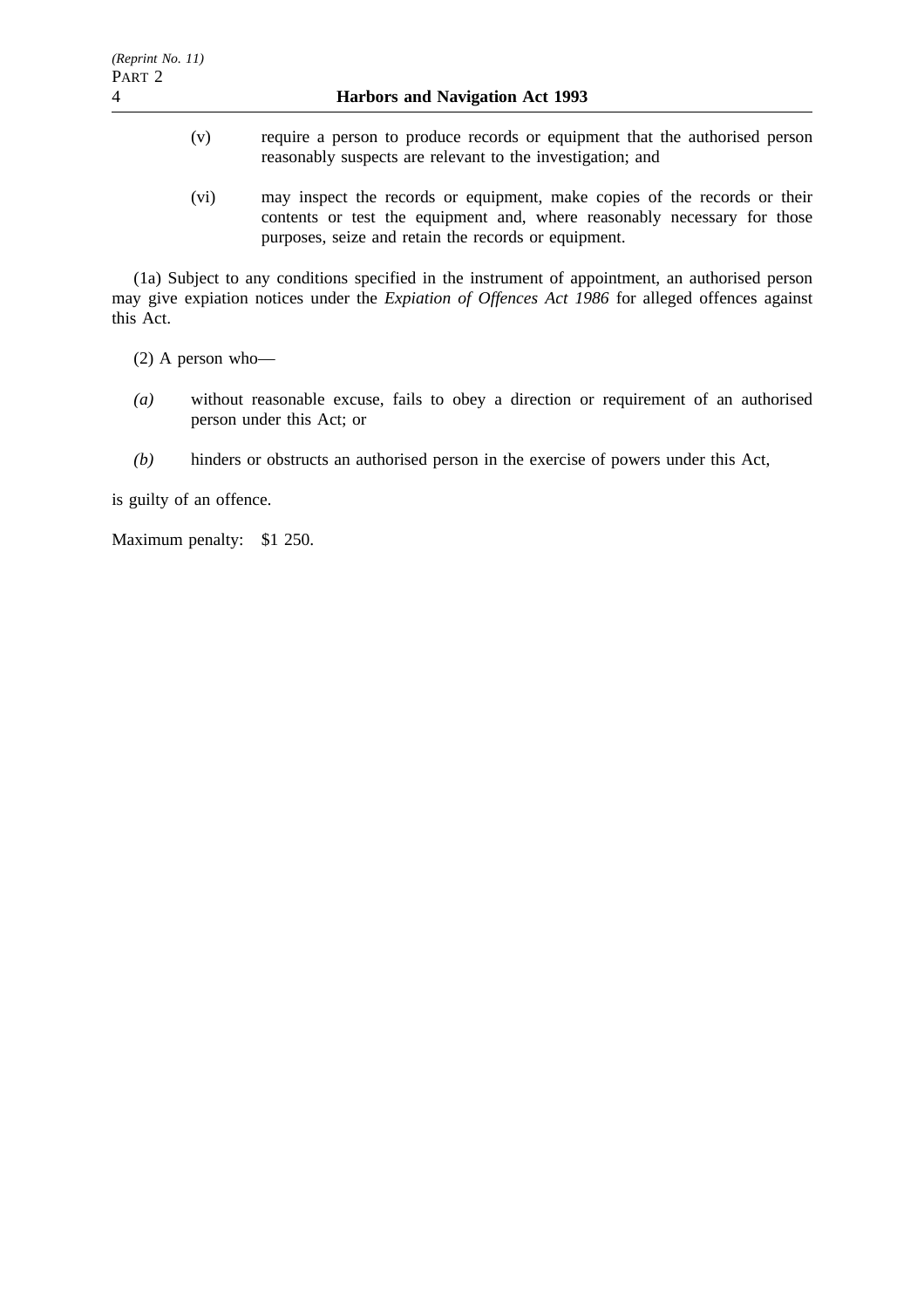# **Part 3—Property**

# **Division 1—Vesting of property**

### **Property of Crown**

**15.** (1) Subject to subsection (2), the following property is vested in the Minister—

- *(a)* all adjacent and subjacent land;
- *(b)* all wharves, docks, jetties and other structures that are situated in a harbor;
- *(c)* all wharves, docks, jetties and other structures situated outside a harbor but on adjacent or subjacent land;
- *(d)* all navigational aids within the jurisdiction.

(2) The land that is vested in the Minister under this section is vested for an estate in fee simple but subject to any pre-existing registered interests in that land.

(3) This section does not apply to—

- *(a)* real or personal property vested in the Commonwealth, a council, or in private ownership at the commencement of this Act or subsequently transferred to the Commonwealth, a council or to private ownership; or
- *(b)* land that forms part of a reserve under the *National Parks and Wildlife Act 1972*; or

\*\*\*\*\*\*\*\*\*\*

*(c)* real or personal property excluded by regulation from the ambit of this section.

(4) The *Crown Lands Act 1929* does not apply in relation to land vested in the Minister under this Act but the Crown may, with the concurrence of the Minister, exercise any other power that it has to grant a lease or licence over its land in relation to land vested in the Minister under this Act.

# **Division 2—Acquisition of land**

#### **Acquisition of land**

**16.** (1) The Minister may acquire land—

- *(a)* for the purpose of establishing or improving a harbor or harbor facilities; or
- *(b)* for the purposes of facilitating industrial or commercial development associated with or to be associated with a harbor.
- (2) The *Land Acquisition Act 1969* applies to the acquisition of land under this section.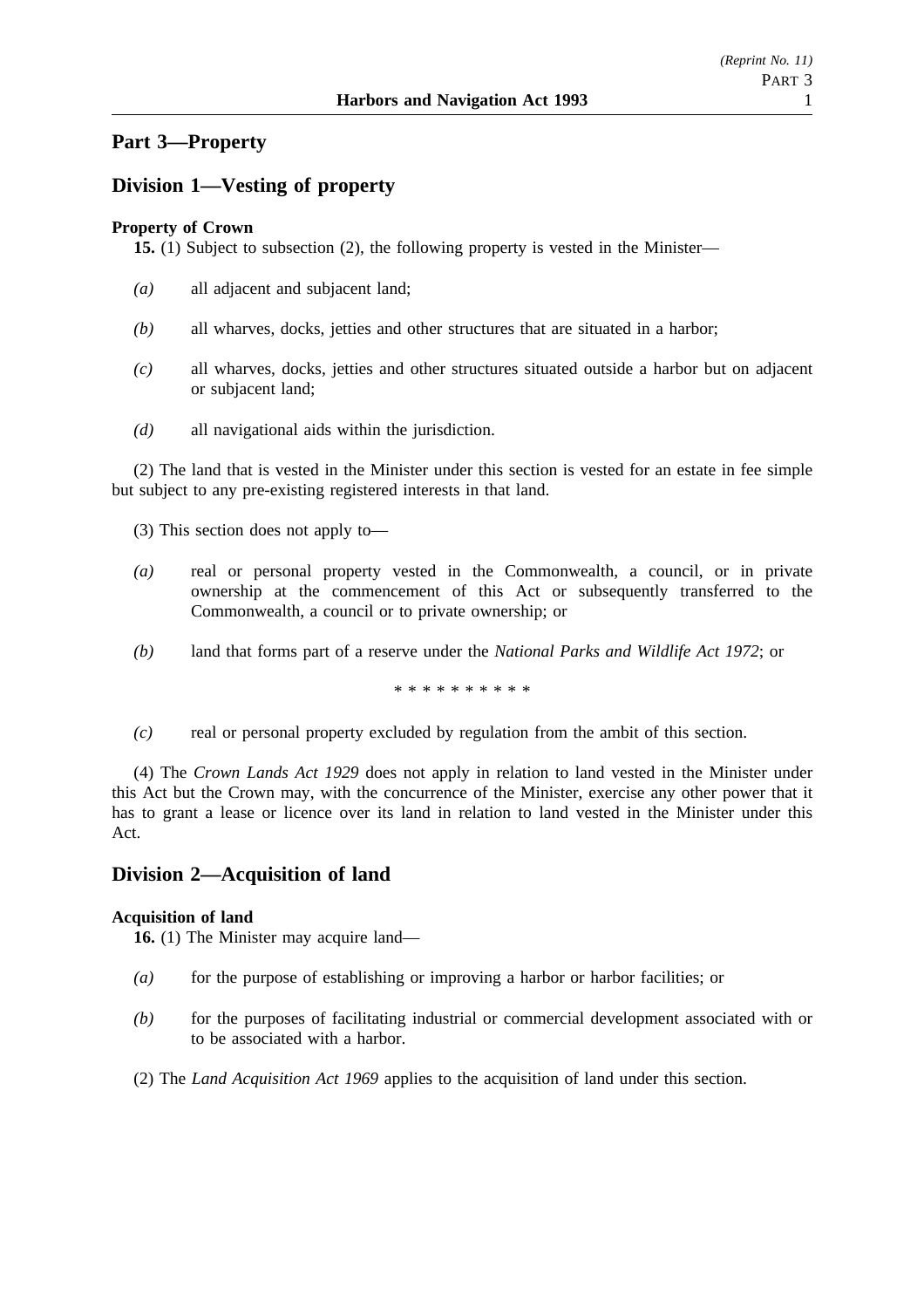# **Division 3—Resumption of land**

#### **Resumption**

**17.** The Governor may, by proclamation, resume land held by a council or other public authority as a reserve, street, road or for other public purposes—

- *(a)* for the purpose of establishing or improving a harbor or harbor facilities; or
- *(b)* for the purposes of facilitating industrial or commercial development associated with or to be associated with a harbor.

# **Division 4—Care, control and management of property**

#### **Care, control and management of property**

**18.** (1) The Governor may, by proclamation, place any adjacent or subjacent land belonging to the Minister or any structure belonging to the Minister on adjacent or subjacent land, under the care, control and management of—

- *(a)* any Minister of the Crown; or
- *(b)* a council; or
- *(c)* the Coast Protection Board; or
- *(d)* any other authority or body.
- (2) A proclamation under subsection (1)—
- *(a)* may impose conditions in relation to the care, control and management of the land or structure to which it relates; and
- *(b)* may be varied or revoked by a later proclamation.

(3) A proclamation under subsection (1) may not be made in relation to land, or a structure on land, that is within the area of a council unless the council has been consulted and given an opportunity to make representations on the matter.

(4) Subject to any provision made by proclamation under this section, the care, control and management of adjacent and subjacent land, and of structures situated on adjacent or subjacent land (except land and structures in private ownership) are—

- *(a)* if within the area of a council but not within a harbor—under the care, control and management of the council; and
- *(b)* in any other case—under the care, control and management of the Minister.

#### **By-laws**

**18A.** (1) A council may, with the approval of the relevant authority, make by-laws that operate in relation to—

*(a)* a port or part of a port; or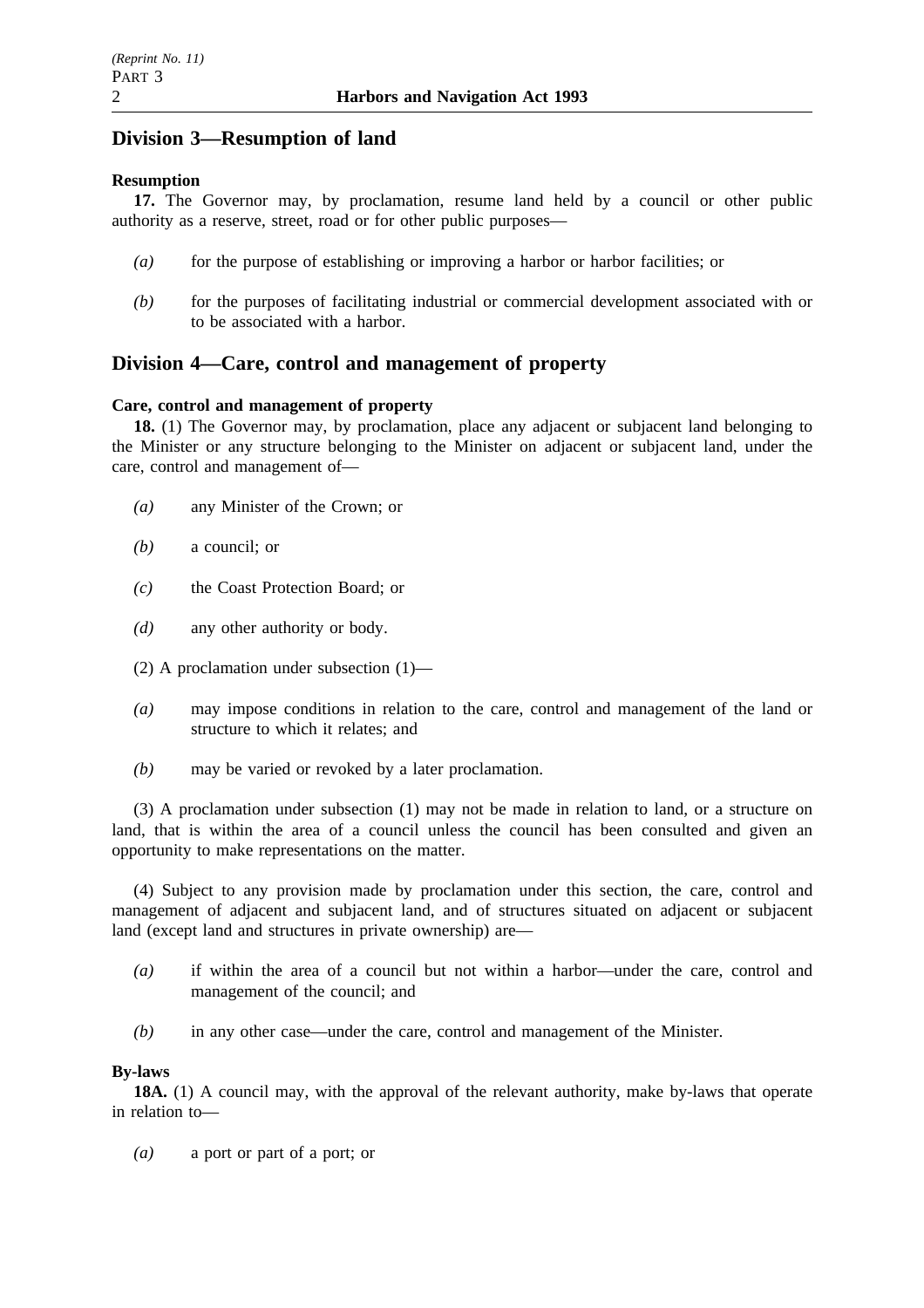- *(b)* a harbor or part of a harbor; or
- *(c)* adjacent or subjacent land that is neither within a port nor a harbor.

#### (1a) The **relevant authority** is—

- *(a)* for a port—the port operator; or
- *(b)* in any other case—the Minister.
- (2) The *Local Government Act 1934* applies to by-laws made under this section as if—
- *(a)* any part of the harbor or land in relation to which the by-laws operate that is not within the area of the council were within the area of the council; and
- *(b)* any part of the harbor or land in relation to which the by-laws operate that is not under the care, control and management of the council were under the care, control and management of the council.

(3) The Governor may at any time, by notice in the *Gazette*, revoke by-laws made under this section.

(4) The Minister must consult with the council concerned before by-laws are revoked under subsection (3).

### **Division 5—Dealings with property**

#### **Power to grant leases and licences over land**

**19.** (1) The Minister may, on such terms and conditions as the Minister thinks fit, grant a lease of, a licence over, or other rights to occupy or use, land or a structure that is under the Minister's care, control and management under this Act.

(2) The Minister may, on such terms and conditions as the Minister thinks fit, sell or otherwise dispose of land or a structure that is under the Minister's care, control and management under this Act.

(3) An authority or body may, with the Minister's approval, grant a lease of, a licence over, or other rights to occupy or use, land or a structure under its care, control and management under this Act.

### **Division 6—Rateability of land**

#### **Rateability of land**

**20.** (1) Subject to subsection (2), land vested in the Crown under this Act is not rateable under the *Local Government Act 1934*.

(2) If any such land (other than subjacent land in a port) is occupied under a lease or licence by some person other than the Crown or an instrumentality or agency of the Crown, that person is liable as occupier of the land to rates levied under the *Local Government Act 1934*.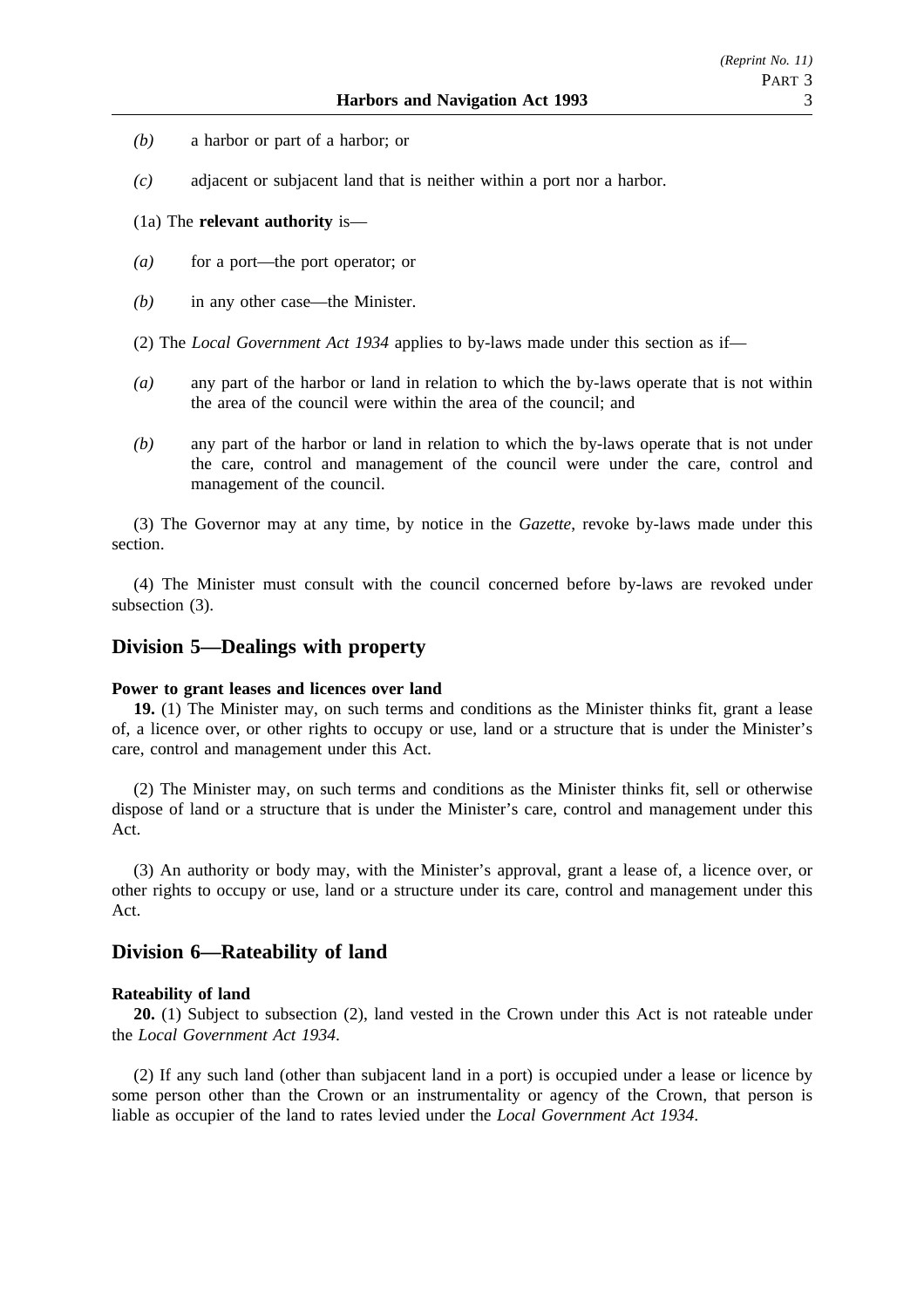# **Division 7—Damage to property**

#### **Liability for damage**

**21.** (1) If property of the Crown or the Minister is damaged by a vessel, the owner of the vessel is liable to the Minister for the amount of the damage.

(2) If property in private ownership consisting of harbor facilities or a navigational aid is damaged by a vessel, the owner of the vessel is liable to the owner of the property for the amount of the damage.

(3) The liability may be enforced by action against the owner or by action against the vessel (or both).

(4) This section creates a strict liability that exists irrespective of fault and irrespective of whether the vessel is under compulsory pilotage at the time the damage is caused.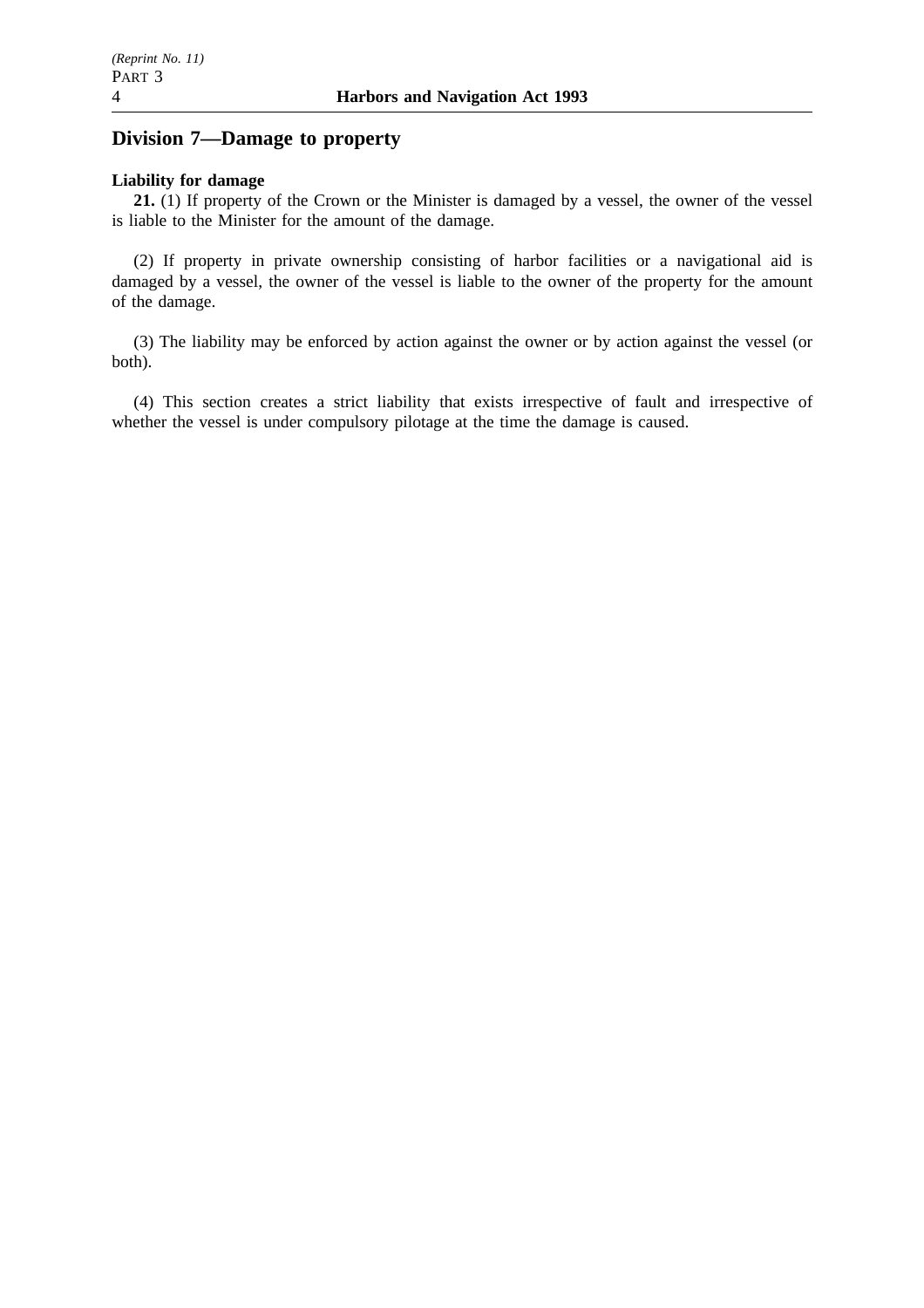### **Part 4—General powers to protect navigation and to restrict use of waters**

### **Division 1—Navigational aids**

#### **Control of navigational aids**

**22.** (1) The Minister is entitled to possession and control of all navigational aids within the jurisdiction except those belonging to the Commonwealth.

(2) The Minister may, on terms and conditions consistent with any relevant port operating agreement, delegate to a port operator control over a navigational aid situated in, or on the approach to, the port.

(3) If a navigational aid existing at the commencement of this subsection is situated on land that was not then owned by the Minister, or is later disposed of, an easement over the land is created entitling the Minister—

- *(a)* to maintain a navigational aid on the land; and
- *(b)* to have such access to the land as may be necessary for operating, maintaining, repairing, replacing or removing the navigational aid.

(4) If the Minister reasonably requires access to land for the purpose of operating, maintaining, repairing, replacing or removing a navigational aid on adjacent land or waters, an easement is created conferring on the Minister the rights of access reasonably necessary for those purposes.

#### **Establishment of navigational aids**

**23.** (1) The Minister may establish and maintain such navigational aids as the Minister considers necessary or desirable for the safe navigation of vessels within the jurisdiction.

(2) The Minister may direct any person who carries on a business involving the mooring, loading or unloading of vessels to establish, maintain and operate navigational aids of a specified kind at specified places.

(3) A person who fails, without reasonable excuse, to comply with a direction under subsection (2) is guilty of an offence.

Maximum penalty: \$5 000.

#### **Interference with navigational aids**

**24.** (1) A person must not, without the Minister's permission, interfere with a navigational aid.

Maximum penalty: \$750.

(2) For the purposes of subsection (1), the mooring of a vessel to a navigational aid constitutes interference with the navigational aid.

(3) If the Minister is of the opinion that a particular light or signal might be confused with the light or signal produced by a navigational aid, the Minister may, by notice in writing to the person in charge of the device that produces the light or signal, require the person to take action specified in the notice to prevent the possibility of confusion.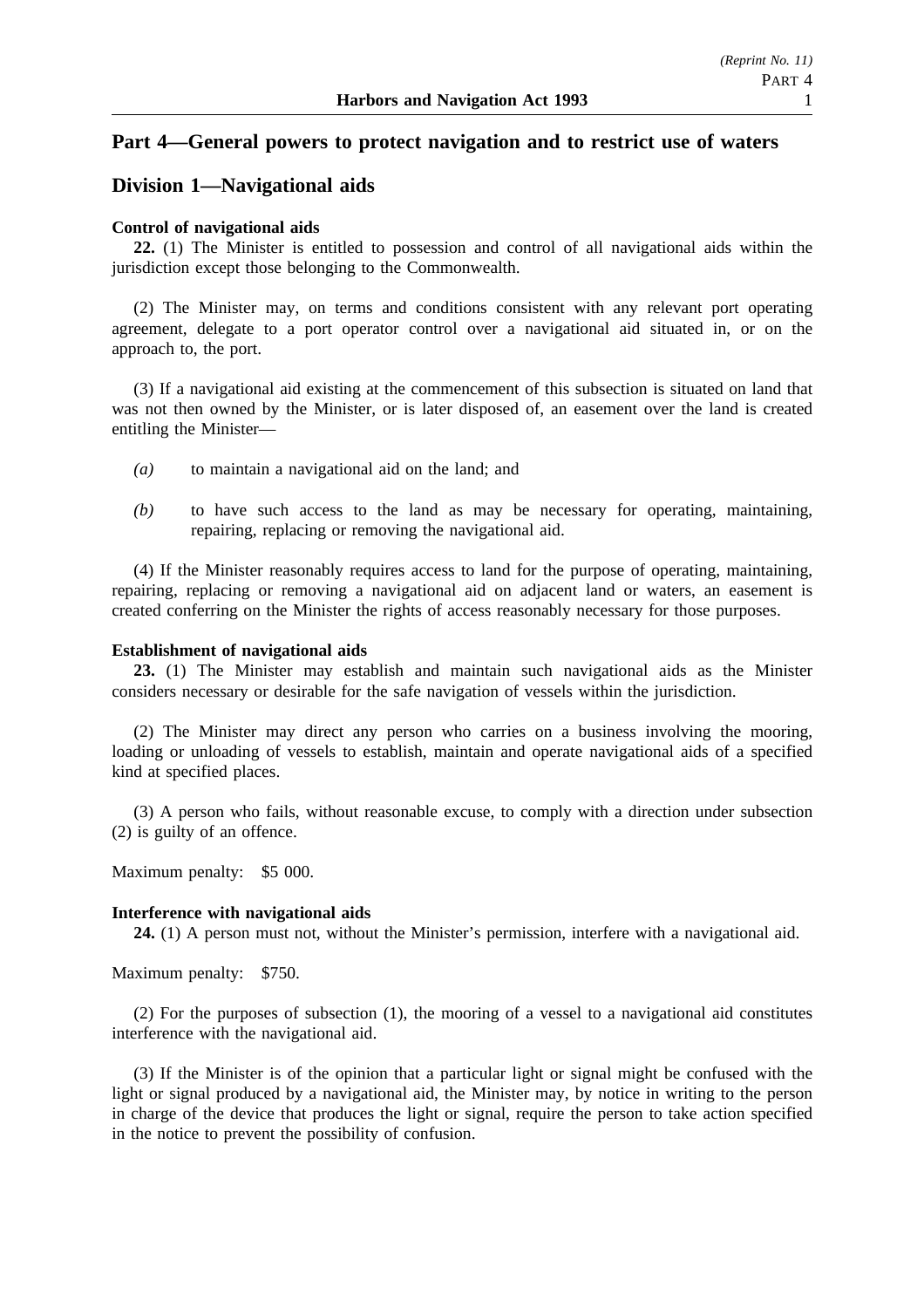(4) If a person fails to comply with a requirement under subsection (3) within the time allowed in the notice, the Minister may take the action specified in the notice and recover the cost of doing so from the person.

(5) A person who fails, without reasonable excuse, to comply with a notice under subsection (3) is guilty of an offence.

Maximum penalty: \$750.

### **Division 2—Clearance of wrecks**

#### **Clearance of wrecks etc**

**25.** (1) The Minister may, by notice in writing, require the owner of any wreck within the jurisdiction to remove the wreck.

(1a) A port operator may, by notice in writing, require the owner of any wreck within the port to remove the wreck.

(2) If a person deposits any substance or thing within the jurisdiction so as to obstruct navigation, or to pollute waters, the Minister may, by notice in writing, require that person to take action specified in the notice to remove the substance or thing or to mitigate the consequences of the pollution.

(2a) If a person deposits any substance or thing within a port so as to obstruct navigation, or to pollute waters, the port operator may, by notice in writing, require that person to take action specified in the notice to remove the substance or thing or to mitigate the consequences of the pollution.

(3) If a person fails to comply with a requirement under this section within the time allowed in the notice, the Minister or the port operator (as the case requires) may remove the wreck or take the action specified in the notice and recover the costs of doing so, as a debt, from the person in default.

(4) A person who fails without reasonable excuse to comply with a notice under this section is guilty of an offence.

Maximum penalty: \$5 000.

(5) A court by which a person is convicted of an offence against subsection (4) may, on application by the Minister or the port operator (as the case requires), order the convicted person to reimburse costs reasonably incurred by the applicant in acting under subsection (3) (to the extent those costs have not been already recovered).

#### **Division 3—Restrictions on use of waters**

#### **Licences for aquatic activities**

**26.** (1) The CEO may grant a licence entitling an organisation or person to use, in accordance with the terms and conditions of the licence, any waters within the jurisdiction for the purposes of an aquatic sport or activity or for any other purposes stated in the licence.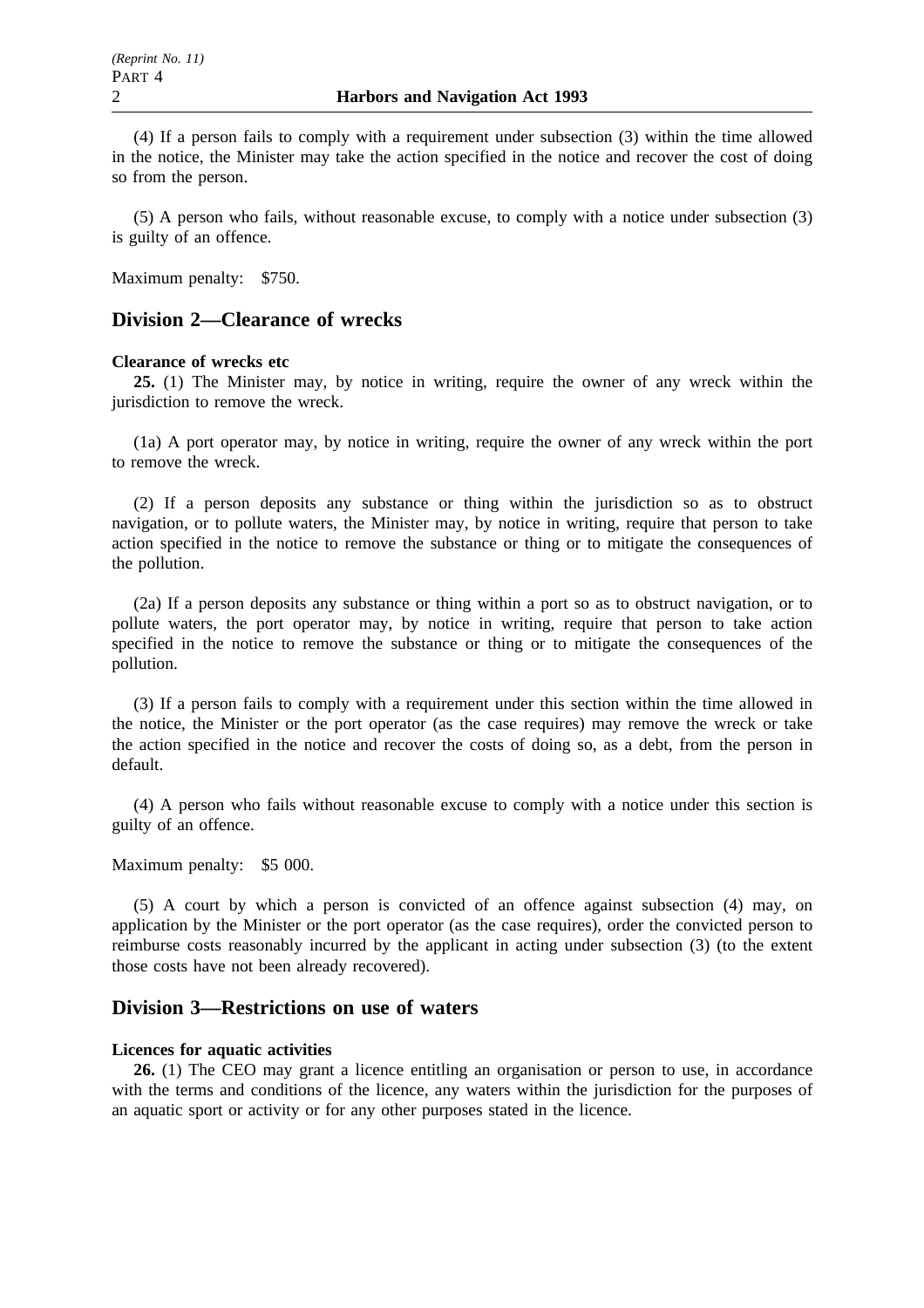(2) If the licence is to be granted in relation to waters within a port, the CEO may only grant the licence with the consent of the port operator (but the operator's consent must not be unreasonably withheld).

(2a) If the licence is to be granted in relation to waters that form part of the River Murray, the CEO must—

- *(a)* consult with the Minister to whom the administration of the *River Murray Act 2003* is committed; and
- *(b)* comply with the Minister's directions (if any) in relation to the issuing of the licence (including a direction that the licence not be granted, or that if it is to be granted, then the licence be subject to conditions specified by the Minister).

(2b) The regulations may exclude specified categories of licence from the operation of subsection (2a).

(3) The licensee may be required by the terms and conditions of the licence to take specified action for the purposes of informing the public of the area of waters to which the licence relates and of the times the licensee is entitled to use of those waters in accordance with the licence.

(4) A person who, without the consent of the licensee, intrudes into waters when the licensee has, under the licence, an exclusive right to use those waters is guilty of an offence.

Maximum penalty:  $$750<sup>1</sup>$ Expiation fee: \$105.

(5) The CEO may revoke a licence granted under this section for a breach of a term or condition of the licence.

(6) In this section—

"**River Murray**" has the same meaning as in the *River Murray Act 2003*.

<sup>1</sup> By virtue of Act No. 17 of 2001 s. 4 (see *Gaz*. 25 October 2001, p. 4686) the maximum penalty for this offence was fixed at \$750 (no expiation fee) for 30 October 2001 only. Section 26 was substituted on 31 October 2001 by Act No. 81 of 2000 s. 11 (see *Gaz*. 25 October 2001, p. 4687).

#### **Restricted areas**

**27.** (1) The Governor may, by regulation, regulate, restrict or prohibit—

- *(a)* the entry of vessels or vessels of a specified class into specified waters within the jurisdiction; or
- *(b)* the operation or use of vessels in specified waters within the jurisdiction; or
- *(c)* aquatic activity or aquatic activity of a specified class in specified waters within the jurisdiction.

(1a) A regulation may only be made under subsection (1) in relation to waters within a port with the consent of the port operator (but consent must not be unreasonably withheld).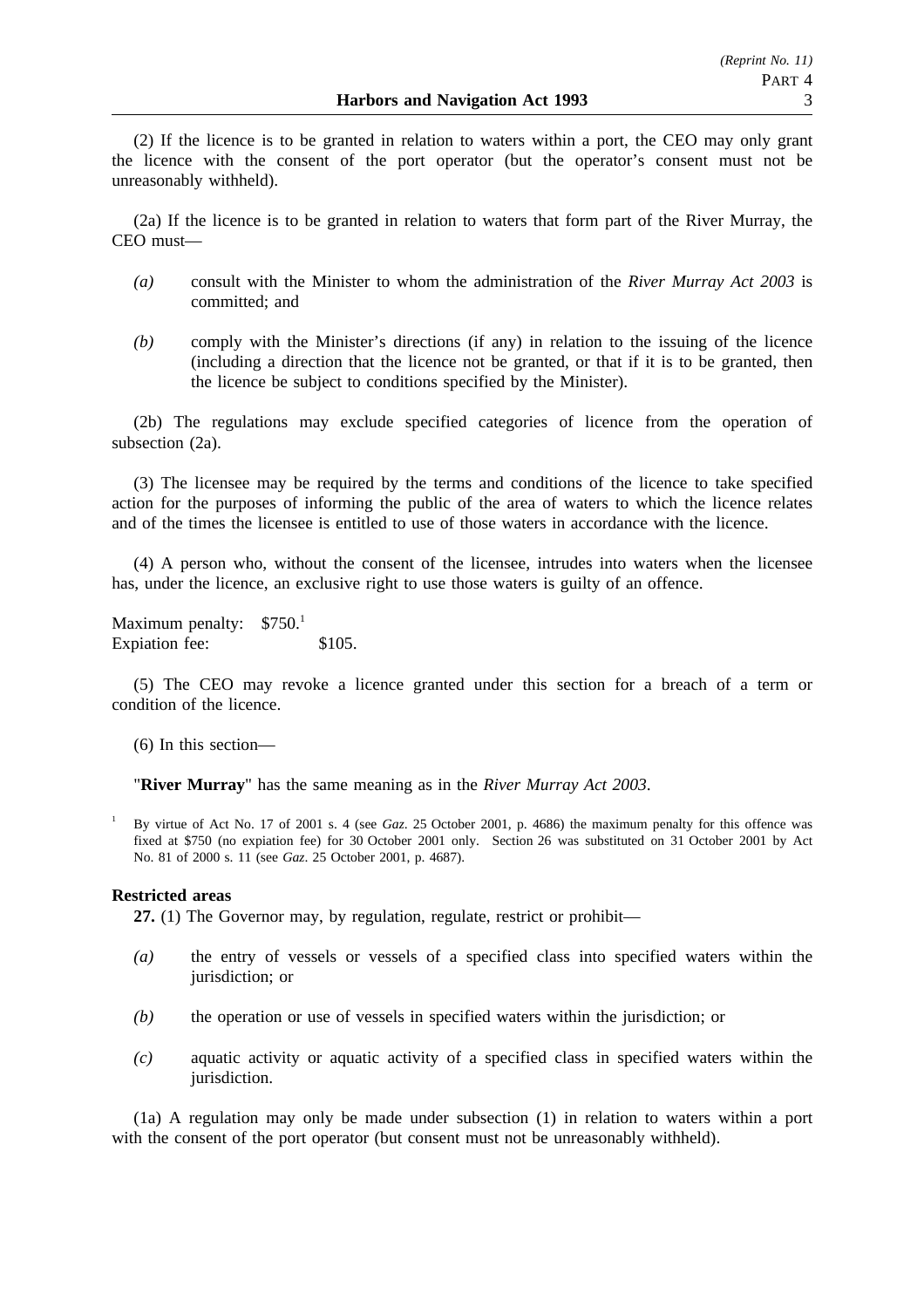(2) The Minister must take reasonable steps to inform the public of the nature of requirements of any regulation under this section and of the waters to which it applies by marking out the waters and erecting notices in the vicinity or by other appropriate means.

(3) If a regulation is made under this section at the request of a port operator (other than the Minister) or a council, the Minister may recover costs incurred under subsection (2) from the port operator or council as a debt.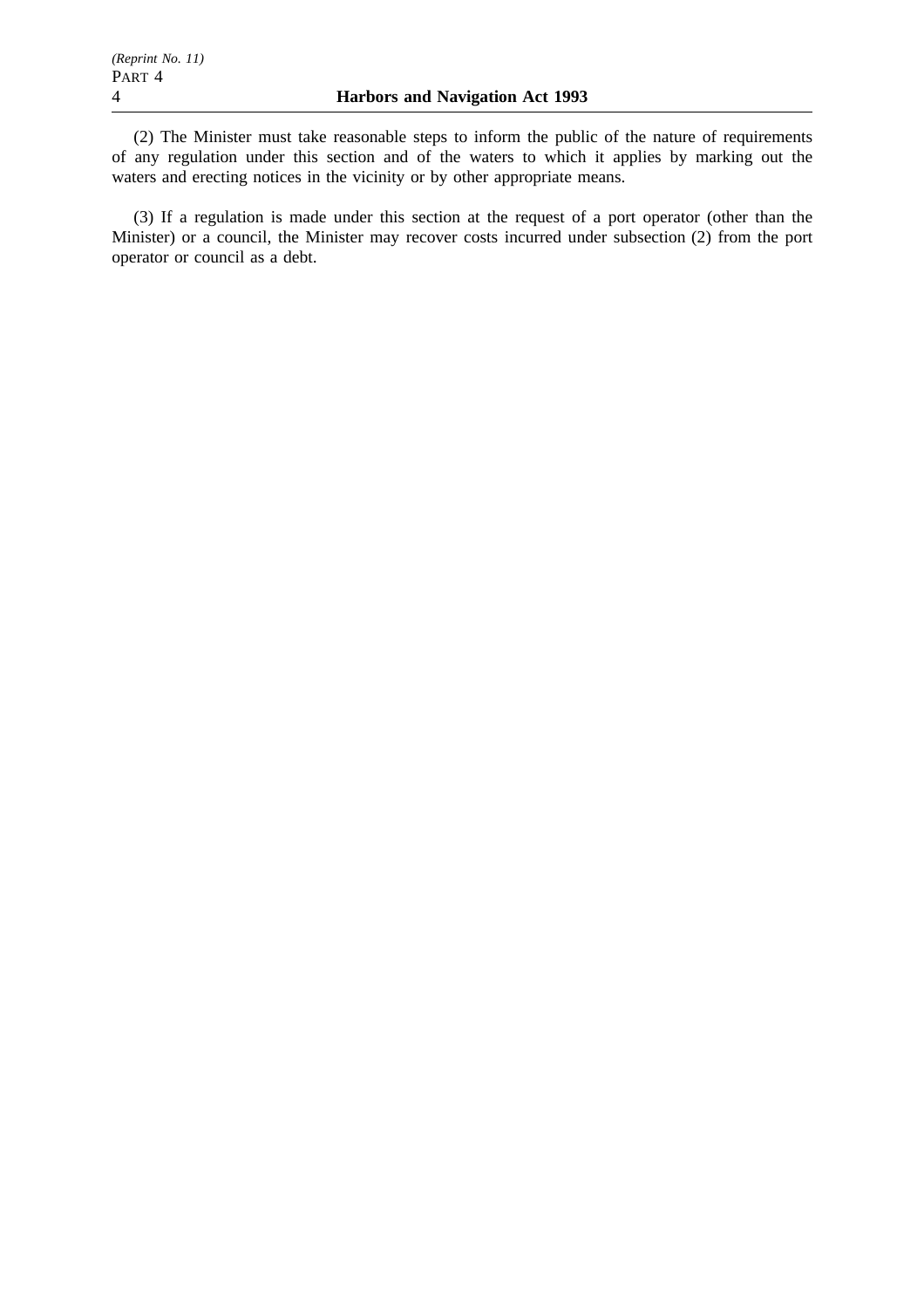# **Part 5—Harbors and ports**

# **Division 1—Control and management of harbors and ports**

#### **Control and management of harbors**

**28.** Subject to this Part, the Minister has the control and management of all harbors in the State.

#### **Power to assign control and management of ports**

**28A.** (1) The Minister may, by agreement, confer on another (the **proprietor**) the right to carry on the business of operating a particular port.

(2) The proprietor must then enter into an agreement (a **port operating agreement**) under which the Minister assigns the control and management of the port to the proprietor or a nominee of the proprietor unless—

- *(a)* the Minister and the proprietor enter into an agreement under which the Minister is to continue to have the control and management of the port; or
- *(b)* the proprietor has committed a serious breach of a port operating agreement and the Minister has cancelled or refused to renew the agreement on that ground.

(3) If the Minister has the control and management of a port, the Minister may, subject to the terms of any agreement between the Minister and the proprietor, recover the costs of operating the port from the proprietor.

#### **Port operating agreements**

**28B.** (1) A **port operating agreement** is an agreement providing for the control and management of the port to which the agreement relates by the person (the **port operator**) to whom the control and management of the port is assigned under the agreement.

(2) A port operating agreement—

- *(a)* must require the port operator to have appropriate resources (including appropriate contingency plans and trained staff and equipment to carry the plans into action) to deal with emergencies; and
- *(b)* must require the port operator—
	- (i) to maintain the waters of the port to a specified navigable standard; and
	- (ii) to provide or maintain (or provide and maintain) navigational aids; and
	- (iii) to direct and control vessel movement in port waters; and
- *(c)* may require the port operator to enter into and maintain in operation an agreement with the Royal Australian Navy about access to the port and port facilities by naval vessels; and
- *(d)* may require the port operator to provide access to the port and port facilities for commercial fishing vessels on specified terms and conditions; and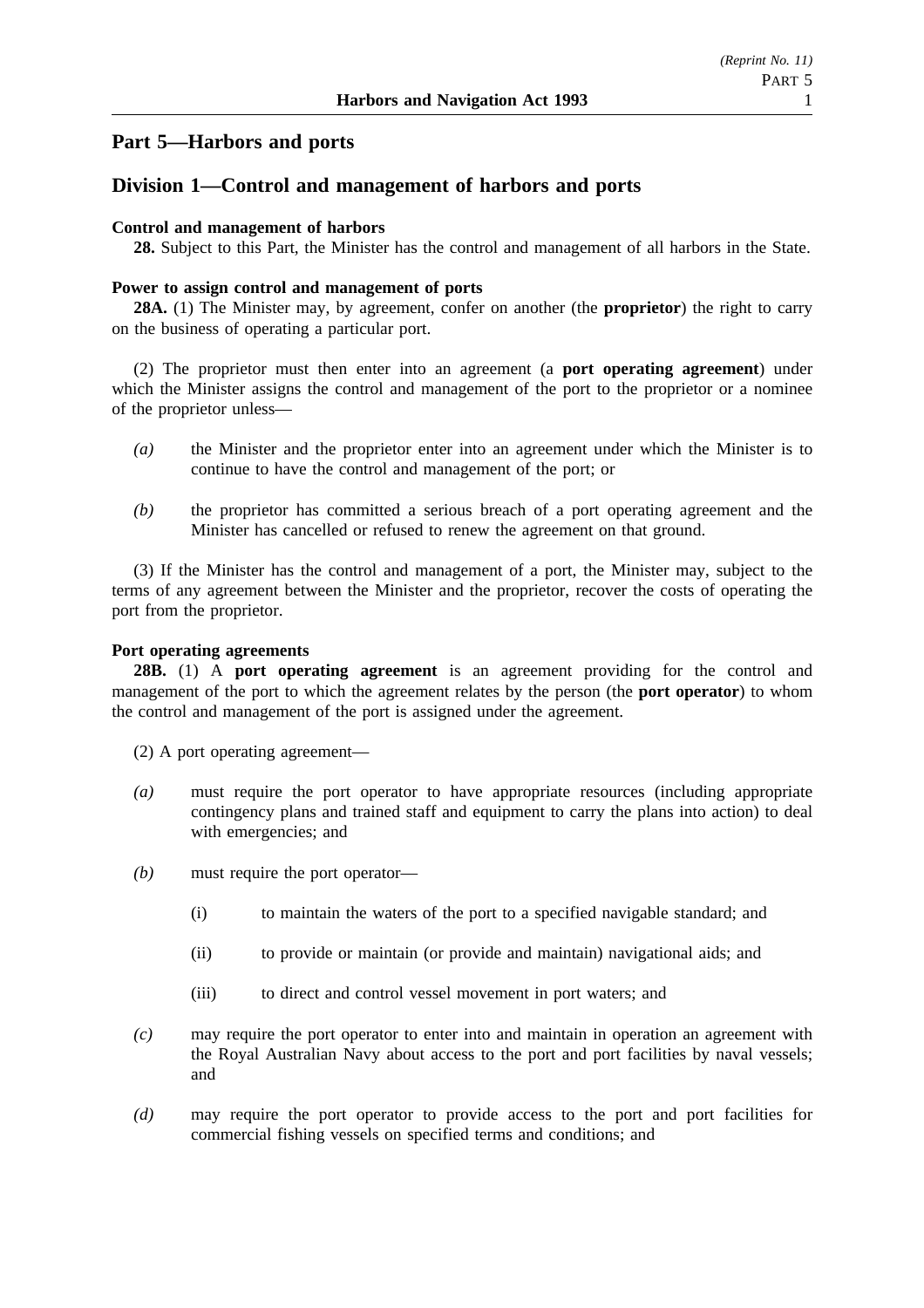- *(e)* may require the port operator to maintain and make available navigational charts and other information relating to the port; and
- *(f)* may regulate the performance of statutory powers by the port operator; and
- *(g)* may provide for the payment of an annual fee to the Minister (fixed by the Minister having regard to the cost of providing government supervision of the activities conducted under the agreement); and
- *(h)* may deal with any other matter relevant to the control and management of the port.

#### **General responsibility of port operator**

**28C.** (1) A port operator is responsible for the safe operation of the port.

(2) A port operator is responsible for managing the port in a way that avoids unfair discrimination against or in favour of any particular user of the port or port facilities.

#### **Variation of port operating agreement**

**28D.** The Minister may, by agreement with the port operator, vary a port operating agreement.

#### **Agreements to be tabled in Parliament**

**28E.** The Minister must, as soon as practicable after entering into a port operating agreement or an agreement for the variation of a port operating agreement, have copies of the agreement laid before both Houses of Parliament.

#### **Power to deal with non-compliance**

**28F.** (1) The Minister may take disciplinary action against a port operator for non-compliance with a port operating agreement or this Act.

- (2) The disciplinary action may consist of—
- *(a)* a reprimand; or
- *(b)* a fine not exceeding a limit fixed in the port operating agreement; or
- *(c)* cancellation of the port operating agreement.

(3) Before the Minister takes disciplinary action against a port operator under this section, the Minister must give written notice to the port operator—

- *(a)* specifying the non-compliance; and
- *(b)* stating the disciplinary action the Minister proposes to take in respect of the non-compliance; and
- *(c)* allowing the port operator a reasonable opportunity to make written representations.
- (4) After considering the port operator's representations, the Minister may—
- *(a)* refrain from taking disciplinary action; or
- *(b)* by written notice to the port operator—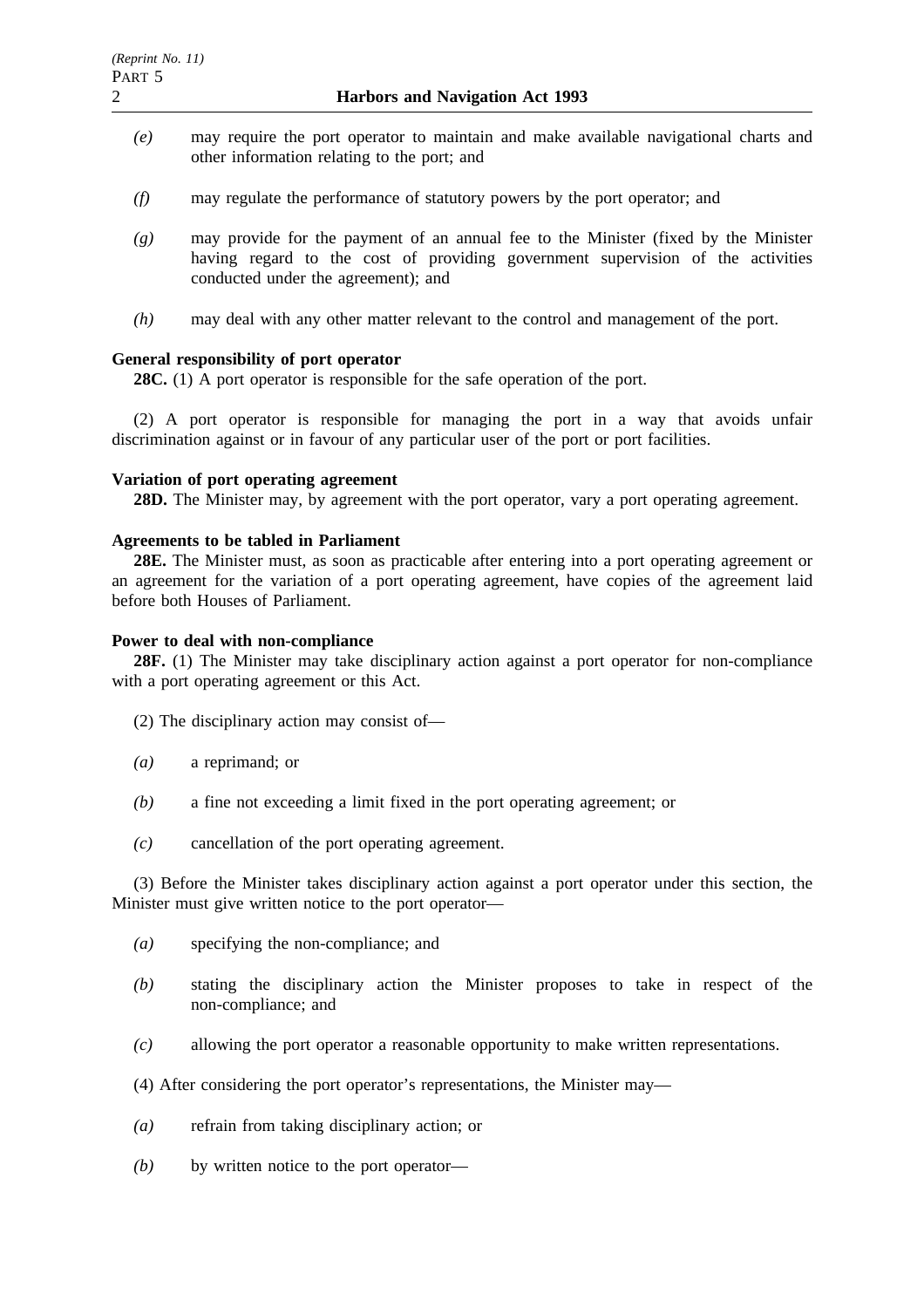- (i) administer a reprimand; or
- (ii) impose a fine (to be recoverable as a debt due to the Crown) of an amount stated in the earlier notice or of a lesser amount; or
- (iii) if cancellation of the port operating agreement was proposed in the earlier notice—
	- (A) impose a fine not exceeding the maximum permissible under the port operating agreement; or
	- (B) cancel the port operating agreement.
- (5) A port operator may appeal to the Court of Marine Enquiry against the disciplinary action.
- (6) On an appeal, the Court may—
- *(a)* confirm, vary or reverse the Minister's decision; and
- *(b)* make any consequential or ancillary order the Court thinks fit.

(7) The port operating agreement may contain provisions governing the exercise of the Minister's powers under this section.

#### **Power to appoint manager**

**28G.** (1) If—

- *(a)* a port operator is seriously in breach of its obligations under a port operating agreement; or
- *(b)* a port operating agreement is cancelled or expires without renewal,

the Minister may appoint an official manager to operate the port.

- (2) If a port operator—
- *(a)* becomes insolvent within the meaning of Part 7.10 of the *Corporations Law*; or
- *(b)* goes into liquidation,

the Minister may appoint an official manager to operate the port.

(3) An appointment under subsection (1) or (2) may be terminated at any time by the Minister.

(4) The port operating agreement may contain provisions governing the exercise of the Minister's powers under this section.

#### **Powers of the manager**

**28H.** (1) The official manager—

*(a)* is to assume the control and management of the port; and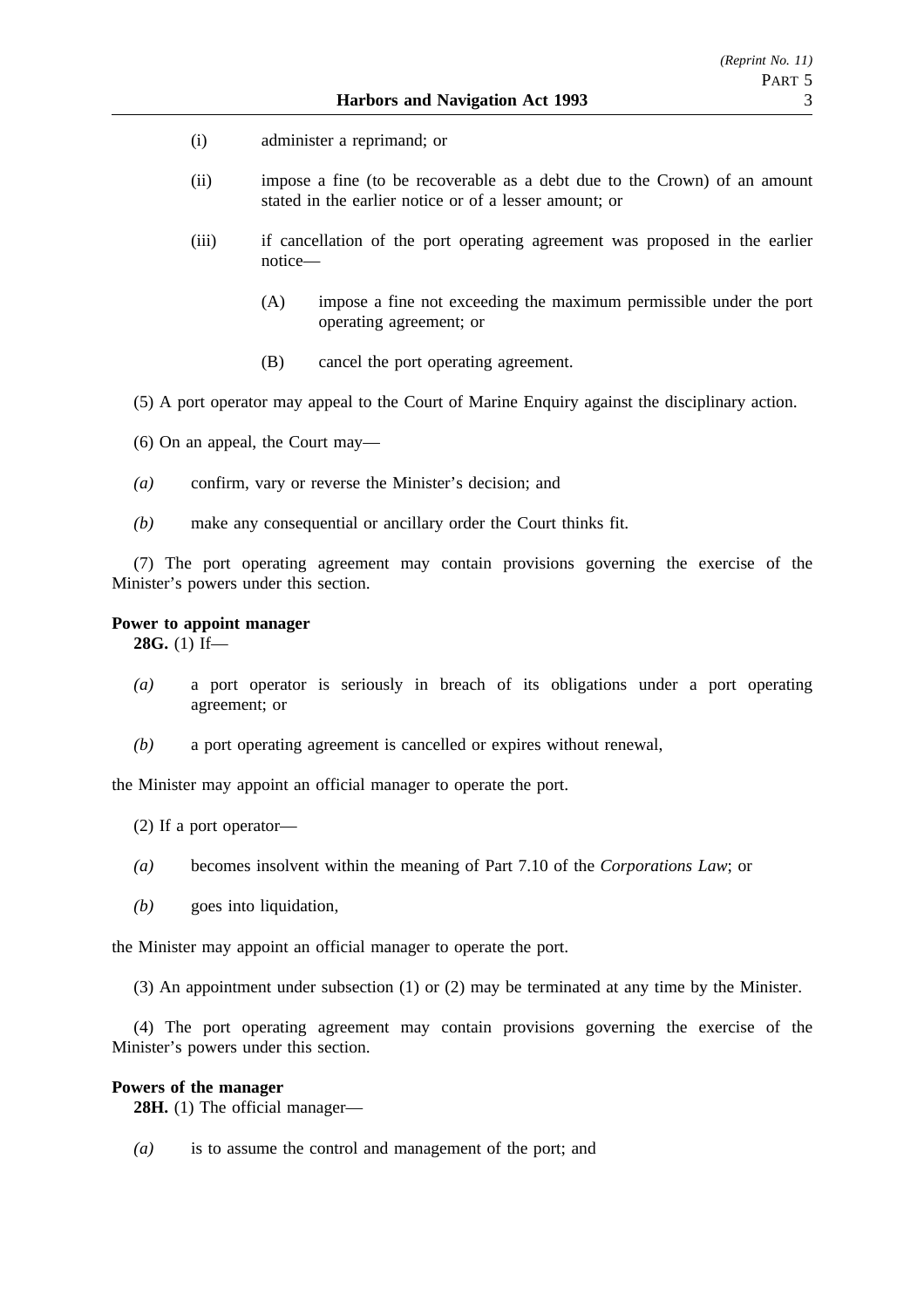- *(b)* is entitled to possession and control of property of the port operator (or former port operator)—
	- (i) used for the purpose of operating the port; and
	- (ii) defined in the port operating agreement as property subject to the application of this paragraph; and
- *(c)* is, while the appointment continues in force, taken to be the port operator.

(2) Any proceeds of the business while under official management are to be applied as follows:

- *(a)* first, the proceeds are to be applied towards the costs of official management (including the official manager's remuneration); and
- *(b)* secondly, a reasonable rental for the property over which the manager has assumed control is to be paid out of the proceeds while the property remains in the manager's possession; and
- *(c)* thirdly, any remaining balance is to be paid into the Consolidated Account.
- (3) A port operating agreement may exclude or modify the provisions of subsection (1) or (2).

(4) The regulations may confer powers and impose duties on official managers and regulate official management in other ways.

### **Division 2—Port management officers**

#### **Port management officers**

**29.** (1) A port operator may appoint officers or employees of the operator to be port management officers.

(2) The port operator must issue to each port management officer appointed by it an identity card—

- *(a)* containing a photograph of the officer; and
- *(b)* stating the name of the port for which the officer is appointed; and
- *(c)* stating any conditions of appointment limiting the officer's authority.

(3) A port management officer must, at the request of any person in relation to whom the officer is exercising or about to exercise powers under this Act, produce his or her identity card for inspection by that person.

## **Division 2A—Operational powers**

#### **Interpretation**

**29A.** In this Division—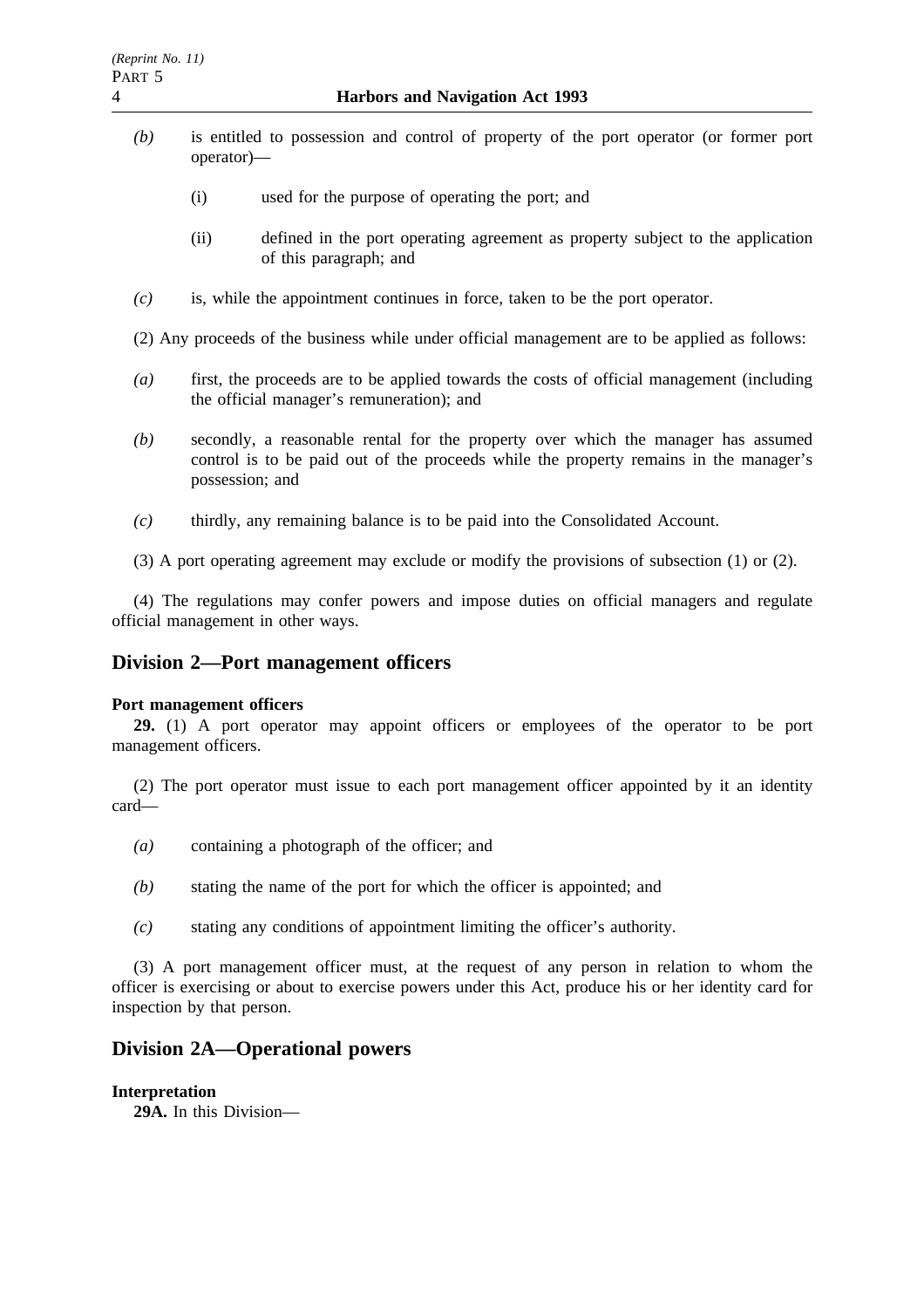"**authorised officer**" means—

- *(a)* in relation to a port—a port management officer;
- *(b)* in relation to a harbor that is not a port, or a part of a harbor that is not within a port—an authorised person.

#### **Power of direction**

**29B.** (1) An authorised officer may give a direction (orally, by signal, radio communication, or in any other appropriate manner) to a person in charge, or apparently in charge, of a vessel in or in the vicinity of a harbor or a port.

(2) A direction may, for example—

- *(a)* require that vessels proceed to load or unload in a particular order; or
- *(b)* require that a vessel be moored or anchored in a particular position; or
- *(c)* require that a vessel be secured in a particular way; or
- *(d)* require that a vessel be moved from a particular area or position; or
- *(e)* require the production of documents relating to the navigation, operation, pilotage, use or loading of the vessel.

(3) A person who fails, without reasonable excuse, to comply with a direction under this section is guilty of an offence.

Maximum penalty: \$5 000.

#### **Power to board vessel**

**29C.** (1) A person in charge of a vessel in a harbor or port must, at the request of an authorised officer, permit the officer—

- *(a)* to board the vessel; and
- *(b)* to inspect the vessel and its cargo; and
- *(c)* to carry out on the vessel any investigation necessary to ensure that the vessel and the business in the course of which the vessel is being used is being operated lawfully.

(2) If there is no-one on board a vessel to whom a request may be given under subsection (1), the authorised officer may board the vessel and cause the vessel to be moved as the officer thinks fit.

(3) Any costs incurred by an authorised officer under subsection (2) are recoverable as a debt from the owner of the vessel.

(4) A person who fails to comply with a request under this section is guilty of an offence.

Maximum penalty: \$2 500.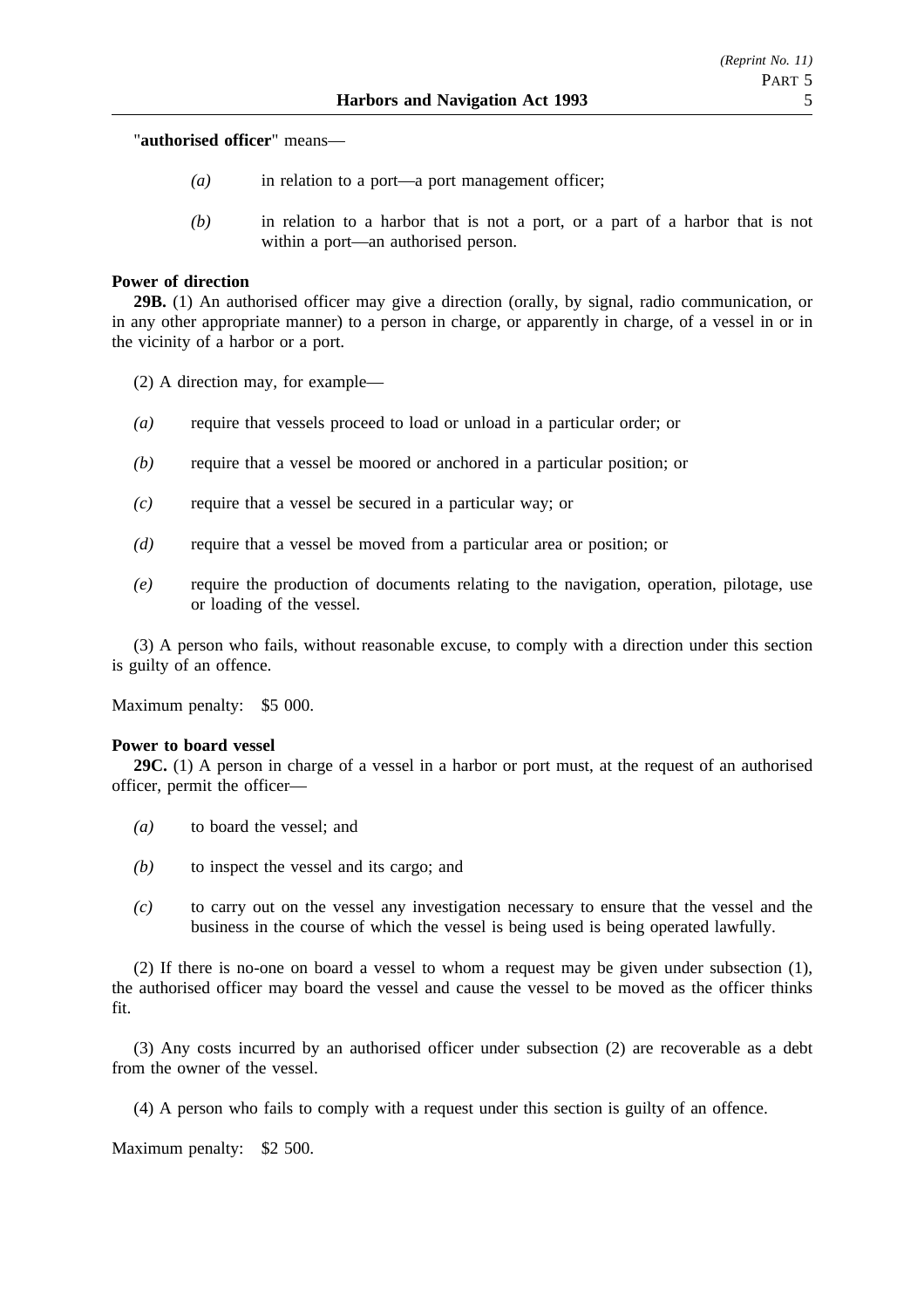# **Division 3—Harbor improvement work**

### **Dredging or other similar work**

**30.** (1) The Minister or a port operator may carry out dredging or other work to deepen, extend or clear a harbor or port.

(2) If the owner of a wharf benefits from work carried out by the Minister under subsection (1), the Minister may recover a reasonable proportion of the cost of the work from that owner.

(3) The proportion of the cost to be recovered is to be determined by agreement between the Minister and the owner or, in default of agreement, by an arbitrator appointed under the *Commercial Arbitration Act 1986*.

### **Development of harbors and maritime facilities**

**30A.** (1) The Minister or a port operator may carry out work of any kind for the development or improvement of a harbor or port.

- (2) The Minister or port operator may, for example, establish facilities for—
- *(a)* the anchorage or mooring of vessels;
- *(b)* the maintenance and repair of vessels;
- *(c)* the loading and unloading of passengers or goods;
- *(d)* the storage of goods;
- *(e)* facilitating industrial or commercial development associated with or to be associated with a harbor or port;
- *(f)* sporting or recreational purposes.
- (3) A port operator—
- *(a)* must establish and maintain facilities and equipment for the safety of life and property in the port as required under a port operating agreement; and
- *(b)* may establish and maintain other facilities and equipment for the safety of life and property.

#### **Application of Development Act 1993**

**30B.** The powers conferred by this Division are subject to the *Development Act 1993*.

### **Division 4—Harbor charges etc**

#### **Power to fix charges**

**31.** (1) Subject to any relevant law or determination, the Minister may fix charges—

- *(a)* for the use of facilities provided by the Minister for—
	- (i) the mooring of vessels;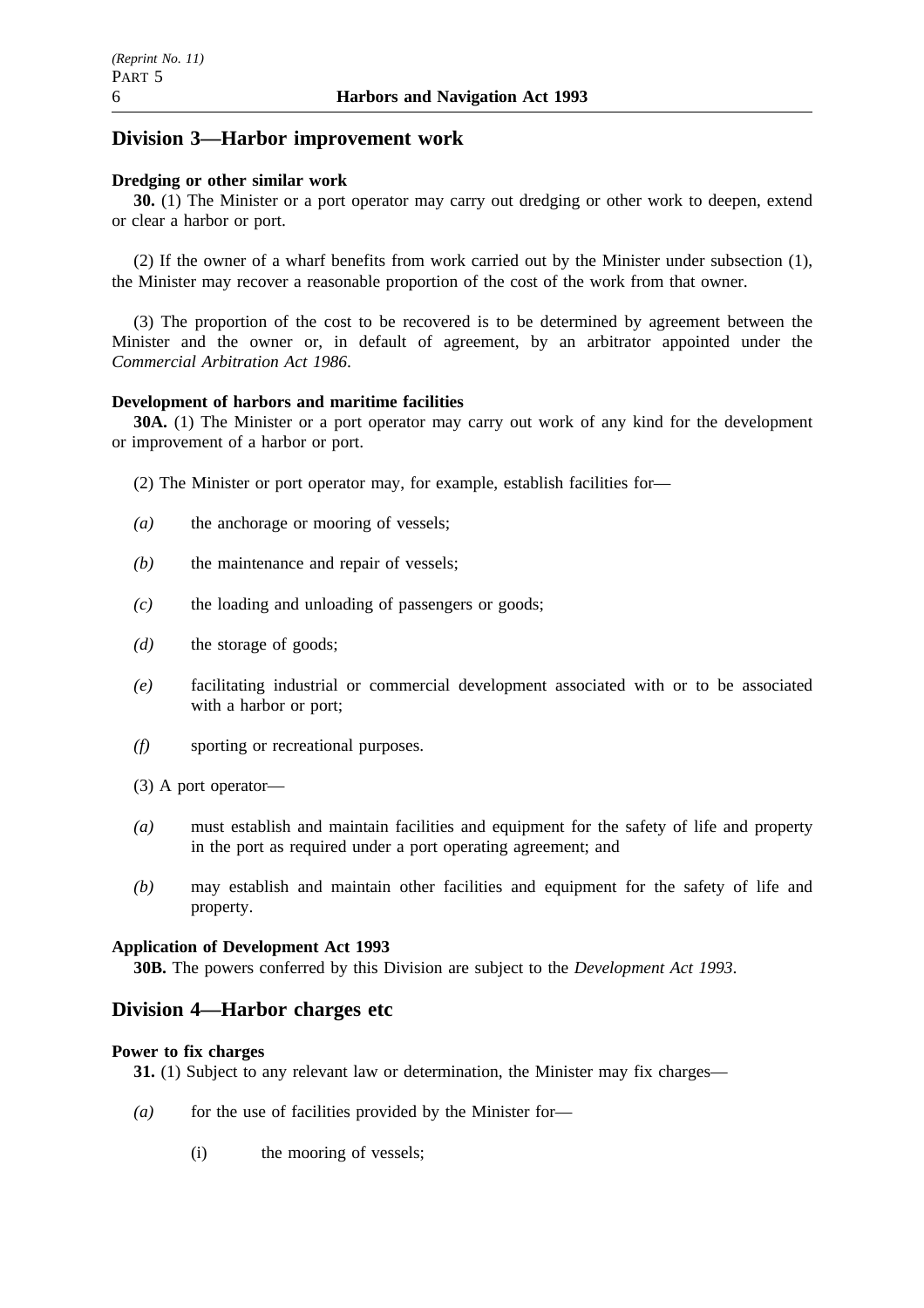- (ii) the loading or unloading of passengers or goods;
- (iii) the storage of goods;
- (iv) the safe navigation of vessels;
- (v) any other purpose; or
- *(b)* for the entry of vessels into waters under the Minister's control and management; or
- *(c)* for services provided by the Minister.

(2) The Minister may fix default charges to be paid if a charge fixed under this section is not paid within a specified period.

(3) The Minister must publish Schedules of the charges and default charges fixed under this section.

#### **Power to waive or reduce charges**

**31A.** The Minister may waive or reduce a charge (or default charge), or extend the time for payment of a charge (or default charge), as the Minister thinks fit.

#### **Charges in respect of goods**

**31B.** (1) A charge (or default charge) payable under this Division in respect of the unloading or storage of goods is recoverable as a debt from the consignor or consignee of the goods.

(2) The Minister may retain possession of goods until the appropriate charge is paid.

(3) If the charge is not paid within 60 days after the goods are unloaded, the Minister may, after giving notice in writing to the consignee of the goods, sell the goods and retain the charge (together with any default charges and the costs of conducting the sale) from the proceeds of sale.

#### **Charges in respect of vessels**

**31C.** (1) If a charge to which the Minister is entitled in respect of a vessel is not paid by the date payment falls due, an authorised person may, at the Minister's direction, arrest the vessel and take it into the Minister's custody.

(2) If the charge remains unpaid 60 days after the vessel is taken into the Minister's custody, the Minister may, after giving notice to the owner of the vessel, sell the vessel and retain the charge (together with any default charges and the costs of conducting the sale) from the proceeds of sale.

#### **Power to prevent use of harbor or port facilities**

**31D.** (1) If a person is in default in the payment of a charge (or default charge) payable under this Division, the Minister may, by written notice given to the person in default, prohibit the person from using harbor or port facilities provided by the Crown until the charge has been paid.

(2) A person must not use facilities in contravention of a prohibition imposed under subsection (1).

Maximum penalty: \$2 500.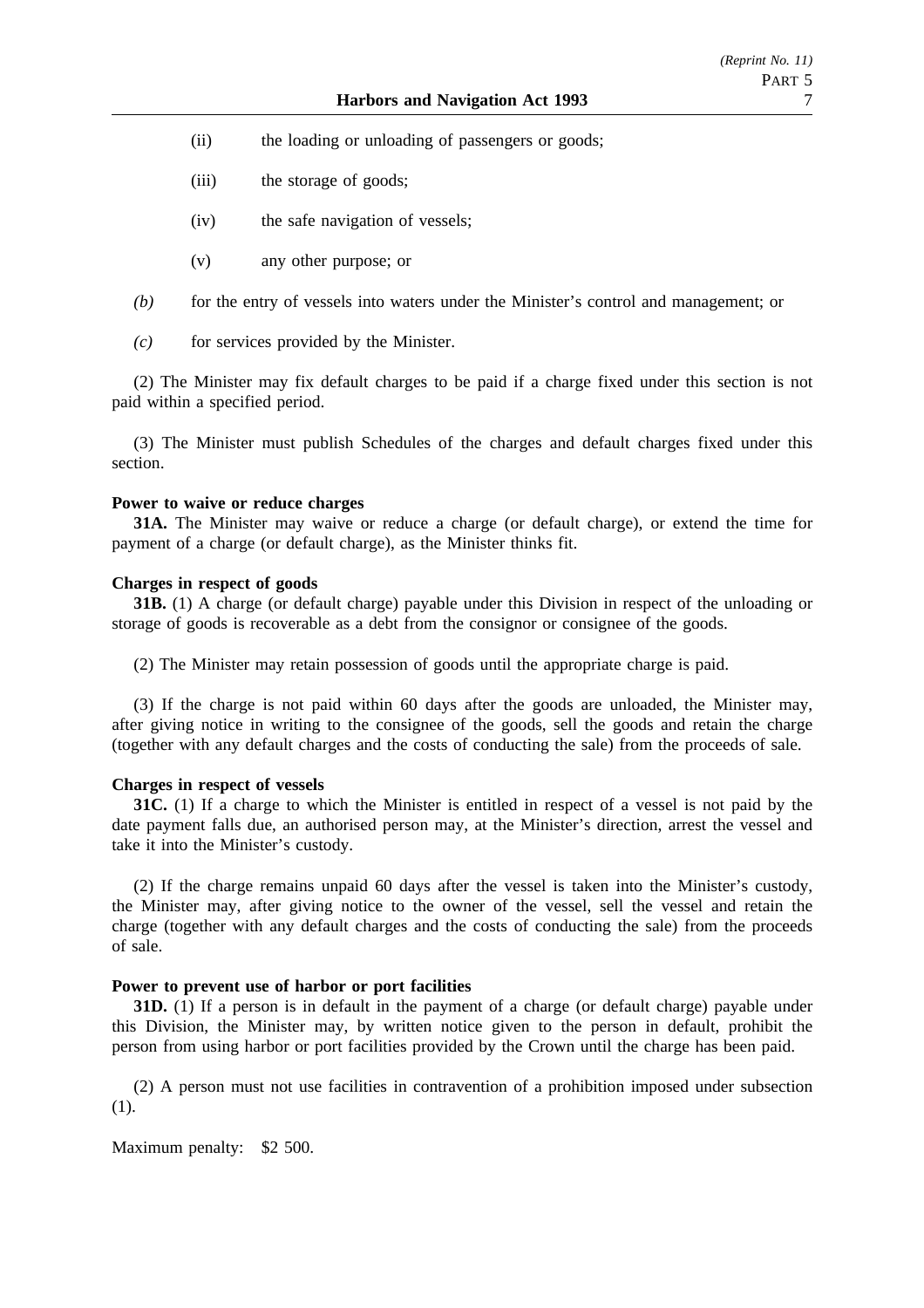### **Part 5A—Pilotage**

#### **Licensing of pilots**

**33.** (1) The CEO may license persons qualified in accordance with the regulations as pilots.

(1a) A licence remains in force for the period specified in the regulations and may be renewed in accordance with the regulations.

(2) A licence may be granted under this section on such conditions as the CEO thinks fit.

(3) The CEO may, by notice in writing to the holder of a licence under this Part, vary or revoke a condition of the licence.

(4) A person who holds a licence under this Part must not contravene or fail to comply with a condition of the licence.

Maximum penalty: \$5 000.

(5) The CEO may, by notice in writing to a licensed pilot, cancel the licence if satisfied that the pilot—

- *(a)* has been guilty of incompetence or breach of duty; or
- *(b)* has breached a condition of licence; or
- *(c)* has suffered mental or physical incapacity rendering the pilot incapable of satisfactorily performing the duties of a pilot.

(6) On cancellation of a licence under this section, the former licensee must return the licence to the CEO.

Maximum penalty: \$750.

#### **Pilotage exemption certificate**

**34.** (1) The CEO may issue a pilotage exemption certificate to the master of a vessel in accordance with the regulations.

(1a) A pilotage exemption certificate remains in force for the period specified in the regulations and may be renewed in accordance with the regulations.

(2) A pilotage exemption certificate may be granted on such conditions as the CEO thinks fit.

(3) The CEO may, by notice in writing to the holder of a pilotage exemption certificate under this Part, vary or revoke a condition of the certificate.

(4) A person who holds a pilotage exemption certificate under this Part must not contravene or fail to comply with a condition of the certificate.

Maximum penalty: \$5 000.

(4a) A pilotage exemption certificate lapses if the holder does not continue to have the periodic experience in the navigation of vessels required by the regulations.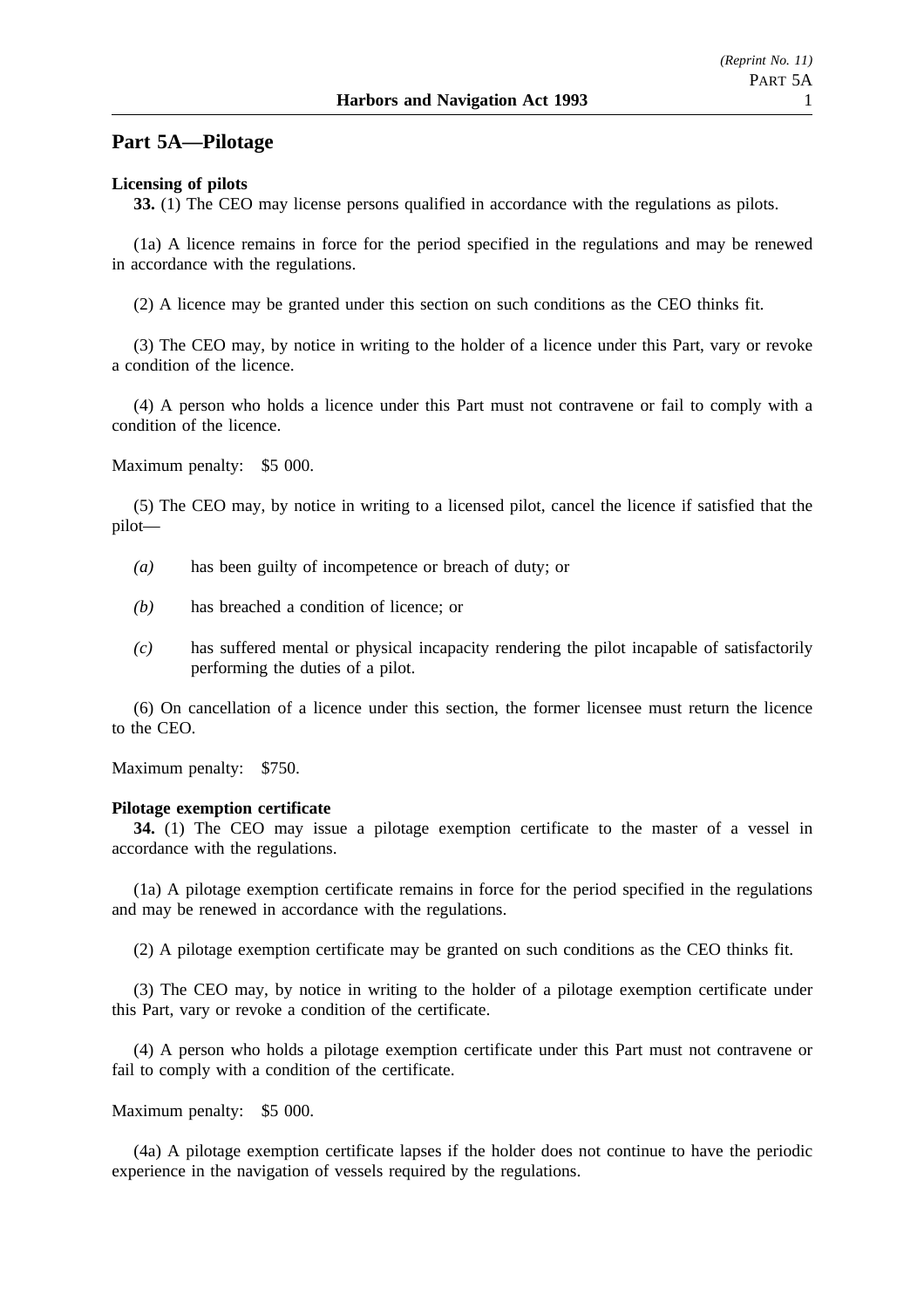(5) The CEO may, by notice in writing to the holder of a pilotage exemption certificate, cancel the certificate if there are, in the CEO's opinion, proper reasons for doing so.

(6) On cancellation of a pilotage exemption certificate under this section, the former holder of the certificate must return the certificate to the CEO.

Maximum penalty: \$750.

#### **Compulsory pilotage**

**35.** (1) A vessel 35 metres or more in length must not be navigated within a harbor to which this section applies, unless—

*(a)* the vessel is navigated under the control or at the direction of a licensed pilot; or

*(b)* the master of the vessel holds a pilotage exemption certificate under this Part.

(2) If a vessel is navigated in contravention of this section, the owner and the master are each guilty of an offence.

Maximum penalty: \$10 000.

(3) This section applies to a harbor declared by regulation to be a harbor to which this section applies.

(4) The CEO may, subject to such conditions as the CEO thinks fit, exempt a vessel from the requirements of this section.

#### **Duties and immunities of pilots**

**36.** (1) The duty of a pilot is to pilot the vessel subject to the authority of the master, and the fact that a vessel is under pilotage does not relieve the master from responsibility for the navigation of the vessel.

(2) No civil liability attaches to a pilot or to a pilot's employer for negligence by the pilot in relation to the pilotage of the vessel (but this subsection does not relieve from liability that may attach to a person as owner of a vessel).

(3) The liability of the owner or master of a ship for damage resulting from a fault in the navigation of the ship is unaffected by the fact that the vessel is under pilotage or that the pilotage is compulsory.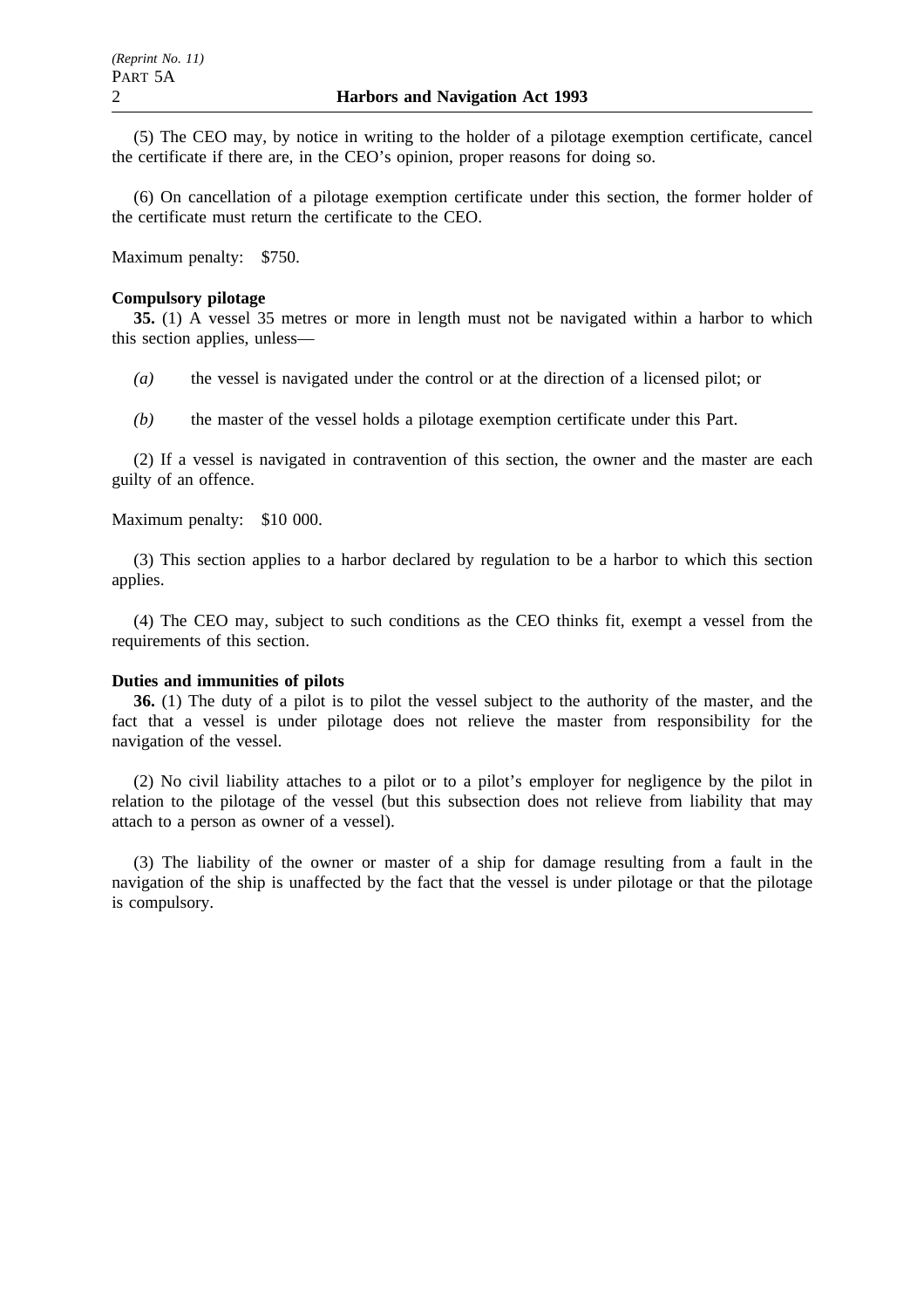# **Part 6—Crewing**

## **Division 1—Application of this Part**

#### **Vessels to which this Part applies**

**37.** This Part applies to a vessel of a class declared by regulation to be a class of vessels to which this Part applies.

### **Division 2—Obligation to have adequate crew**

#### **Obligation to have adequate crew**

**38.** (1) If a fishing vessel to which this Part applies is operated in the jurisdiction and the crew of the vessel does not conform to the requirements of the regulations with regard to the minimum number and qualifications of the crew, the owner is guilty of an offence.

Maximum penalty: \$5 000.

(2) If a vessel (other than a fishing vessel) to which this Part applies is operated in the jurisdiction and—

- *(a)* there is no current determination of the State Crewing Committee fixing the minimum number and qualifications of the crew required for the safe navigation of the vessel; or
- *(b)* the crew of the vessel does not comply with the requirements of such a determination,

the owner and the master of the vessel are each guilty of an offence.

Maximum penalty: \$5 000.

#### **Exemptions**

**39.** (1) The CEO may, on such conditions as the CEO thinks fit, exempt the owner or master of a vessel from the obligation to comply with the requirements of the regulations with regard to the minimum number and qualifications of the crew of the vessel or a determination of the State Crewing Committee.

(2) The CEO may, by notice in writing to the holder of an exemption, revoke the exemption or impose further conditions if there are, in the CEO's opinion, proper reasons for doing so.

### **Division 3—State Crewing Committee**

#### **Interpretation**

**39A.** In this Division—

"**qualified marine engineer**" means a person who holds a certificate of competency as a marine engineer (of any class) issued under this Act or has, in the opinion of the CEO, other appropriate qualifications as a marine engineer;

"**qualified master**" means a person who holds a certificate of competency as a master (of any class) issued under this Act or has, in the opinion of the CEO, other appropriate qualifications as a master;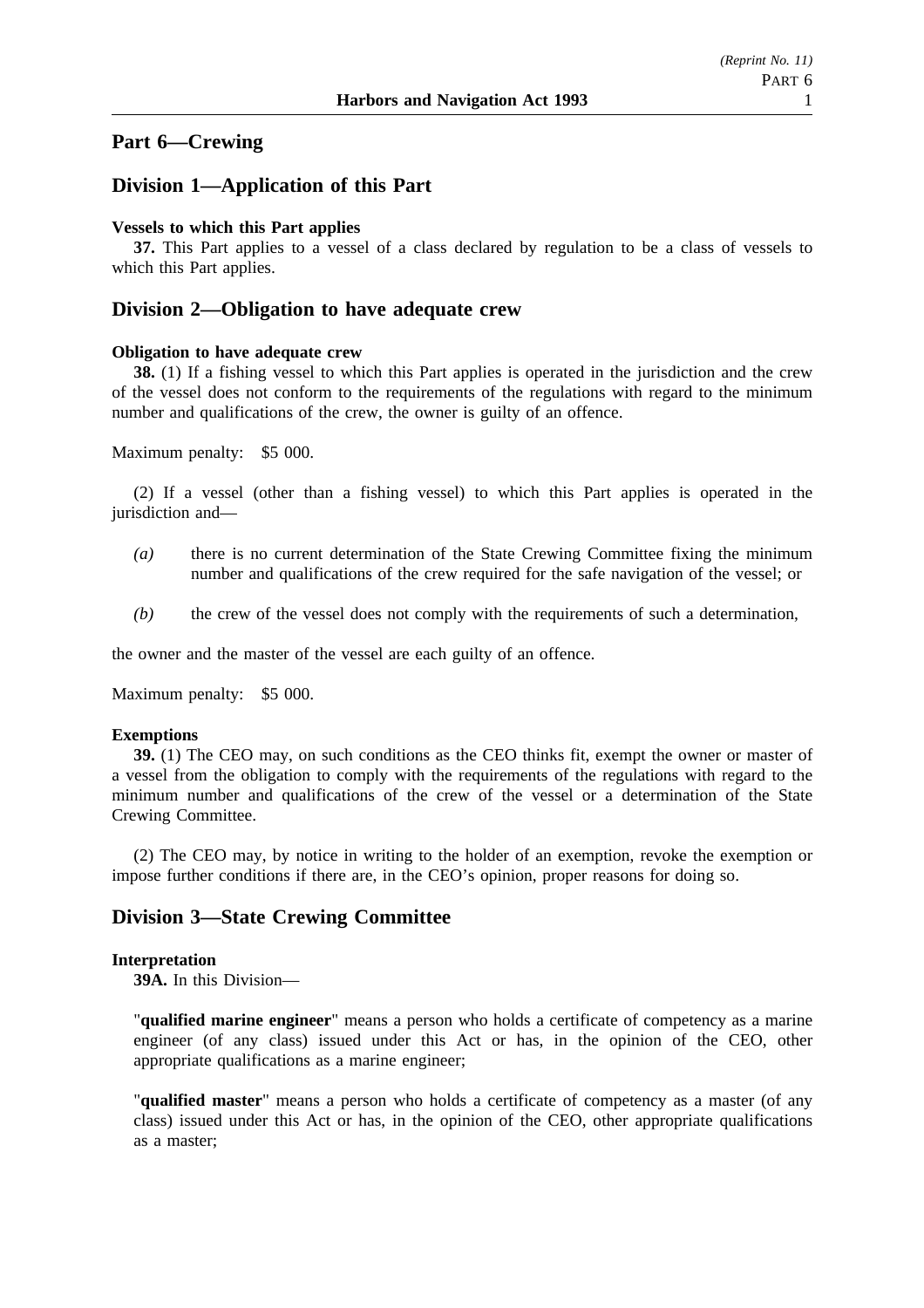"**qualified master mariner**" means a person who holds—

- *(a)* a Master Class 1 certificate of competency issued by a marine authority of the Commonwealth; or
- *(b)* a qualification under the law of some other place recognised under the Commonwealth Act as equivalent to such a certificate of competency.

### **State Crewing Committee**

**40.** (1) The *State Crewing Committee* is established.

- (2) The Committee consists of—
- *(a)* five members (the "appointed members") appointed by the Governor of whom—
	- (i) one is to be a qualified master mariner nominated by the Minister;
	- (ia) one is to be a qualified master nominated by the Minister;
	- (ib) one is to be a qualified marine engineer nominated by the Minister;
	- (ii) two are to be persons who have, in the opinion of the Governor, appropriate qualifications and experience to be members of the Committee, nominated by maritime or waterfront unions;
- *(b)* the members (the "nominated members") nominated by the owner of the vessel in respect of which a determination is to be made or reviewed by the Committee.

(2a) At least one appointed member of the Committee must be a woman and at least one must be a man.

(3) One of the appointed members will be appointed by the Governor to preside at meetings of the Committee and another will be appointed to deputise for that member in his or her absence.

(4) The Governor may appoint a suitable person to act as an appointed member of the Committee when a particular appointed member is absent or during a temporary vacancy in the office of that member.

(5) The provisions governing the nomination of a member extend to the appointment of a person to act in the absence of that member or during a temporary vacancy in the office of that member.

### **Nomination of members by owner**

**41.** (1) The CEO must, at least 14 days before the Committee sits to make or review a determination in respect of a vessel, give the owner a written notice—

- *(a)* informing the owner of the proposed making or review of the determination and of the date when the proceedings are to commence; and
- *(b)* inviting the owner to nominate a person or persons (not exceeding two in number) to be members of the Committee for the purposes of the proceedings.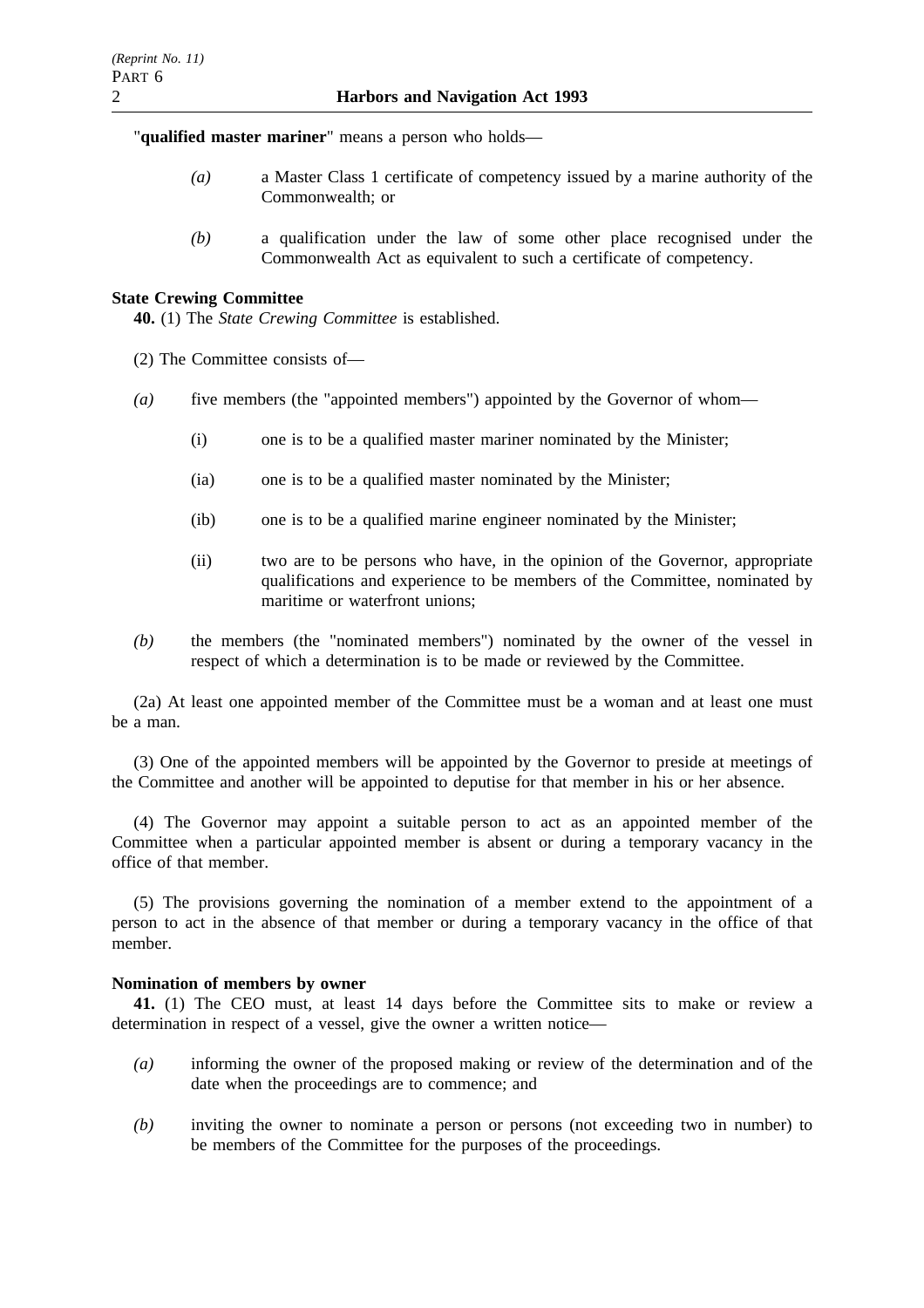(2) The owner may, by written notice to the CEO, nominate a person or persons (not exceeding two in number) to be members of the Committee for the purposes of the proceedings.

(3) A person may not be nominated under subsection (2) unless that person is a qualified master or marine engineer or is, in the opinion of the CEO, otherwise appropriately qualified to participate in the proceedings.

(4) A nomination must be made at least 7 days before the Committee is to commence the proceedings for the making or review of the determination.

(5) If the owner fails to make a nomination in accordance with this section the right to make the nomination lapses.

### **Conditions of office**

**42.** (1) An appointed member of the Committee holds office for such term and on such terms and conditions as may be determined by the Governor.

(2) A nominated member holds office as a member of the Committee only while matters relating to the vessel in respect of which that member was nominated are being considered or otherwise dealt with by the Committee.

(3) A member of the Committee is entitled to such remuneration, allowances and expenses as may be determined by the Governor.

#### **Vacancies or defects in appointment of members**

**42A.** An act of the Committee is not invalid by reason only of a vacancy in its membership or a defect in the appointment of a member.

### **Division 4—Procedures and powers of Committee**

#### **Procedures at meetings**

**43.** (1) The member appointed to preside at meetings of the Committee must, if present at a meeting, preside at that meeting and, in the absence of that member, his or her deputy must preside but, if both are absent, a member chosen by those present will preside.

(2) Subject to subsection (3), three members of the Committee constitute a quorum of the Committee.

(3) A quorum must, unless the CEO otherwise directs, include the members (if any) duly nominated by the owner of the ship in respect of which the Committee is to make or review a determination.

(4) A decision supported by a majority of the votes of the members present at a meeting of the Committee is a decision of the Committee.

(5) Each member present at a meeting of the Committee is entitled to one vote on any matter arising for decision at that meeting and, if the votes are equal, the member presiding at the meeting is entitled to a second or casting vote.

#### **Power to obtain information**

**44.** (1) For the purposes of this Act, the Committee may—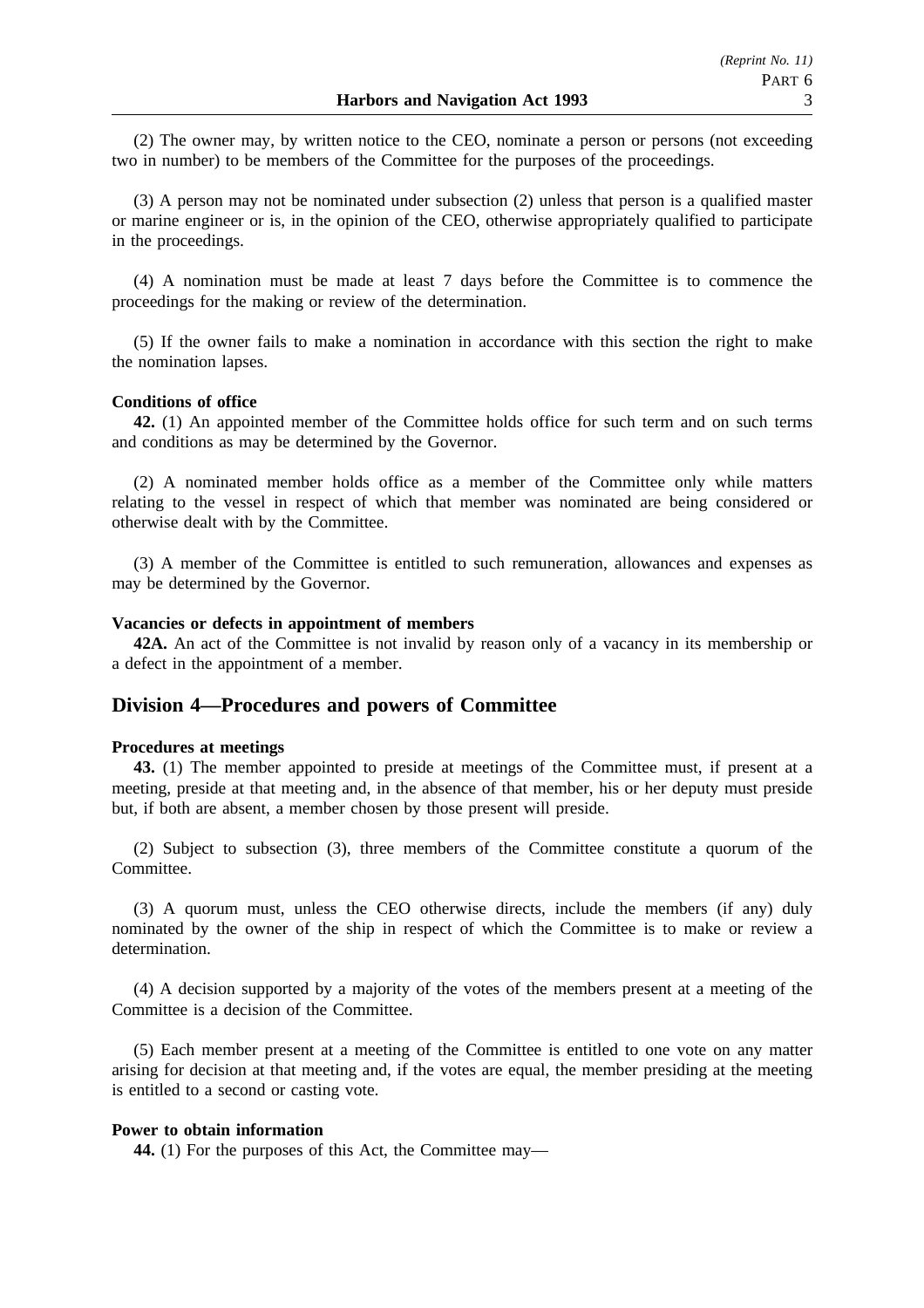- *(a)* by summons signed by the presiding or deputy presiding member, require any person to attend before the Committee to give evidence, or to produce documents to the Committee;
- *(b)* examine witnesses on oath or affirmation;
- *(c)* require any person appearing before the Committee (whether summoned to appear or not) to answer questions relating to any matter before the Committee;
- *(d)* enter and inspect any vessel in respect of which a determination is to be made or reviewed under this Act.

(2) A person who—

- *(a)* fails without proper excuse to comply with a summons to attend before the Committee or to produce documents;
- *(b)* misbehaves before the Committee, or wilfully insults or obstructs the Committee;
- *(c)* refuses to be sworn or to affirm when required to do so by the Committee;
- *(d)* refuses to answer any relevant question when required to do so by the Committee,

is guilty of an offence.

Maximum penalty: \$2 500.

### **Determinations in relation to crew**

**45.** The Committee may, on application by the owner of a vessel (other than a fishing vessel) to which this Part applies, make or review a determination fixing the minimum number and qualifications of the crew required for the safe navigation of the vessel.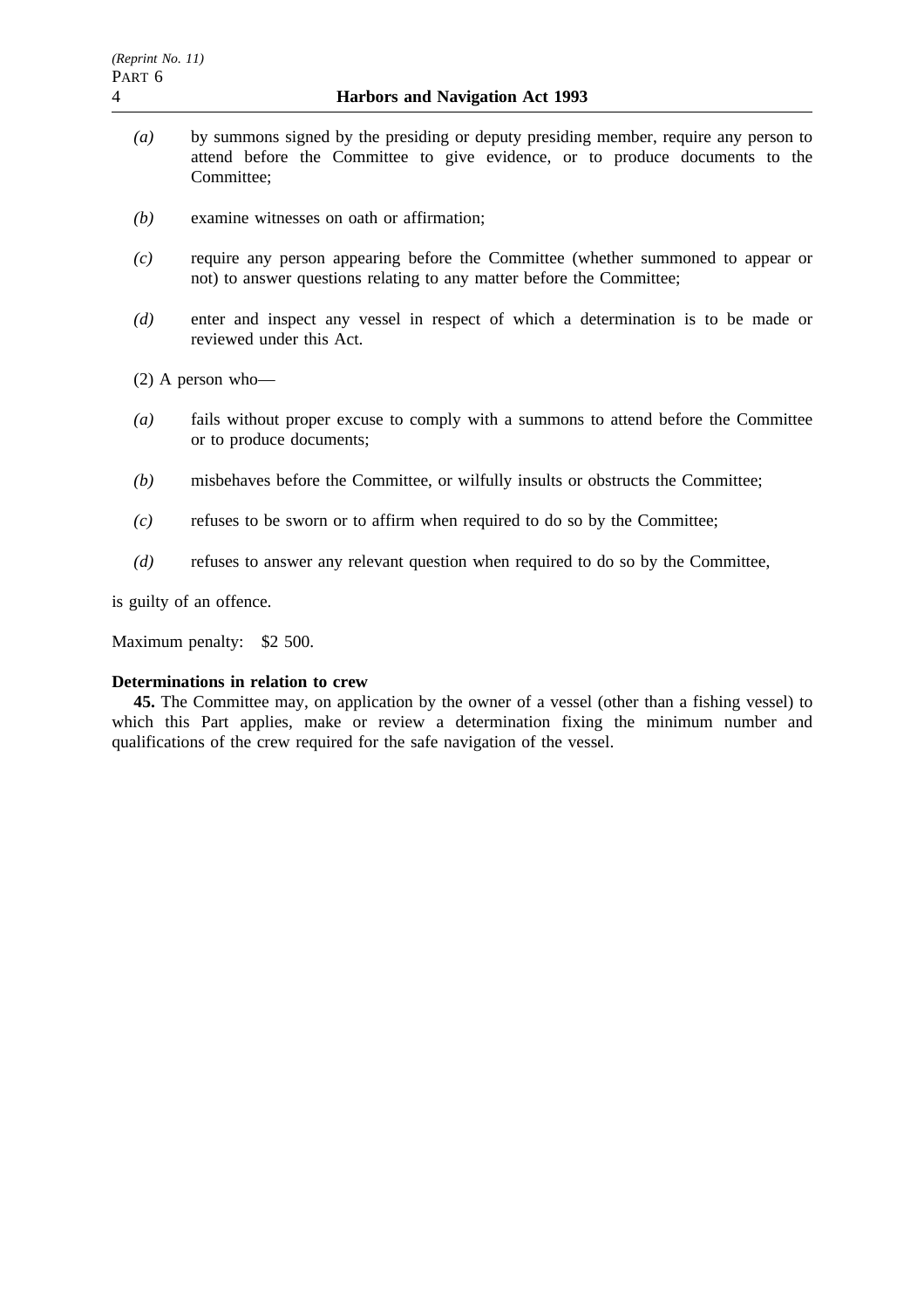## **Part 7—Certificates of competency**

### **Vessels to which this Part applies**

**46.** This Part applies to—

- *(a)* a recreational vessel fitted with an engine;
- *(b)* a vessel (other than a recreational vessel) of a class declared by regulation to be a class of vessels to which this Part applies.

### **Requirement for certificate of competency**

**47.** (1) A person must not accept employment in a key position in the crew of a commercial vessel to which this Part applies unless that person holds—

- *(a)* a certificate of competency of the appropriate class in force under this Act; or
- *(b)* a qualification under the law of some other place declared by the CEO in accordance with the regulations to be equivalent to a certificate of competency of the relevant class; or
- *(c)* an exemption from the requirement to hold a certificate of competency of the relevant class.

Maximum penalty: \$2 500.

(2) A person must not employ another in a key position in the crew of a commercial vessel to which this Part applies unless that person holds—

- *(a)* a certificate of competency of the appropriate class; or
- *(b)* a qualification under the law of some other place declared by the CEO in accordance with the regulations to be equivalent to a certificate of competency of the relevant class; or
- *(c)* an exemption from the requirement to hold a certificate of competency of the relevant class.

Maximum penalty: \$2 500.

(3) A person must not operate a recreational vessel to which this Part applies unless that person holds—

- *(a)* a certificate of competency of the appropriate class (a boat operator's licence); or
- *(b)* an exemption from the requirement to hold a certificate of competency of the relevant class; or
- *(c)* a special permit granted under the regulations.

Maximum penalty: \$2 500. Expiation fee: \$105.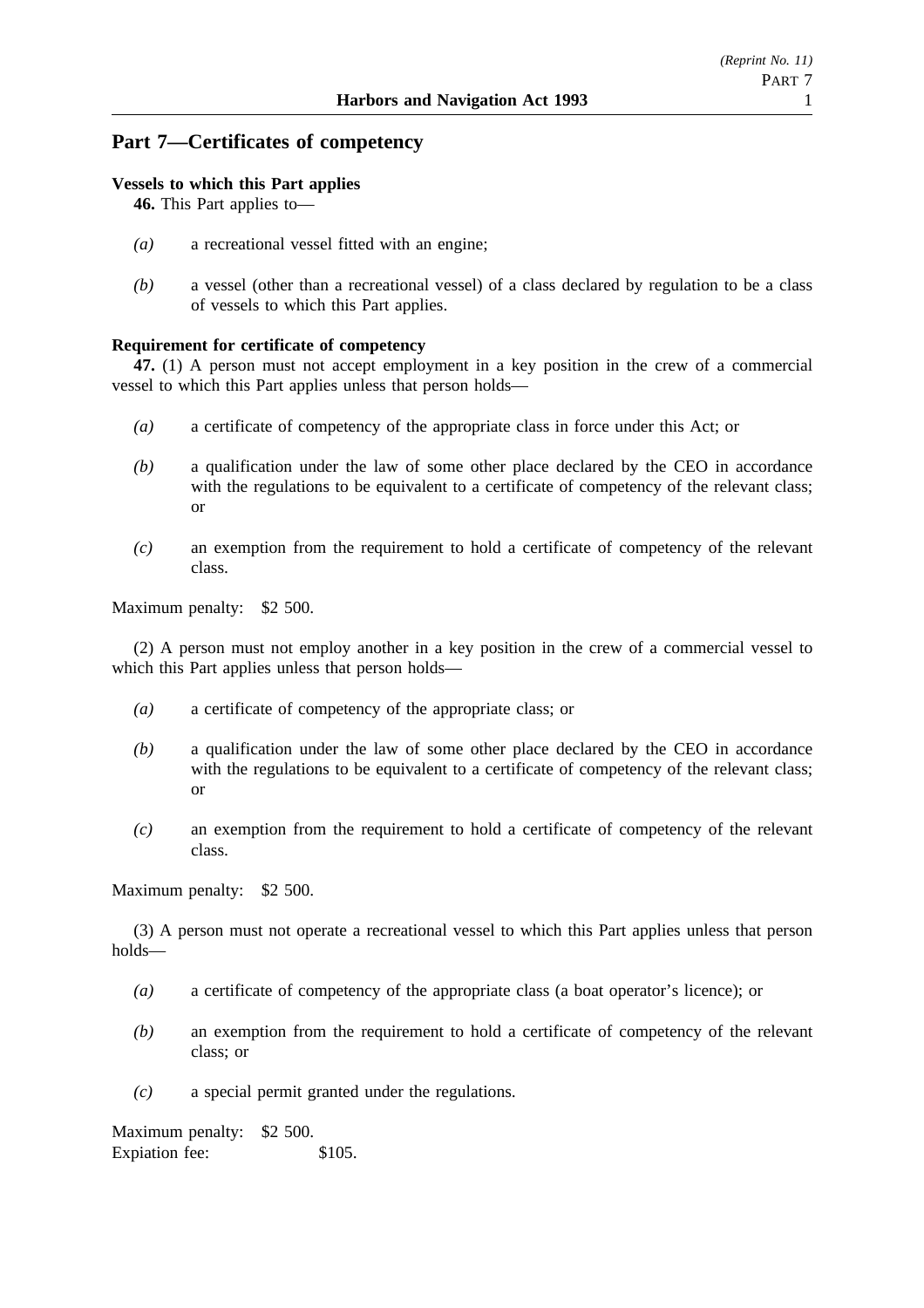(3a) A person must not cause, suffer or permit another to operate a recreational vessel to which this Part applies unless the other person holds—

- *(a)* a certificate of competency of the appropriate class (a boat operator's licence); or
- *(b)* an exemption from the requirement to hold a certificate of competency of the relevant class; or
- *(c)* a special permit granted under the regulations.

Maximum penalty: \$2 500. Expiation fee: \$105.

(4) A person must not hire out a recreational vessel to which this Part applies to another unless that person holds—

- *(a)* a certificate of competency of the appropriate class (a boat operator's licence); or
- *(b)* an exemption from the requirement to hold a certificate of competency of the relevant class; or
- *(c)* a special permit granted under the regulations.

Maximum penalty: \$2 500. Expiation fee: \$105.

(5) A person who commits an offence against this section while disqualified from holding a certificate of competency of the relevant class is liable to a fine of twice the amount prescribed above.

#### **Issue of certificates of competency or exemptions**

**48.** (1) The CEO must arrange for the examination of applicants seeking certificates of competency.

(2) A person who—

- *(a)* passes the examinations appropriate to a certificate of competency of a particular class; and
- *(b)* satisfies the requirements of the regulations appropriate to an applicant for a certificate of competency of that class; and
- *(c)* satisfies the CEO that he or she is a fit and proper person to hold a certificate of competency of that class,

is entitled to be issued with a certificate of competency of that class.

(3) A person who is entitled to a certificate of competency will, on payment of the fee fixed by regulation, be issued with a certificate of competency.

(4) A certificate of competency issued in respect of a recreational vessel (a boat operator's licence) continues in operation without renewal and without payment of any further fee.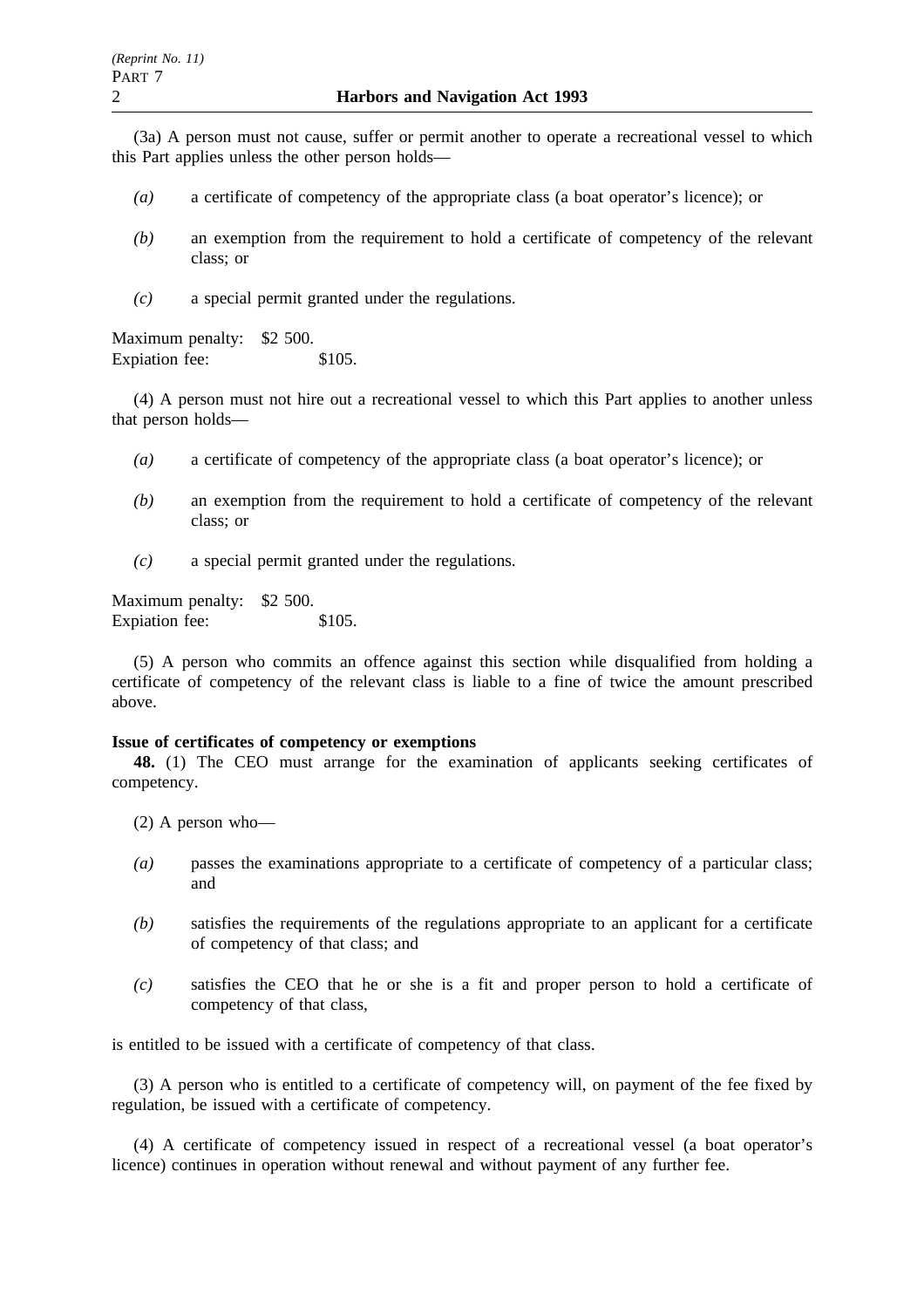(5) The CEO may, on such conditions as the CEO thinks fit, exempt a person from the obligation to sit an examination for a certificate of competency or to hold a certificate of competency of a particular class.

### **Cancellation of certificate of competency by court**

**49.** Where a court convicts the holder of a certificate of competency of an offence against this Act showing the holder to have been incompetent or guilty of misconduct or to have failed in his or her duty in a matter related to navigation, the court may, in addition to imposing any other penalty, cancel the certificate of competency and disqualify the holder from again holding such a certificate for a specified period or until further order.

### **Cancellation of certificate of competency by Minister**

**50.** (1) If the holder of a certificate of competency—

- *(a)* is shown by the findings of the Court of Marine Enquiry or a court or tribunal with similar powers under the law of some other place to have been incompetent or guilty of misconduct or to have failed in his or her duty in a matter related to navigation; or
- *(b)* is convicted of an offence showing the holder of the certificate to have been incompetent or guilty of misconduct or to have failed in his or her duty in a matter related to navigation; or
- *(c)* is disqualified from holding such a certificate under the law of another place, or
- *(d)* is shown to have suffered mental or physical incapacity rendering him or her incapable of satisfactorily operating a vessel or performing duties pursuant to the certificate of competency,

the Minister may, by notice in writing given to the holder, cancel the certificate of competency and disqualify the holder from again holding such a certificate for a specified period or until further notice.

- (2) If the holder of a qualification under the law of some other place—
- *(a)* is convicted of an offence showing the holder of the qualification to have been incompetent or guilty of misconduct or to have failed in his or her duty in a matter related to navigation; or
- *(b)* has been found by the Court of Marine Enquiry or a court or tribunal with similar powers under the law of some other place to have been incompetent or guilty of misconduct or to have failed in his or her duty in a matter related to navigation, or
- *(c)* is shown to have suffered mental or physical incapacity rendering him or her incapable of satisfactorily operating a vessel or performing duties pursuant to the qualification,

the Minister may declare the qualification to be inoperative in the jurisdiction and while such a declaration remains in force the person to whom it relates will not be regarded as the holder of a qualification equivalent to a certificate of competency.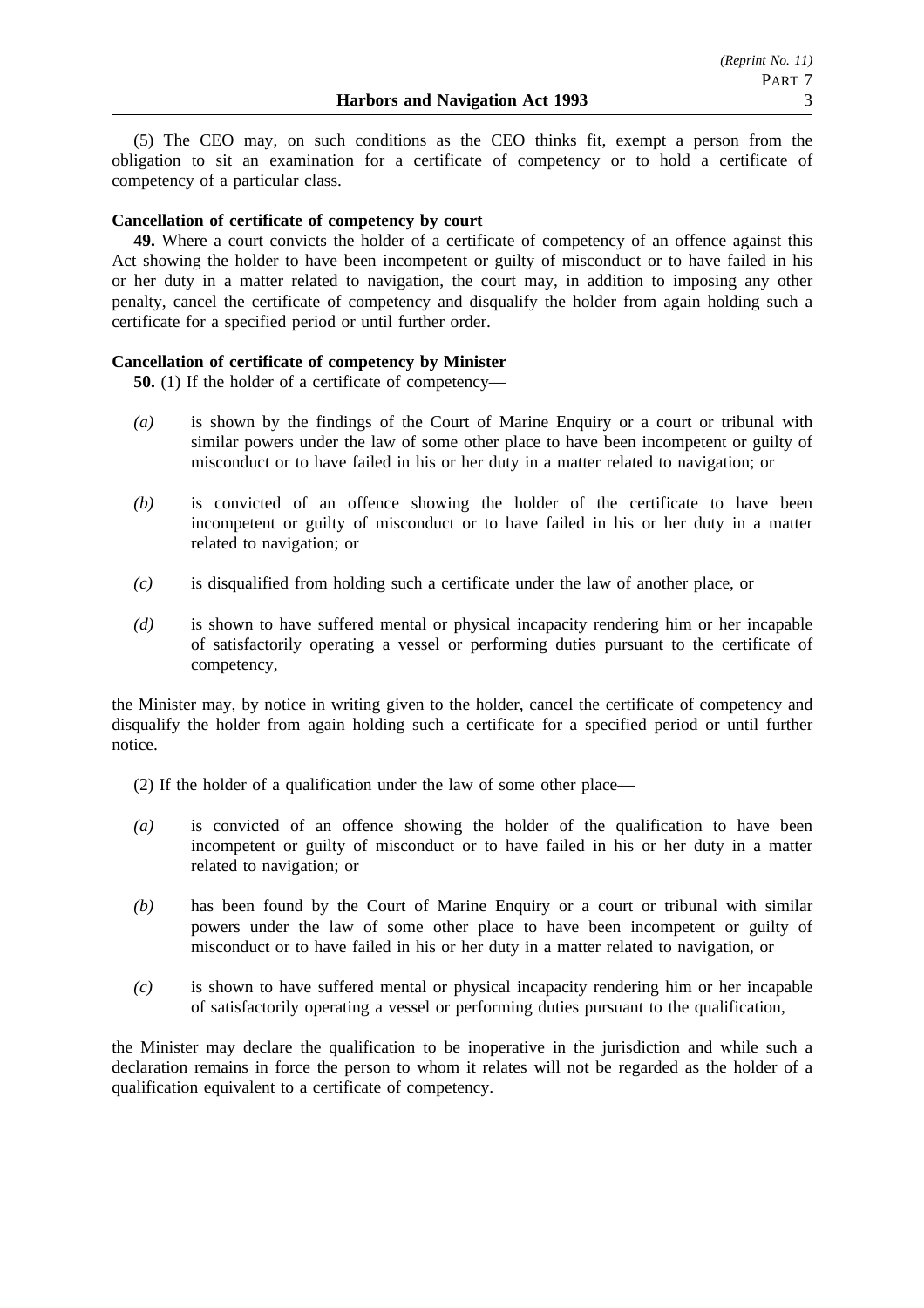(3) On cancellation of a certificate of competency (under this or any other section of this Act), the former holder of the certificate must return the certificate to the Minister.

Maximum penalty: \$750.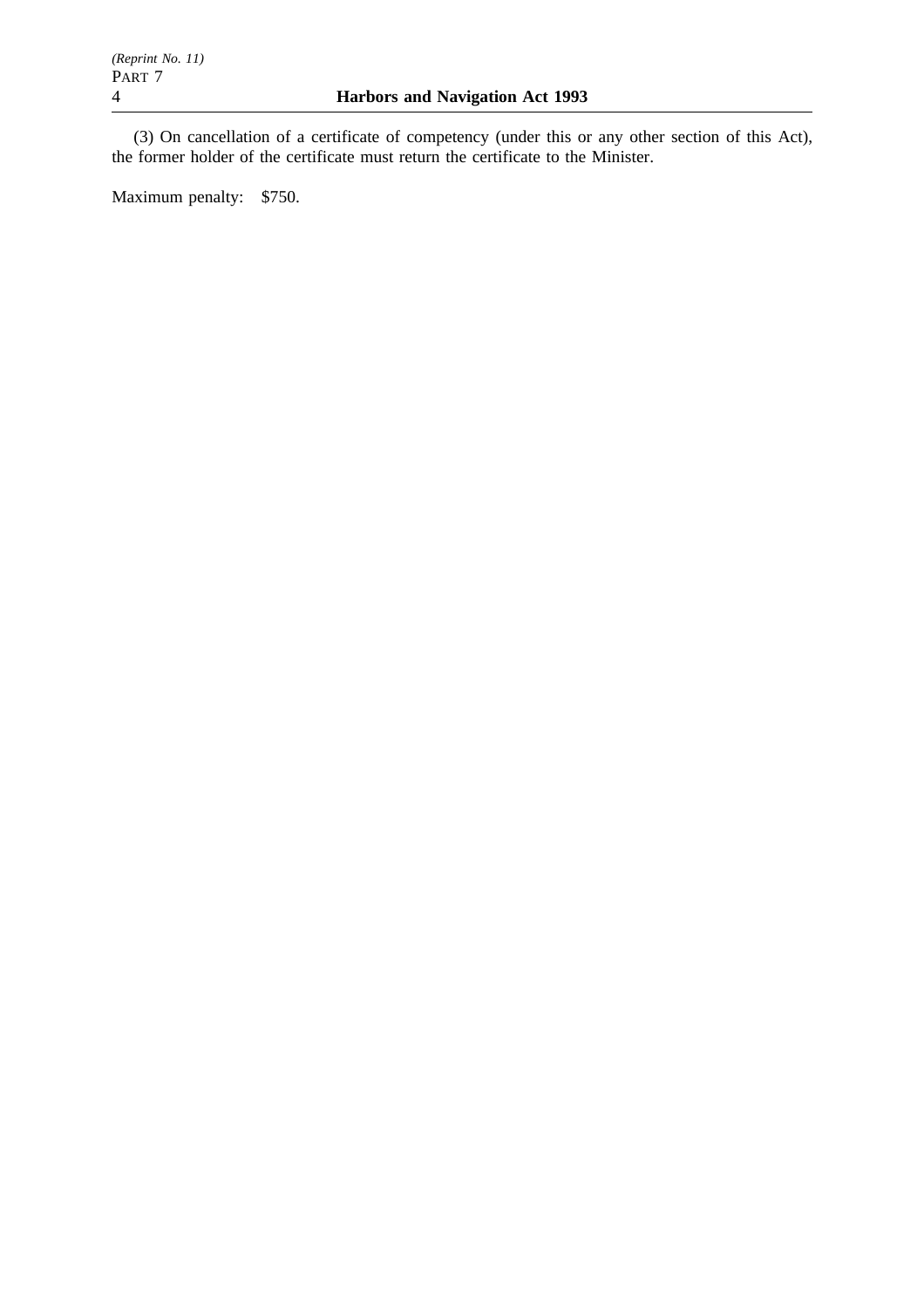## **Part 8—Hire of vessels**

### **Vessels to which this Part applies**

**51.** This Part applies to vessels of a class declared by regulation to be a class of vessels to which this Part applies.

### **Obligation to hold licence**

**52.** A person must not carry on a business of hiring out vessels to which this Part applies unless licensed to do so under this Part.

Maximum penalty: \$2 500.

### **Duration and granting of licence**

**52A.** (1) A licence under this Part remains in force for the period specified in the regulations and may be renewed in accordance with the regulations.

(2) The regulations may set out the circumstances in which the CEO may grant or refuse to grant a licence under this Part.

### **Terms and conditions of licence**

**53.** (1) A licence under this Part may be granted subject to such conditions as the CEO thinks fit and specifies in the licence.

(2) The CEO may, by notice in writing to the holder of a licence under this Part, vary or revoke a condition of the licence.

(3) A person who holds a licence under this Division must not contravene or fail to comply with a condition of the licence.

Maximum penalty: \$2 500.

(4) The CEO may, by notice in writing to the licensee, cancel a licence for breach of a condition.

(5) On cancellation of a licence under this section, the former licensee must return the licence to the CEO.

Maximum penalty: \$750.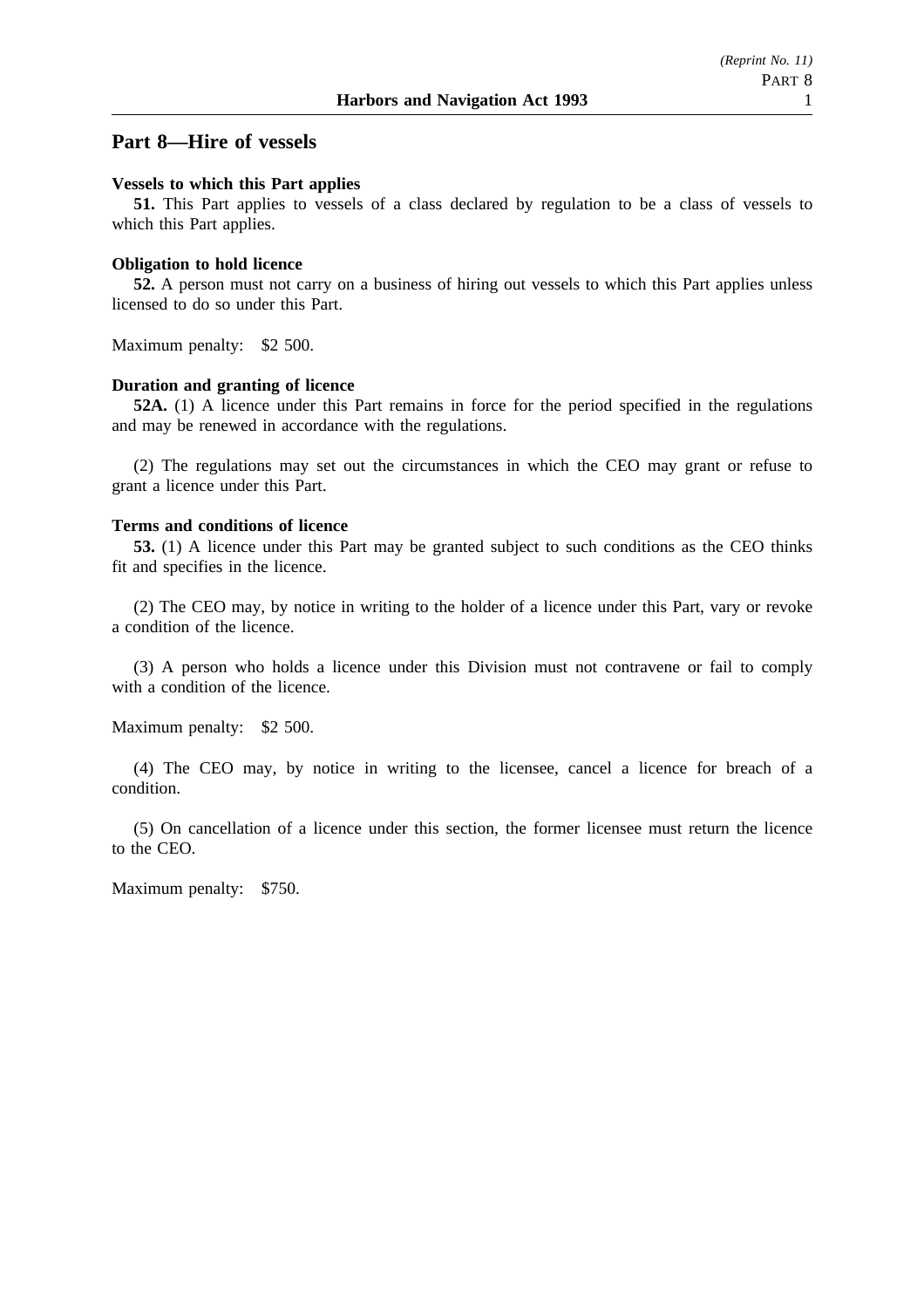## **Part 9—Registration and certificates of surveys**

## **Division 1—Registration of vessels**

### **Application of Division**

**54.** This Division applies to—

- *(a)* a recreational vessel fitted with an engine;
- *(b)* a vessel of a class declared by regulation to be a class of vessels to which this Division applies.

### **Registration**

**55.** (1) A vessel to which this Division applies must not be operated in the jurisdiction unless it is registered and marked in accordance with the regulations.

(2) If a vessel to which this Division applies is operated in the jurisdiction contrary to this section, the owner of the vessel, and the master or operator of the vessel, are each guilty of an offence (but it is a defence to a charge of such an offence brought against the owner for the owner to prove that the vessel was operated without the owner's consent).

Maximum penalty: \$750. Expiation fee:

- *(a)* if the vessel is registered but not marked in accordance with the regulations—\$55;
- *(b)* if the vessel is neither registered nor marked in accordance with the regulations—\$80.

(3) The CEO may, subject to such conditions as the CEO thinks fit, grant exemptions from the requirements of this section.

### **Division 2—Certificates of survey**

### **Application of this Division**

**56.** This Division applies in respect of vessels of a class declared by regulation to be a class of vessels in respect of which a certificate of survey is required.

#### **Appointment of surveyors**

**57.** (1) The CEO may license a suitably qualified person to be a surveyor of vessels generally or of a particular class of vessels.

(2) A licence may be issued on such conditions as the CEO thinks fit.

(3) A person who holds a licence under this Division must not contravene or fail to comply with a condition of the licence.

Maximum penalty: \$5 000.

(4) The CEO may, by notice in writing to a licensed surveyor, cancel the surveyor's licence if the surveyor is shown to have been guilty of incompetence or breach of duty or to have breached a condition of the licence.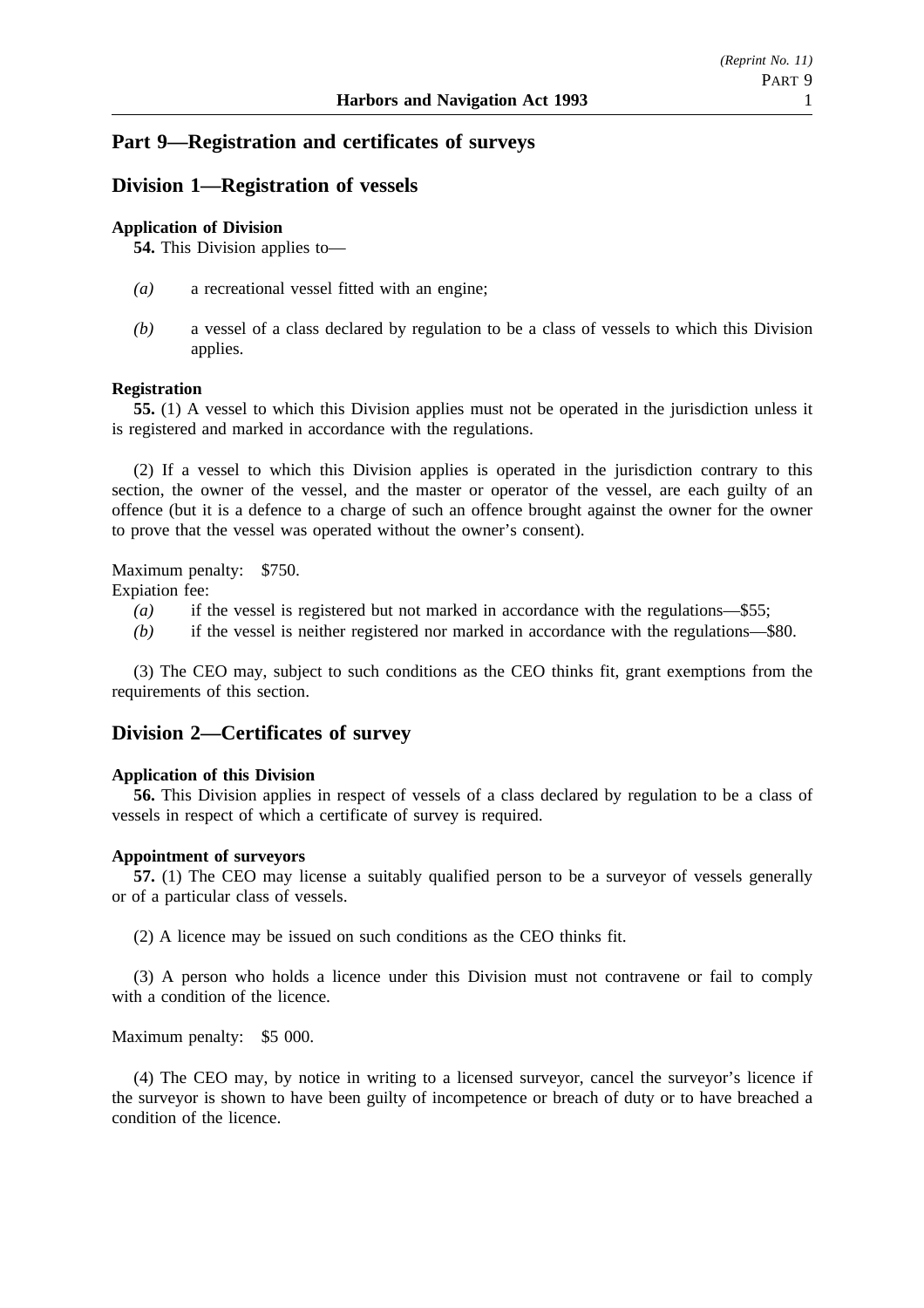(5) On cancellation of a licence under this section, the former licensee must return the licence to the CEO.

Maximum penalty: \$750.

#### **Issue of certificate of survey**

**58.** (1) The CEO may, on the recommendation of a licensed surveyor, issue a certificate of survey in respect of a vessel.

(2) A certificate of survey may, if the licensed surveyor so recommends, be issued subject to conditions stated in the certificate.

#### **Certificate of survey**

**59.** (1) A certificate of survey issued in respect of a vessel certifies—

- *(a)* that the vessel is structurally sound and conforms with the requirements of the regulations; and
- *(b)* that the vessel has the equipment required by the regulations and that the equipment is in working order.

(2) A certificate of survey remains in force for a period stated in the certificate.

 $(3)$  If—

- *(a)* a structural alteration is made, without the consent of the CEO, to the hull of a vessel in respect of which a certificate of survey is in force; or
- *(b)* a material alteration is made, without the consent of the CEO, to the equipment of a vessel in respect of which a certificate of survey is in force,

the certificate of survey is void.

(4) A certificate of survey that is void under subsection (3) must be returned to the CEO at his or her request.

(5) If a certificate is not returned in accordance with subsection (4), the owner and the master of the vessel to which the certificate relates are each guilty of an offence.

Maximum penalty: \$750.

#### **Obligation to hold certificate of survey**

**60.** (1) If a vessel to which this Division applies is operated in the jurisdiction without a current certificate of survey, the owner and the master of the vessel are each guilty of an offence.

Maximum penalty: \$10 000.

(2) If a vessel in respect of which a certificate of survey is in force is operated contrary to a condition of the certificate, the owner and the master of the vessel are each guilty of an offence.

Maximum penalty: \$10 000.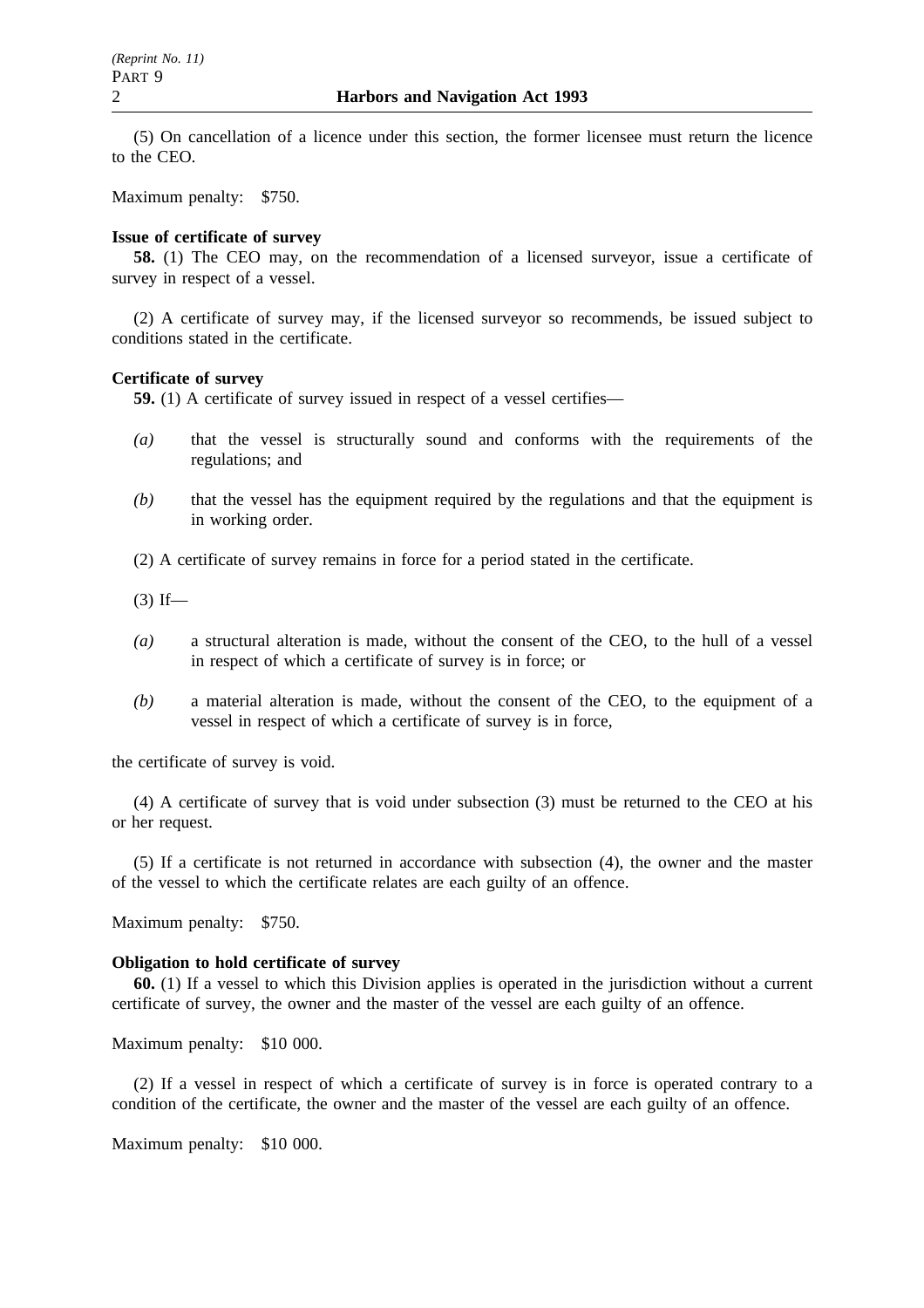(3) In this section, a reference to a certificate of survey extends to a certificate or document issued under some other law but recognised under the regulations as equivalent to a certificate of survey.

(4) The CEO may, subject to such conditions as the CEO thinks fit, exempt a vessel from the requirement to be surveyed under this Division.

## **Division 3—Loadline certificates**

### **Application of this Division**

**61.** This Division applies in respect of vessels of a class declared by regulation to be a class of vessels in respect of which a loadline certificate is required.

### **Issue of loadline certificate**

**62.** (1) The CEO may issue a loadline certificate in respect of a vessel.

(2) A loadline certificate may be issued subject to conditions stated in the certificate.

### **Loadline certificate**

**63.** (1) A loadline certificate issued in respect of a vessel certifies that the vessel conforms with the requirements of the regulations in relation to markings displayed for the purposes of determining whether the vessel is properly loaded.

(2) A loadline certificate remains in force for a period stated in the certificate.

 $(3)$  If—

- *(a)* a structural alteration is made, without the consent of the CEO, to the hull of a vessel in respect of which a loadline certificate is in force; or
- *(b)* a material alteration is made, without the consent of the CEO, to the markings on a vessel in respect of which a loadline certificate is in force,

the loadline certificate is void.

(4) A loadline certificate that is void under subsection (3) must be returned to the CEO at his or her request.

(5) If a certificate is not returned in accordance with subsection (4), the owner and the master of the vessel to which the certificate relates are each guilty of an offence.

Maximum penalty: \$5 000.

### **Obligation to hold loadline certificate**

**64.** (1) If a vessel to which this Division applies is operated in the jurisdiction without a current loadline certificate, the owner and the master of the vessel are each guilty of an offence.

Maximum penalty: \$10 000.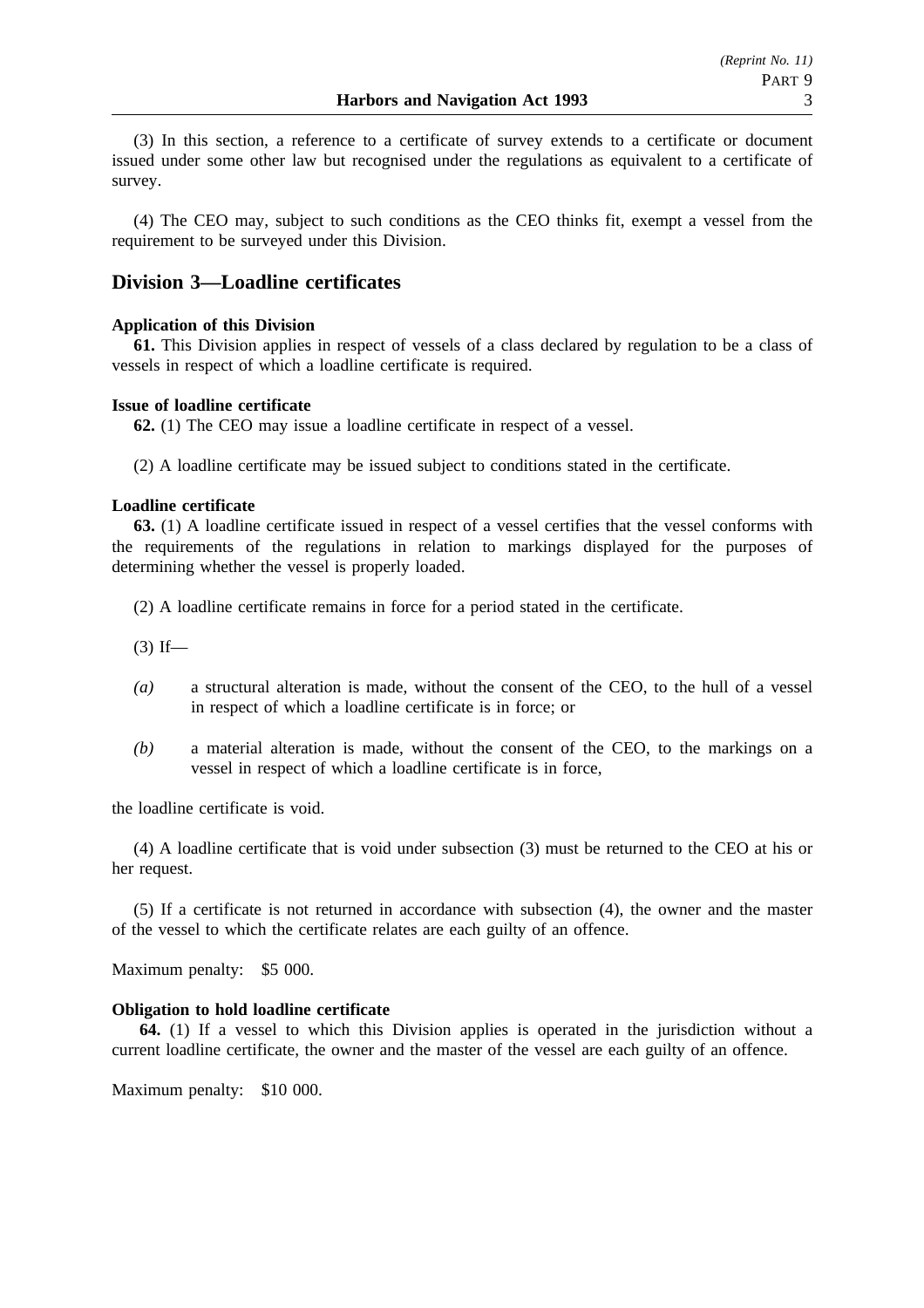(2) If a vessel in respect of which a loadline certificate is in force is operated contrary to a condition of the certificate, the owner and the master of the vessel are each guilty of an offence.

Maximum penalty: \$10 000.

(3) In this section, a reference to a loadline certificate extends to a certificate or document issued under some other law but recognised under the regulations as equivalent to a loadline certificate.

(4) The CEO may, subject to such conditions as the CEO thinks fit, exempt a vessel from the requirement to have a loadline certificate issued in respect of it under this Division.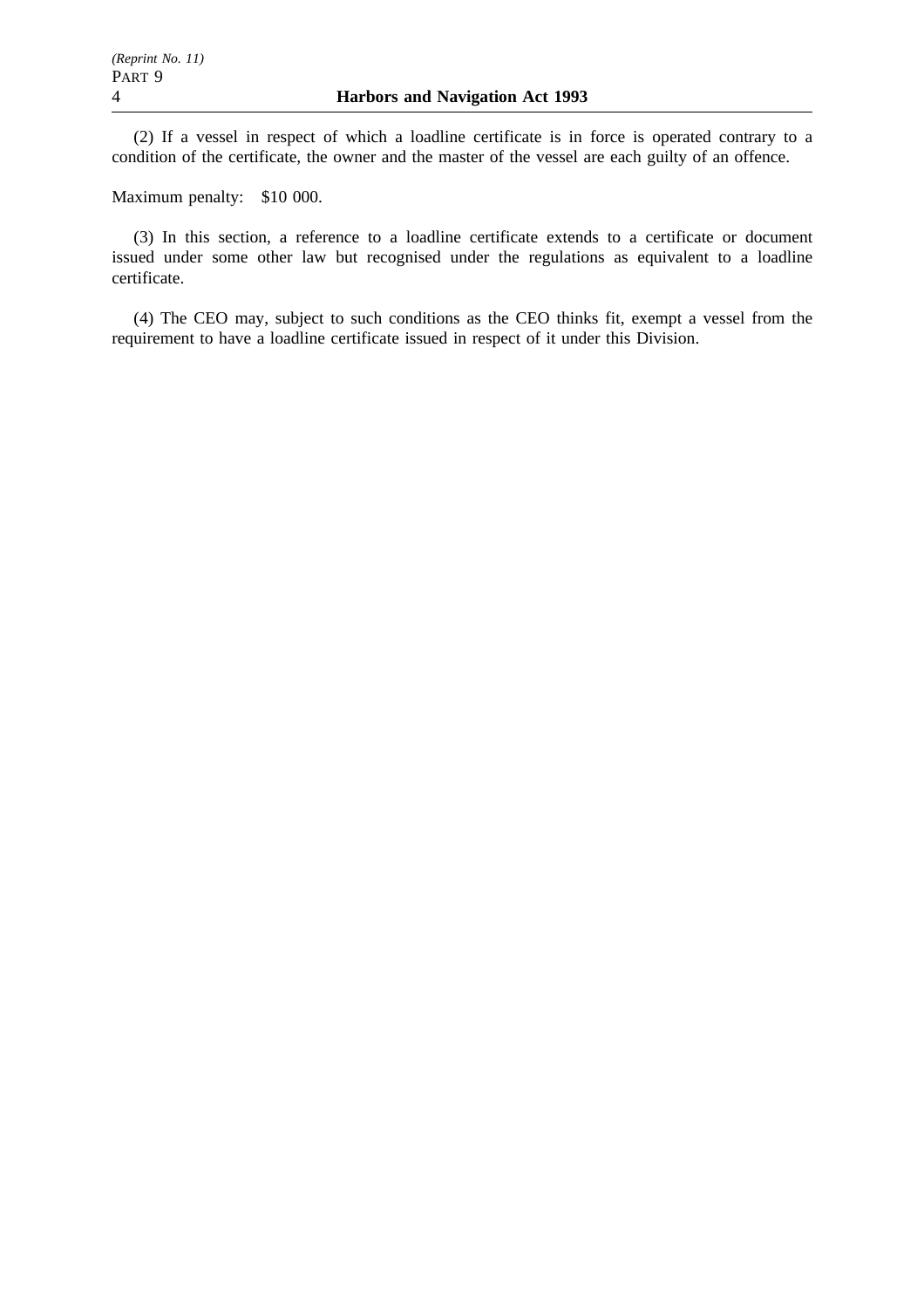## **Part 10—Safety**

## **Division 1—Safety generally**

### **General requirements**

**65.** (1) A vessel must not be operated in the jurisdiction if—

- *(a)* the vessel is unsafe;
- *(b)* the vessel does not have the equipment or markings required by the regulations or the equipment is not in good working order;
- *(c)* the vessel is overloaded or is not properly loaded in accordance with the regulations or the conditions of a certificate of survey or loadline certificate.

(2) If a vessel is operated in the jurisdiction contrary to subsection (1), the owner and the master or operator are each guilty of an offence.

Maximum penalty: \$10 000.

Expiation fee:

- *(a)* if 1 or 2 items of equipment are involved—\$105;
- *(b)* if 3 or 4 items of equipment are involved—\$160;
- *(c)* if more than 4 items of equipment are involved—\$210.

### **Requirement to have emergency position indicating radio beacon**

**65A.** (1) A vessel of a class specified by the regulations must not be operated in the jurisdiction unless it is carrying an emergency position indicating radio beacon that is in good working order.

(2) If a vessel is operated in the jurisdiction contrary to subsection (1), the owner and the master or operator are each guilty of an offence.

Maximum penalty: \$10 000. Expiation fee: \$400.

### **Power to prohibit use of unsafe vessel**

**66.** (1) If the CEO suspects, on reasonable grounds—

- *(a)* that a vessel is unsafe; or
- *(b)* that a vessel does not have the equipment or markings required by this Act or the regulations or the equipment is not in good working order; or
- *(c)* that a vessel is overloaded or is not properly loaded in accordance with the regulations or the conditions of a certificate of survey or a loadline certificate,

the CEO may, by order, prohibit the use of the vessel.

(2) If an order is made under this section while the vessel is under way, the vessel must be brought as soon as possible to safe anchorage or be taken as soon as possible out of the water.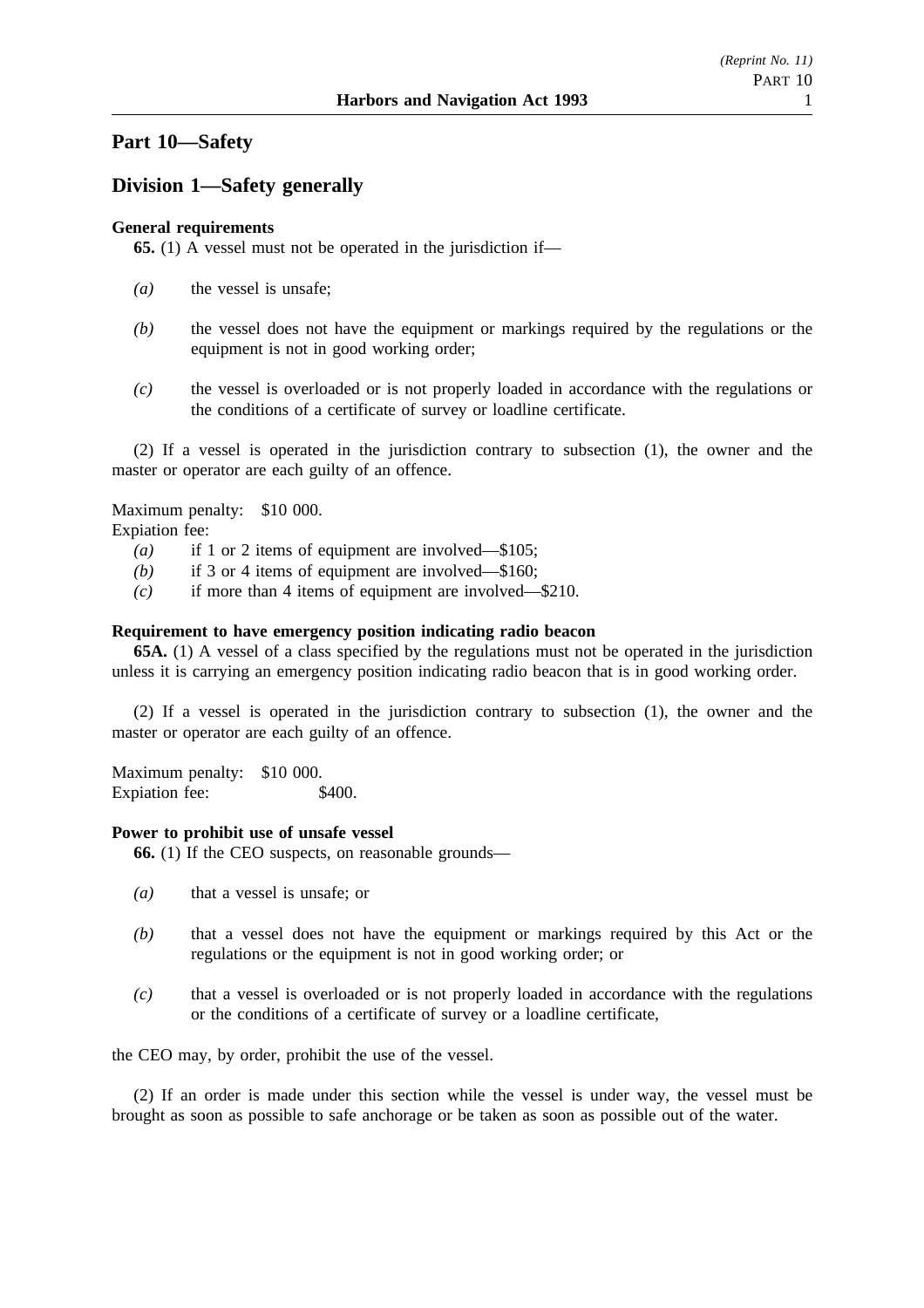(3) Except as provided in subsection (2), if a vessel is operated contrary to an order under subsection (1), the owner and the master of the vessel are each guilty of an offence.

Maximum penalty: \$5 000.

#### **Minister's power to act in an emergency**

**67.** (1) In an emergency, the Minister may take action for the purpose of avoiding or minimising danger to human life or damage to property.

(2) The Minister may (for example) exercise one or more of the following powers:

- *(a)* take control of a harbor or harbor facility;
- *(b)* issue directions to the master or owner of a vessel (including a direction to sink or destroy the vessel);
- *(c)* issue any other directions the Minister considers appropriate in the circumstances.

(3) A person who—

- *(a)* obstructs the Minister in the exercise of powers under this section; or
- *(b)* fails to comply with a direction under this section,

is guilty of an offence.

Maximum penalty: \$10 000.

(4) A port operating agreement may contain provisions governing the exercise of the Minister's powers under this section in relation to the port.

### **Division 2—Survey**

#### **Requirement of survey**

**68.** (1) If the CEO is of the opinion that there are reasonable grounds to suspect that a vessel may be unsafe, that a vessel does not have the equipment or markings required by the regulations or that its equipment may not be in good working order, the CEO may, by notice in writing to the owner of the vessel, require the owner to obtain a certificate from a licensed surveyor nominated by the CEO certifying that—

- *(a)* the vessel is safe; and
- *(b)* the vessel has the equipment and markings required by this Act and the regulations and the equipment is in good working order.

(2) A notice under this section may prohibit the use of the vessel until the certificate is obtained.

(3) A person who—

*(a)* fails without reasonable excuse to obtain a certificate of survey within the time allowed by a notice under this section; or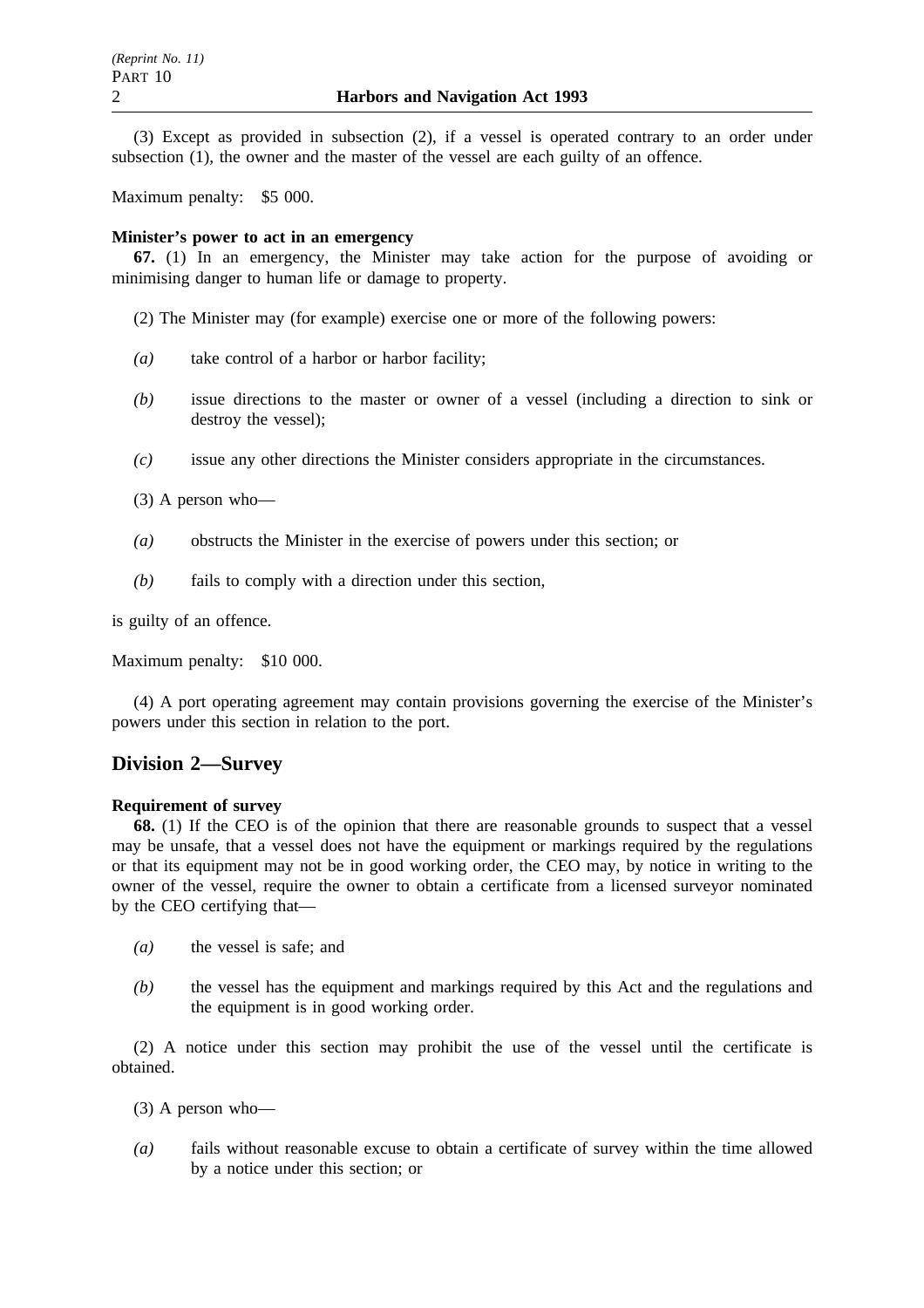*(b)* uses a vessel contrary to a notice under this section,

is guilty of an offence.

Maximum penalty: \$5 000.

## **Division 3—Operation of vessels**

### **Vessels to be operated with due care**

**69.** (1) A person who operates a vessel at a dangerous speed or in a dangerous manner is guilty of an offence.

Maximum penalty: \$5 000.

(2) A person who operates a vessel without due care for the safety of any person or property is guilty of an offence.

Maximum penalty: \$2 500.

## **Division 4—Alcohol and other drugs**

### **Alcohol and other drugs**

**70.** (1) If—

- *(a)* a person operates a vessel or is a member of the crew of a vessel who is, or ought to be, engaged in duties affecting the safe navigation or operation of the vessel; and
- *(b)* that person is so much under the influence of intoxicating liquor or a drug as to be incapable of exercising effective control of the vessel or of effectively discharging the duties that he or she is or ought to be performing (as the case requires),

that person is guilty of an offence.

### Penalty—

- $(a)$  for a first offence—
	- (i) a fine of not less than \$700 and not more than \$1 200; or
	- (ii) imprisonment for not more than 3 months;
- *(b)* for a subsequent offence—
	- (i) a fine of not less than \$1 500 and not more than \$2 500; or
	- (ii) imprisonment for not more than 6 months.

 $(2)$  If—

- *(a)* a person operates a vessel or is a member of the crew of a vessel who is, or ought to be, engaged in duties affecting the safe navigation, operation or use of the vessel; and
- *(b)* the prescribed concentration of alcohol is present in the blood of that person,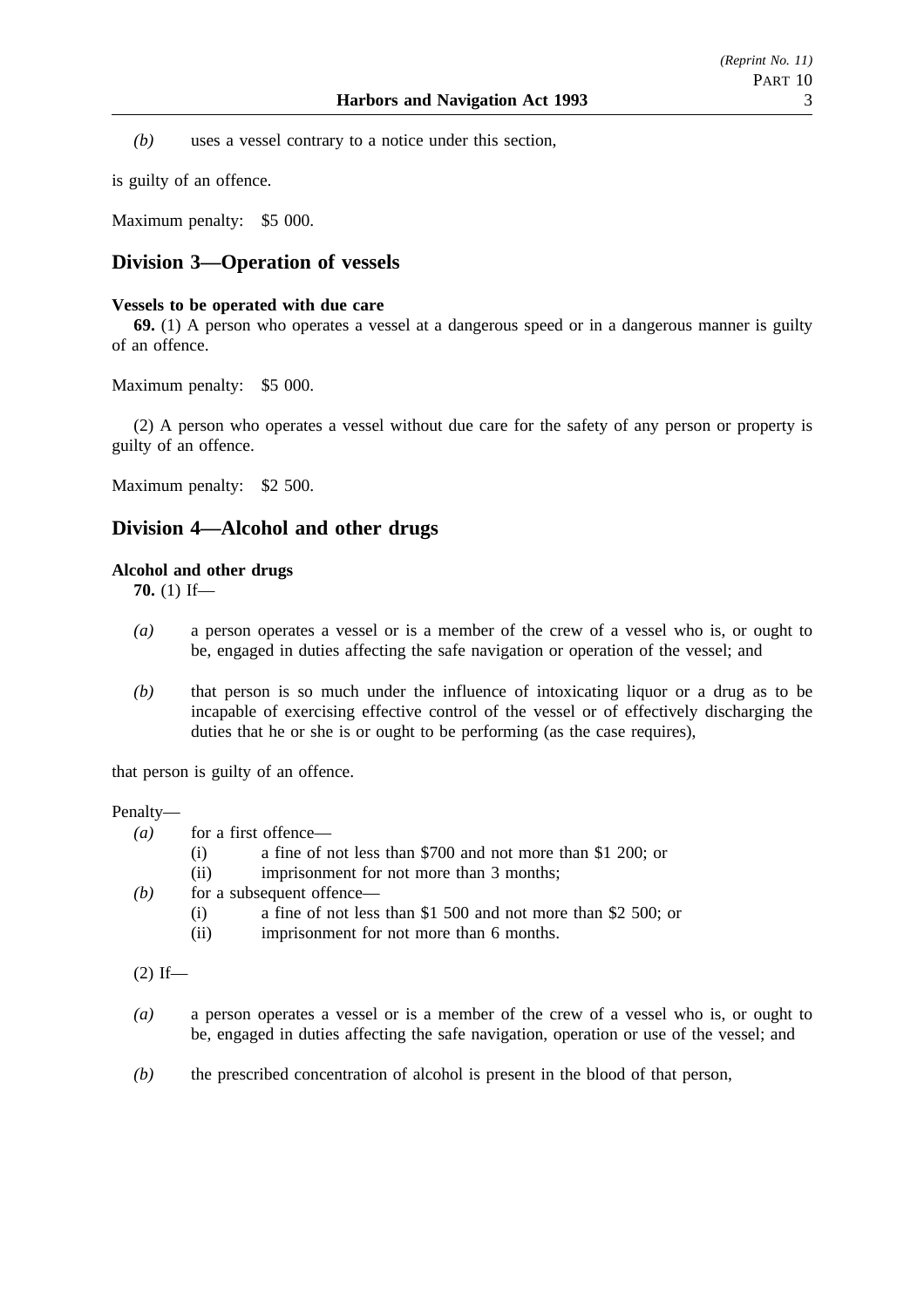that person is guilty of an offence.

Penalty—

- (a) for a first offence—
	- (i) if the offence is a category 1 offence—a fine of \$700;
	- (ii) if the offence is a category 2 offence—a fine of not less than \$500 and not more than \$900;
	- (iii) if the offence is a category 3 offence—a fine of not less than \$700 and not more than \$1 200;
- *(b)* for a second offence—
	- (i) if the offence is a category 1 offence—a fine of \$700;
	- (ii) if the offence is a category 2 offence—a fine of not less than \$700 and not more than \$1 200;
	- (iii) if the offence is a category 3 offence—a fine of not less than \$1 200 and not more than \$2 000;
- *(c)* for a subsequent offence—
	- (i) if the offence is a category 1 offence—a fine of \$700;
	- (ii) if the offence is a category 2 offence—a fine of not less than \$1 100 and not more than \$1 800;
	- (iii) if the offence is a category 3 offence—a fine of not less than \$1 500 and not more than \$2 500.

(3) In this section—

"**category 1 offence**" means an offence involving a concentration of alcohol of less than .08 grams in 100 millilitres of blood;

"**category 2 offence**" means an offence involving a concentration of alcohol of not less than .08 grams but less than .15 grams in 100 millilitres of blood;

"**category 3 offence**" means an offence involving a concentration of alcohol of not less than .15 grams in 100 millilitres of blood;

"**prescribed concentration of alcohol**" means a concentration of .05 grams or more in 100 millilitres of blood.

(4) In determining whether an offence is a first, second or subsequent offence for the purposes of this section, any previous offence against this Division for which the defendant has been convicted will be taken into account, but only if the previous offence was committed within the period of 5 years immediately preceding the date on which the offence under consideration was committed.

### **Requirement to submit to alcotest or breath analysis**

**71.** (1) An authorised person may require any person—

- *(a)* who is operating or has operated a vessel within the preceding period of two hours; or
- *(b)* who is or was a member of the crew of a vessel that is being operated or has been operated within the preceding period of two hours, and who is or was, or ought to be or to have been engaged in duties affecting the safe operation of the vessel,

to submit to an alcotest or a breath analysis.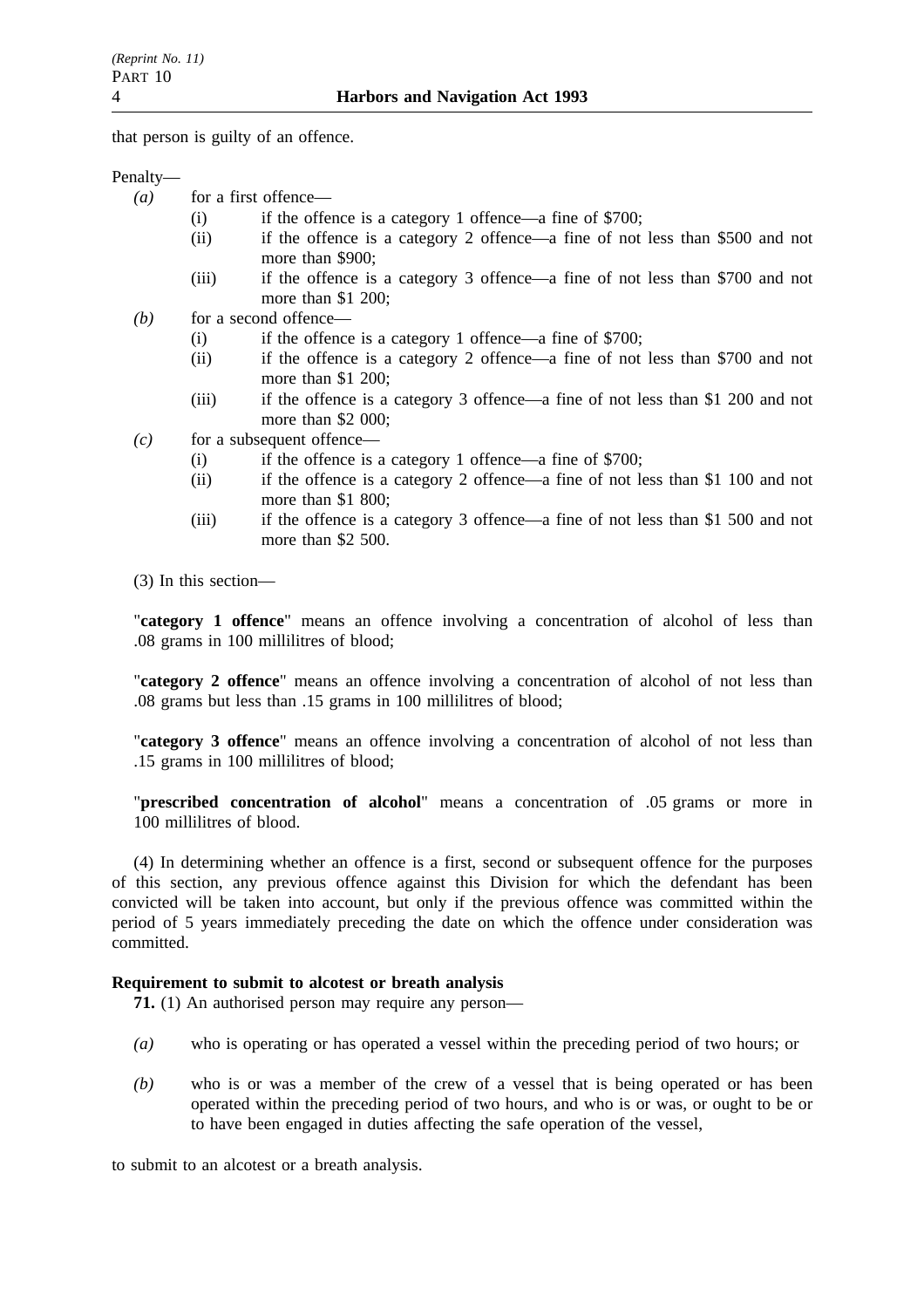(2) A person required to submit to an alcotest or breath analysis must comply with all reasonable directions of the authorised person and, in particular, must exhale into the apparatus by which the alcotest or breath analysis is conducted, in accordance with the directions of the authorised person.

Maximum penalty: \$2 500.

(3) If a person is required to submit to breath analysis, the breath analysis must be conducted by a member of the police force experienced in the operation of breath analysing instruments.

(3a) The regulations may prescribe the manner in which an alcotest or breath analysis is to be conducted and may, for example, require that more than one sample of breath is to be provided for testing or analysis and, in such a case, specify which reading of the apparatus or instrument will be taken to be the result of the alcotest or breath analysis for the purposes of this Division and any other Act.

(4) It is a defence to a prosecution under subsection (2) that—

- *(a)* the requirement or direction to which the prosecution relates was not lawfully made; or
- *(b)* the person was not allowed the opportunity to comply with the requirement or direction after having been given the prescribed oral advice in relation to—
	- (i) the consequences of refusing or failing to comply with the requirement or direction; and
	- (ii) the person's right to request the taking of a blood sample under section 72; or
- *(c)* there was, in the circumstances of the case, good reason for the defendant to refuse or fail to comply with the requirement or direction.

(5) No person is entitled to refuse or fail to comply with a requirement or direction under this section on the ground that—

- *(a)* the person would, or might, by complying with that requirement or direction, furnish evidence that could be used against himself or herself; or
- *(b)* the person consumed alcohol after the person last operated a vessel or was on duty as a member of the crew of a vessel and before the requirement was made or the direction given.

(6) A person may not raise a defence that the person had good cause for a refusal or failure to comply with a requirement or direction under this section by reason of some physical or medical condition of the person unless—

- *(a)* a sample of the person's blood was taken in accordance with section 72; or
- $(b)$  the person made a request as referred to in section 72(2), but—
	- (i) an authorised person failed to facilitate the taking of a sample of the person's blood as required by that section; or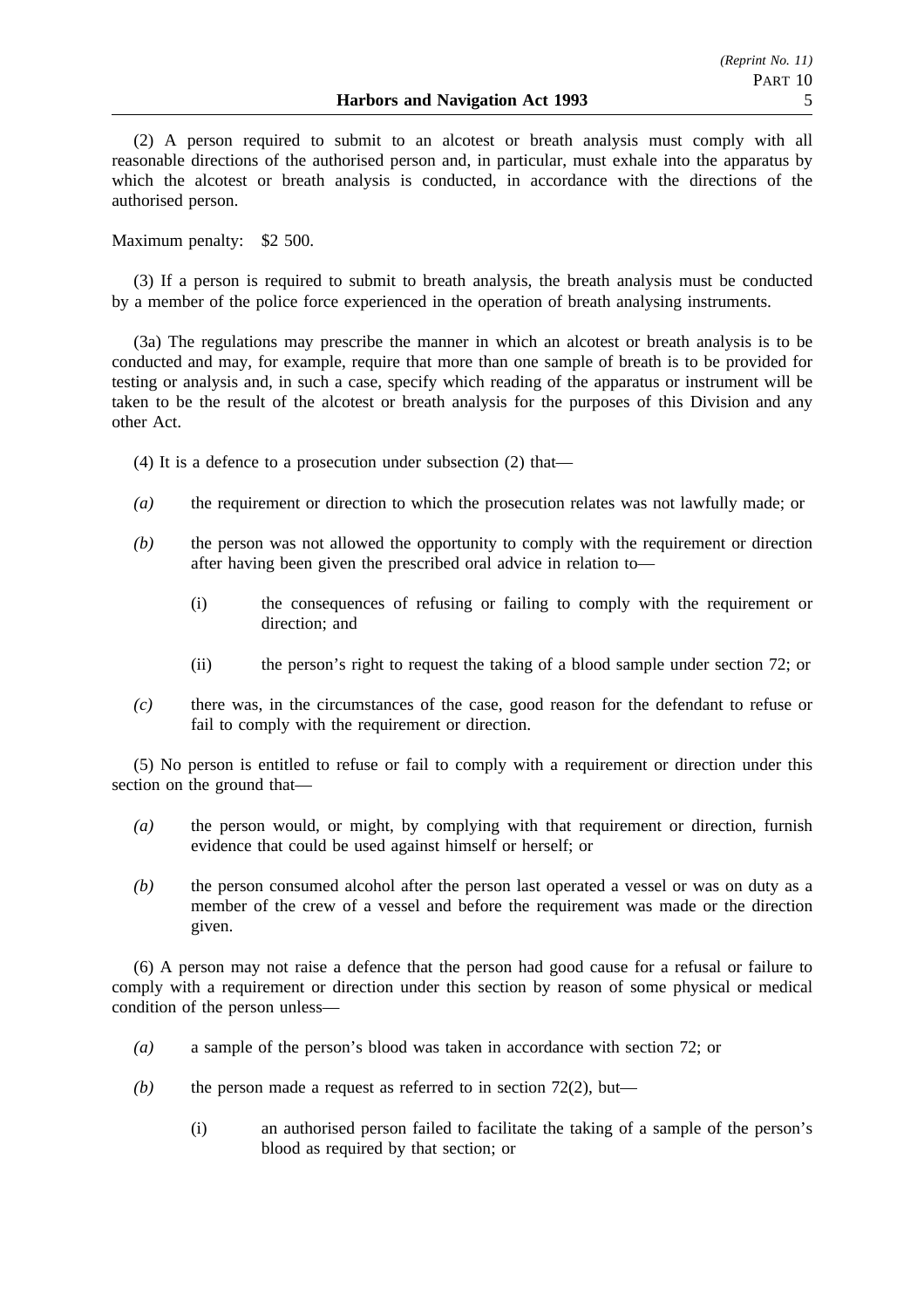- (ii) a medical practitioner was not reasonably available for the purpose of taking such a sample; or
- *(c)* the taking of a sample of a person's blood in accordance with section 72 was not possible or reasonably advisable or practicable in the circumstances by reason of some physical or medical condition of the person.

## **Police to facilitate blood test at request of incapacitated person etc**

**72.** \*\*\*\*\*\*\*\*\*\*\*

(2) Where a person of whom a requirement is made or to whom a direction is given under section 71 refuses or fails to comply with the requirement or direction by reason of some physical or medical condition of the person and immediately requests an authorised person that a sample of his or her blood be taken by a medical practitioner, an authorised person must do all things reasonably necessary to facilitate the taking of a sample of the person's blood—

- *(a)* by a medical practitioner nominated by the person; or
- *(b)* if a medical practitioner is not nominated or it appears unlikely to an authorised person that the nominated medical practitioner will be available to take the sample within one hour of the time of the request at some place within ten kilometres of the place of the request—by any medical practitioner who is available to take the sample.
- (3) The taking of a sample of blood under this section—
- *(a)* must be carried out in the presence of an authorised person; and
- *(b)* must be at the expense of the Crown.

(4) The provisions of subsections (7) to (17) (inclusive) of section 74 apply in relation to a sample of blood taken under this section in the same way as to a sample of blood taken under section 74.

\*\*\*\*\*\*\*\*\*\*

## **Authorised person to provide transport assistance for blood tests in certain circumstances outside Metropolitan Adelaide**

**72A.** (1) Where—

- *(a)* a person submits to a breath analysis conducted under this Division at a place outside Metropolitan Adelaide; and
- *(b)* the person requests a blood test kit as referred to in section 73(4); and
- *(c)* it appears to an authorised person that the person has failed or will fail, despite reasonable endeavours, to make safe and appropriate transport arrangements within the period of two hours after the conduct of the breath analysis to attend at a place at which a sample of the person's blood may be taken and dealt with in accordance with the procedures prescribed by regulation for the purposes of section 73(2); and
- *(d)* the person requests of an authorised person that an authorised person transport the person, or arrange for the transport of the person, to such a place,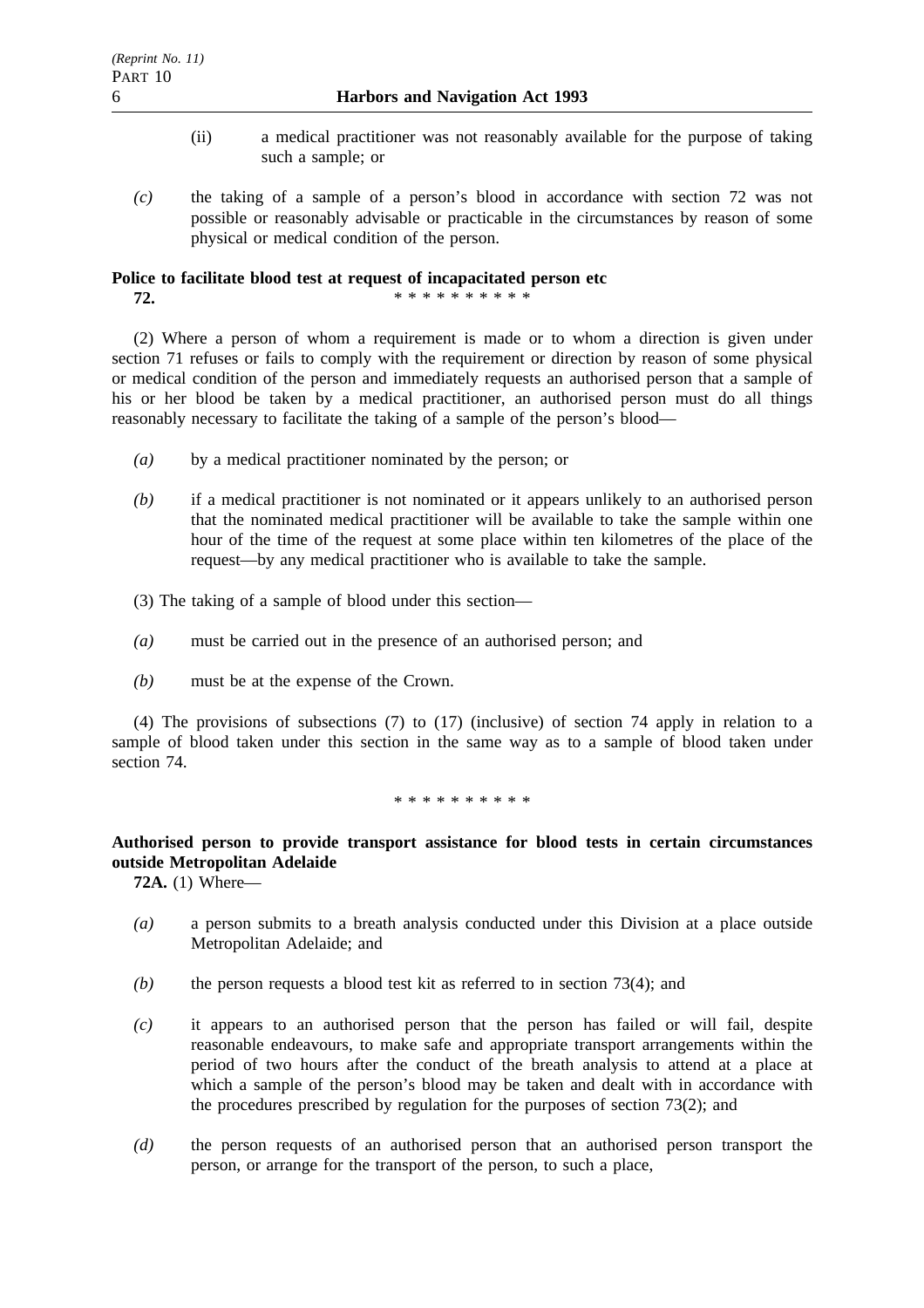an authorised person must transport, or arrange for the transport of, the person to such a place.

(2) In subsection  $(1)$ —

"**Metropolitan Adelaide**" has the same meaning as in the *Development Act 1993*.

### **Blood tests by nurses where breath analysis taken outside Metropolitan Adelaide**

**72B.** (1) Where a person submits to a breath analysis conducted under this Division at a place outside Metropolitan Adelaide—

- *(a)* a sample of the person's blood may be taken by a registered nurse instead of a medical practitioner for the purposes of section 72 or the procedures prescribed by regulation for the purposes of section 73(2); and
- *(b)* the provisions of this Division and the regulations under this Division apply in relation to the taking of the sample of the person's blood and the subsequent dealing with the sample as if a reference in those provisions to a medical practitioner included a reference to a registered nurse.
- $(2)$  In subsection  $(1)$ —

"**Metropolitan Adelaide**" has the same meaning as in the *Development Act 1993*;

"**registered nurse**" means a person who is registered as a nurse under the *Nurses Act 1999*.

## **Concentration of alcohol in breath taken to indicate concentration of alcohol in blood**

**72C.** Where a person submits to an alcotest or a breath analysis and the alcotest apparatus or the breath analysing instrument produces a reading in terms of a number of grams of alcohol in 210 litres of the person's breath, the reading will, for the purposes of this Act, be taken to be that number of grams of alcohol in 100 millilitres of the person's blood.

## **Evidence**

**73.** (1) If the requirements of this Act relating to breath analysing instruments and breath analysis are complied with, it will be presumed in proceedings for an offence against this Division or against any other Act, subject to subsection (2), that a concentration of alcohol indicated as being present in the blood of a person by a breath analysing instrument was present in the blood of the person at the time of analysis.

(2) In proceedings for an offence against this Division, no evidence can be adduced in rebuttal of the presumption created by subsection (1) except—

- *(a)* evidence of the concentration of alcohol in the blood of the defendant as indicated by analysis of a sample of blood taken and dealt with in accordance with section 74 or in accordance with the procedures prescribed by regulation; and
- *(b)* evidence as to whether the results of analysis of the sample of blood demonstrate that the breath analysing instrument gave an exaggerated reading of the concentration of alcohol present in the blood of the defendant.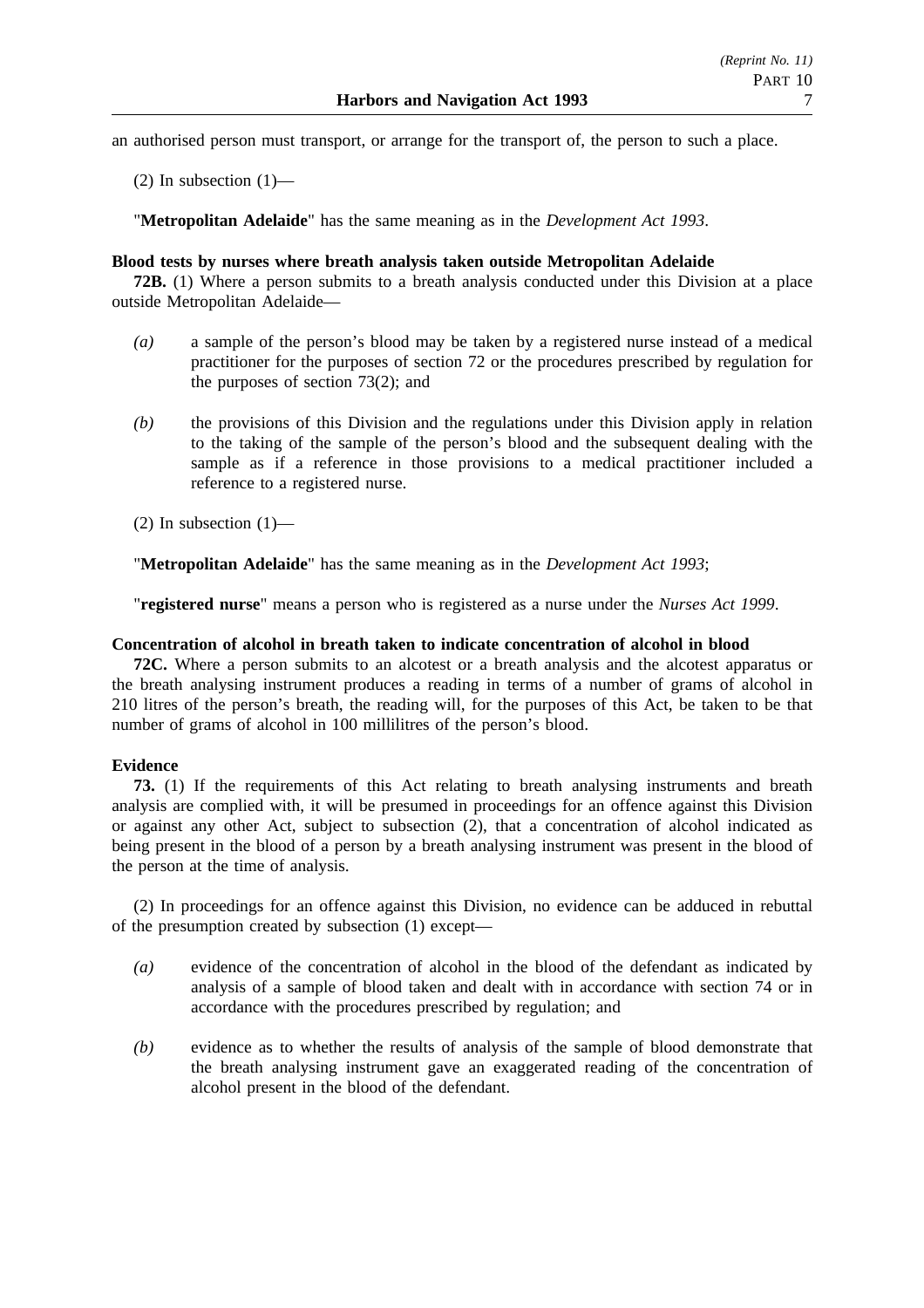(2a) In proceedings for an offence against this Division, if it is proved that a concentration of alcohol was present in the defendant's blood at the time of a breath analysis, it will be conclusively presumed that that concentration of alcohol was present in the defendant's blood throughout the period of two hours immediately preceding the analysis.

(3) As soon as practicable after a person has submitted to breath analysis, the person operating the breath analysing instrument must give the person whose breath has been analysed a written statement specifying—

- *(a)* the date and time of the analysis; and
- *(b)* the reading produced by the breath analysing instrument.

(4) If the breath analysis indicates a concentration of alcohol in the blood equal to or exceeding the prescribed concentration, the person operating the breath analysing instrument must immediately—

- *(a)* give the person the prescribed oral advice and deliver to the person the prescribed written notice as to the operation of this Division in relation to the results of the breath analysis and as to the procedures prescribed for the taking and analysis of a sample of the person's blood; and
- *(b)* at the request of the person made in accordance with the regulations, deliver to the person an approved blood test kit.
- (5) In proceedings for an offence against this Division or against any other Act—
- *(a)* a certificate apparently signed by an authorised person certifying that an apparatus referred to in the certificate is of a kind approved by the Governor under the *Road Traffic Act 1961* for the purposes of carrying out alcotests;
- *(b)* a certificate apparently signed by an authorised person certifying that a person named in the certificate submitted to breath analysis on a day and at a time stated in the certificate and specifying the reading produced by the breath analysing instrument;
- *(ba)* a certificate apparently signed by an authorised person certifying that a breath analysis carried out in relation to a person named in the certificate on a day and at a time stated in the certificate was carried out in conformity with the requirements of this Act;
- *(bb)* a certificate apparently signed by an authorised person certifying that—
	- (i) on a day and at a time stated in the certificate, a person named in the certificate submitted to a breath analysis; and
	- (ii) a written statement required by subsection (3) was given to the person in accordance with that subsection;
- *(c)* a certificate apparently signed by a pathologist certifying that a specimen of blood identified in the certificate was analysed and found to contain a specified concentration of alcohol or some other drug referred to in the certificate,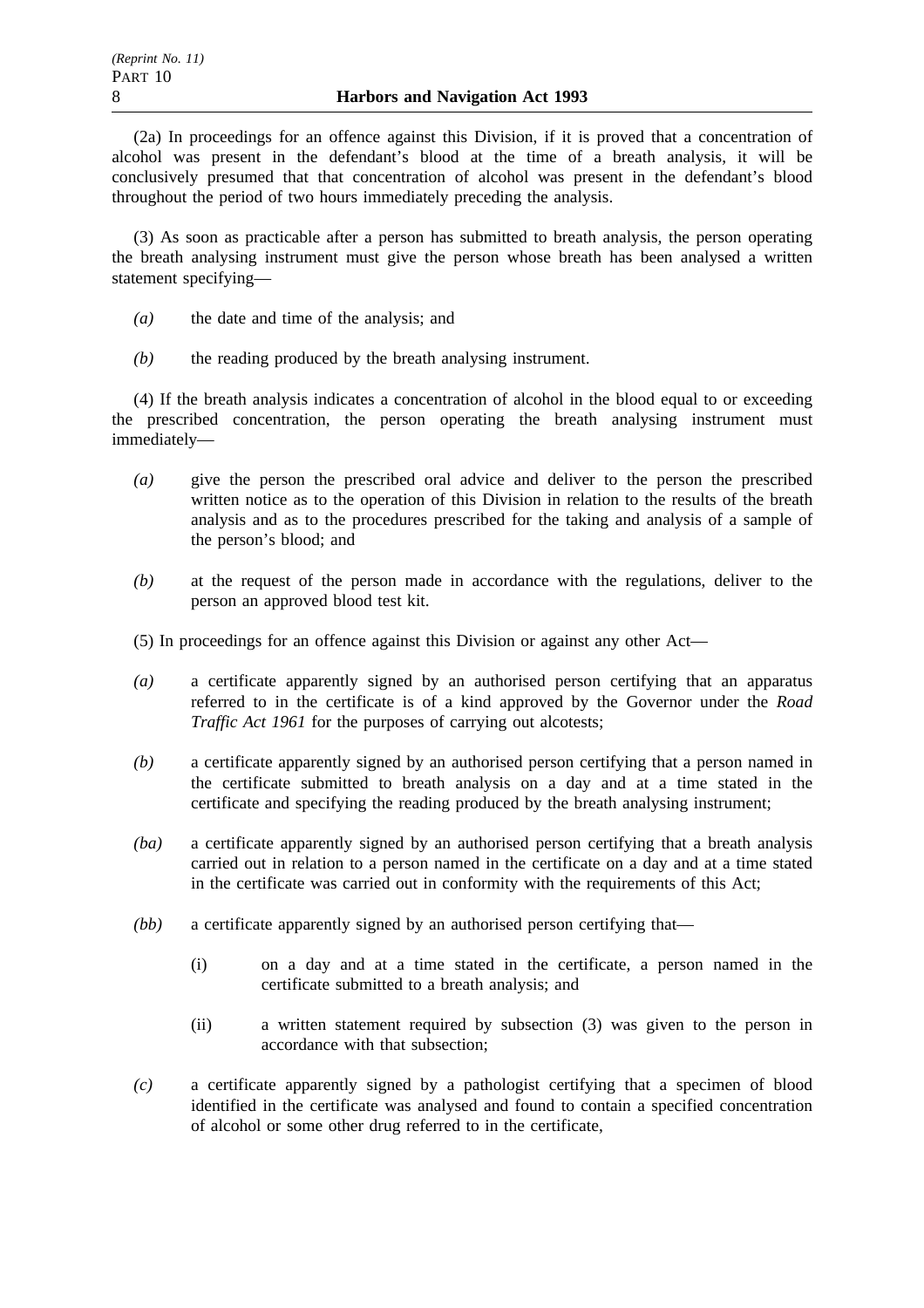will be accepted, in the absence of proof to the contrary, as proof of the matters stated in the certificate.

(5a) In proceedings for an offence against this Division or against any other Act, a certificate apparently signed by an authorised person certifying—

- *(a)* that on a day and at a time stated in the certificate, a person named in the certificate submitted to a breath analysis; and
- *(b)* that the prescribed oral advice and the prescribed written notice were given and delivered to the person in accordance with subsection  $(4)(a)$ ; and
- $(c)$  that—
	- (i) the person did not make a request for an approved blood test kit in accordance with the regulations; or
	- (ii) at the request of the person, a kit that, from an examination of its markings, appeared to the person signing the certificate to be an approved blood test kit was delivered to the person in accordance with subsection (4)*(b)*,

is, in the absence of proof to the contrary, proof that the requirements of subsection (4) were complied with in relation to the person.

(6) A certificate may not be received in evidence in proceedings for an offence unless a copy of the certificate has been given to the defendant not less that seven days before the commencement of the trial and the person by whom the certificate is given must be called as a witness if the defendant, by notice given to the prosecutor not less than two days before the commencement of the trial, so requires, or if the court in its discretion requires the attendance of that person as a witness.

(7) A prosecution for an offence against this Division or against any other Act will not fail because of a deficiency of a kit delivered to the defendant in purported compliance with subsection  $(4)(b)$  and the presumption under subsection  $(1)$  will apply despite such a deficiency unless it is proved—

- *(a)* that the defendant delivered the kit unopened to a medical practitioner for use in taking a sample of the defendant's blood; and
- *(b)* by evidence of the medical practitioner, that the medical practitioner was, because of a deficiency of the kit, unable to comply with the prescribed procedures governing the manner in which a sample of a person's blood must be taken and dealt with for the purposes of subsection (2).

(8) In this section—

"**approved blood test kit**" has the same meaning as is given to the term by section 47A of the *Road Traffic Act 1961*.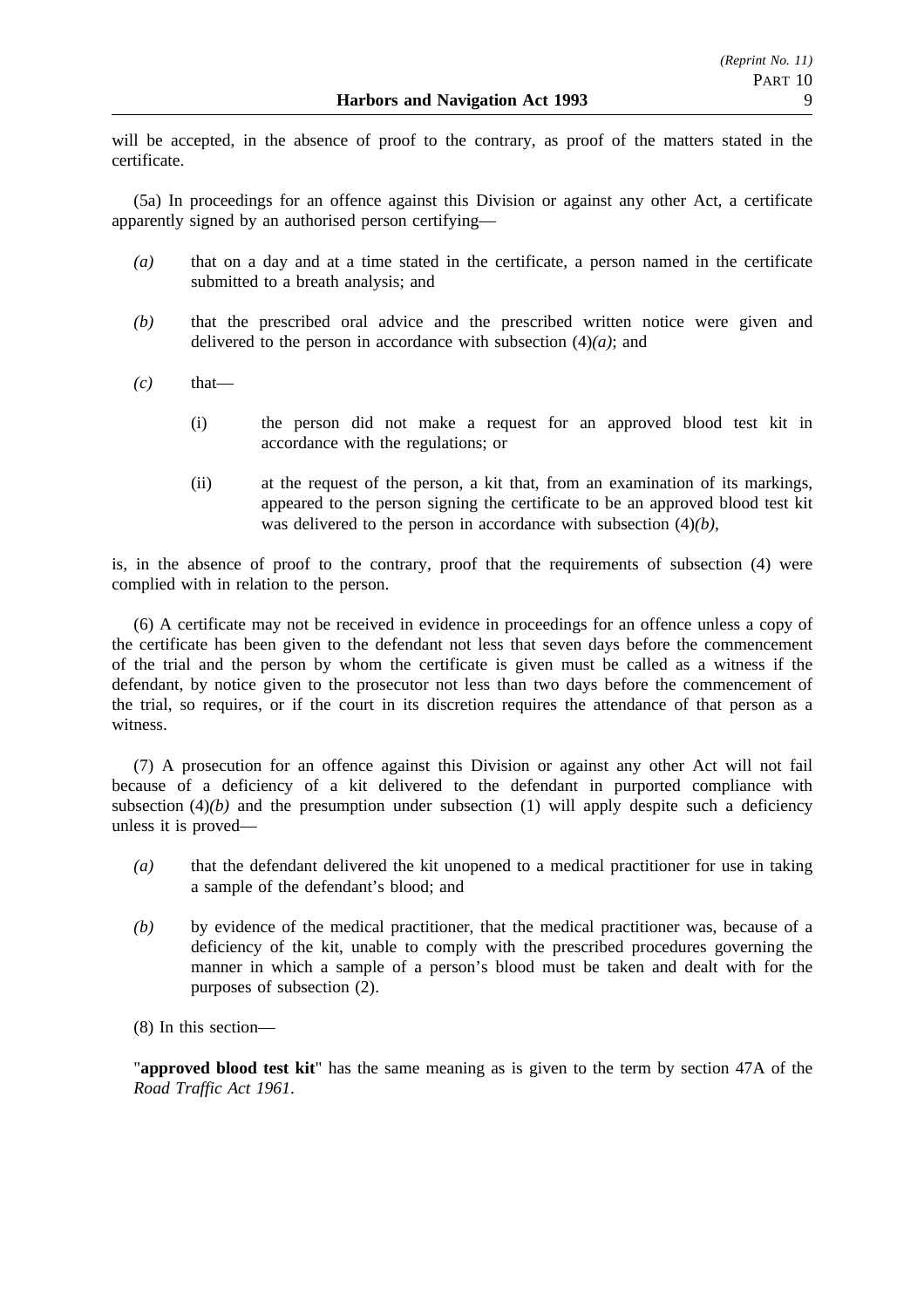### **Breath analysis where drinking occurs after operation of vessel**

**73A.** (1) This section applies to proceedings for an offence against this Division in which the results of a breath analysis under this Division are relied on to establish the commission of the offence.

- (2) If in proceedings to which this section applies the defendant satisfies the court—
- *(a)* that the defendant consumed alcohol during the period ("**the relevant period**") after the defendant last operated a vessel or was on duty as a member of the crew of a vessel and before the performance of the breath analysis; and
- *(b)* in a case where the defendant was required to submit to the breath analysis after involvement of the vessel in an accident—
	- (i) that the requirements of section 76 were complied with in relation to the accident; and
	- (ii) that alcohol was not consumed by the defendant during the relevant period while at the scene of the accident; and
- *(c)* that, after taking into account the quantity of alcohol consumed by the defendant during the relevant period and its likely effect on the concentration of alcohol indicated as being present in the defendant's blood by the breath analysis, the defendant should not be found guilty of the offence charged or, in the case of an offence against section 70(2), should be found guilty of an offence of a less serious category,

the court may, despite the other provisions of this Division, find the defendant not guilty of the offence charged or guilty of an offence of a less serious category.

### **Compulsory blood tests of injured persons including water skiers**

**74.** (1) If a vessel is involved in an accident and, within eight hours after the accident, a person apparently over the age of 14 years who was injured in the accident is admitted into a hospital for the purpose of receiving treatment for that injury, it is, subject to this section, the duty of the medical practitioner by whom that patient is attended to take, as soon as practicable, a sample of that patient's blood (even though the patient may be unconscious) in accordance with this section.

(2) A medical practitioner must not take a sample of blood under this section if, in his or her opinion, it would prejudice the patient's medical condition to do so.

(3) A medical practitioner is not obliged to take a sample of blood under this section if the patient objects to the taking of the sample and persists in that objection after the medical practitioner has informed the patient that, unless the objection is made on genuine medical grounds, it may constitute an offence against this section.

(4) If a vessel is involved in an accident and a person apparently over the age of 14 years who was injured in the accident is dead on arrival at the hospital, or dies before a sample of blood has been taken in accordance with this section and within eight hours after admission to the hospital, it is the duty of the medical practitioner who certifies the cause of death, or reports the death to a coroner—

*(a)* to take a sample of blood from the body of the deceased in accordance with this section; or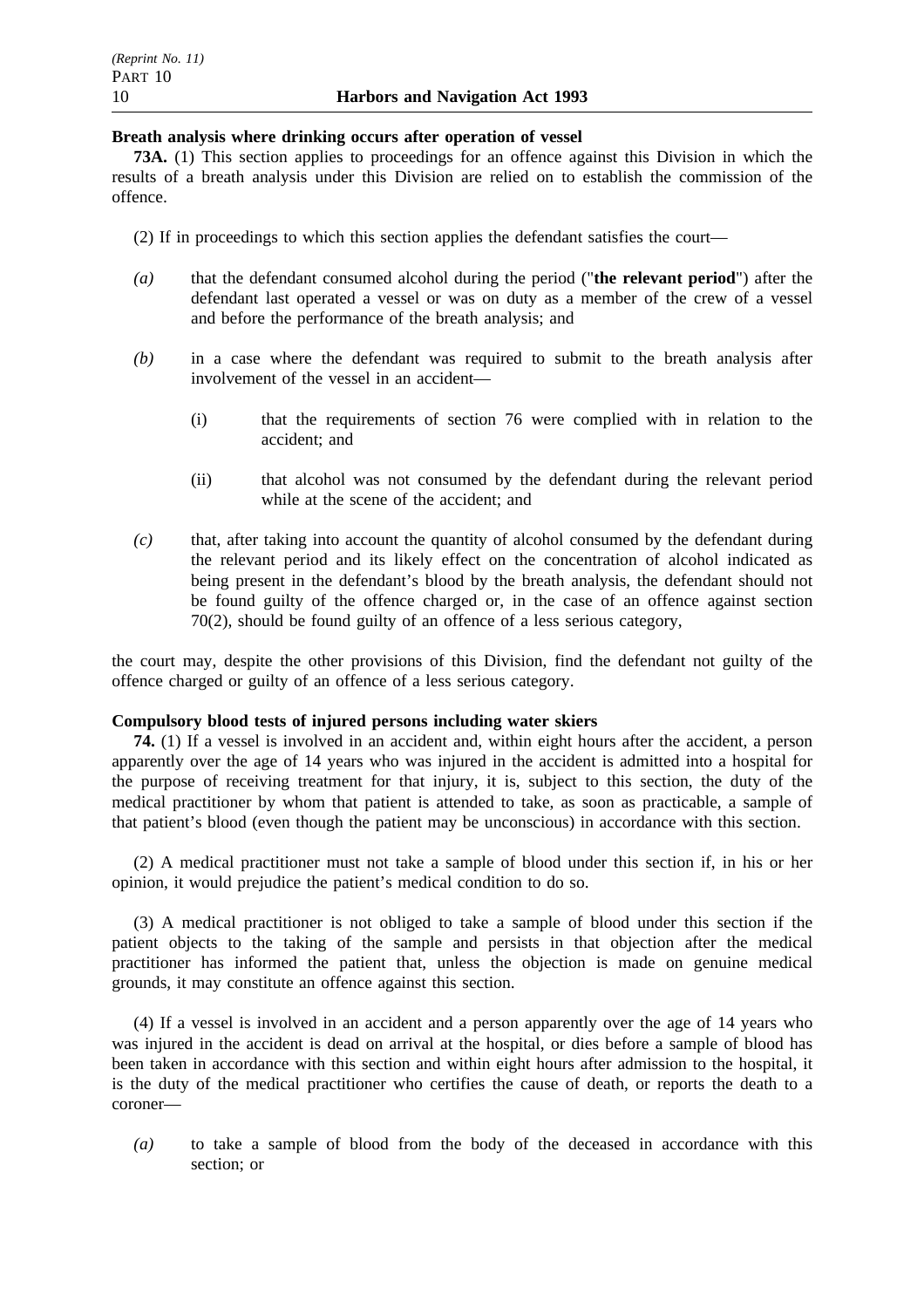*(b)* to notify a coroner as soon as practicable that, in view of the circumstances in which the death of the deceased occurred, a sample of blood should be taken from the body under this section.

(5) A coroner who receives a notification under subsection (4) may authorise and direct a pathologist to take a sample of blood from the body of the deceased in accordance with this section.

(6) A medical practitioner is not obliged to take a sample of blood under this section if a sample has already been taken by another medical practitioner.

- (7) A medical practitioner by whom a sample of blood is taken under this section must—
- *(a)* place the sample of blood, in approximately equal proportions, in two separate containers marked with an identification number distinguishing the sample of blood from other samples of blood taken under this section and seal the containers; and
- *(b)* give to the person from whom the sample was taken, or leave with that person's personal effects at the hospital, a notice in writing advising that—
	- (i) the sample of blood has been taken under this section; and
	- (ii) a container containing part of the sample of blood and marked with the identification number specified in the notice will be available for collection by or on behalf of the person at a specified place; and
- *(c)* complete and sign a certificate containing the information required under subsection (10); and
- *(d)* make the containers and the certificate available to a member of the police force.

(8) Each container must contain a sufficient quantity of blood to enable an accurate evaluation to be made of the concentration of alcohol present in the blood and the sample of blood taken by the medical practitioner must be such as to furnish two such quantities of blood.

(9) It is the duty of the medical practitioner by whom the sample of blood is taken to take such measures as are reasonably practicable in the circumstances to ensure that the blood is not adulterated and does not deteriorate so as to prevent a proper assessment of the concentration of alcohol present in the blood of the person from whom the sample was taken.

- (10) The certificate referred to in subsection (7) must state—
- *(a)* the identification number of the sample of blood marked on the containers referred to in that subsection; and
- *(b)* the name and address of the person from whom the sample of blood was taken; and
- *(c)* the name of the medical practitioner by whom the sample of blood was taken; and
- *(d)* the date, time and hospital at which the sample of blood was taken; and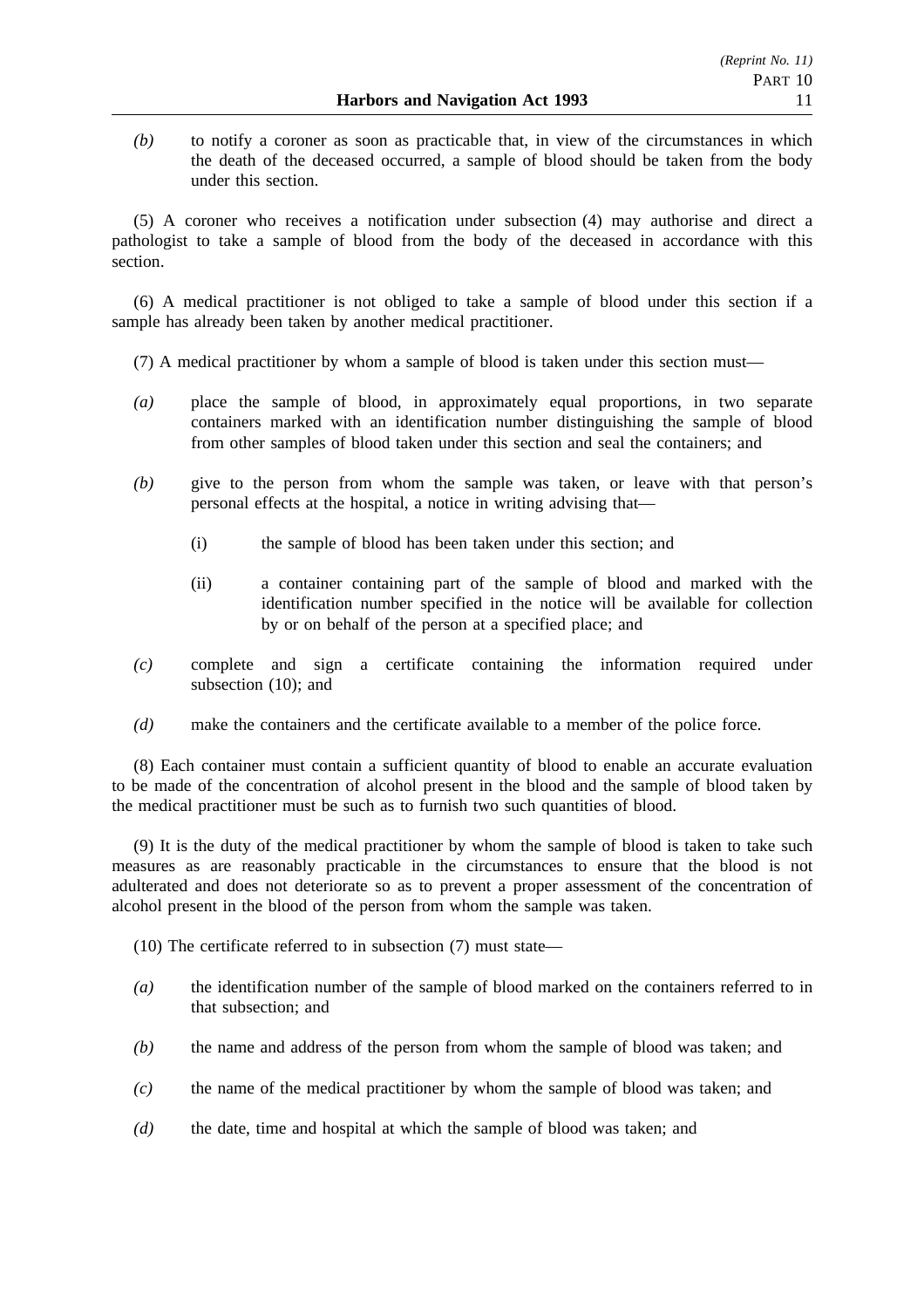*(e)* that the medical practitioner gave the notice referred to in that subsection to the person from whom the sample of blood was taken, or, as the case may be, left the notice with the person's personal effects.

(10a) One of the containers containing the sample of the person's blood must—

- *(a)* as soon as reasonably practicable be collected by a member of the police force and delivered to the place specified in the notice given to the person or left with the person's personal effects under subsection (7); and
- *(b)* be kept available at that place for collection by or on behalf of the person for the prescribed period.

(11) After analysis of the sample of blood, the analyst must sign a certificate containing the following information:

- *(a)* the identification number of the sample of blood marked on the container; and
- *(b)* the name and professional qualifications of the analyst; and
- *(c)* the date the sample of blood was received in the laboratory in which the analysis was performed; and
- *(d)* the concentration of alcohol or other drug found to be present in the sample; and
- *(e)* any factors relating to the blood sample or the analysis that might, in the opinion of the analyst, adversely affect the accuracy or validity of the analysis; and
- *(f)* any other information relating to the blood sample or analysis that the analyst thinks fit to include.

(12) On completion of an analysis of a sample of blood, the certificate of the medical practitioner by whom the sample of blood was taken and the certificate of the analyst who performed or supervised the analysis must be sent to the Minister or retained on behalf of the Minister and, in either event, copies of the certificates must be sent—

- *(a)* to the Commissioner of Police; and
- *(b)* to the medical practitioner by whom the sample of blood was taken; and
- *(c)* to the person from whom the sample of blood was taken or, if the person is dead, a relative or personal representative of the deceased.

(13) If a copy cannot be sent under subsection  $(12)(c)$  because the whereabouts of that person are unknown, a copy must be provided on application made within three years of the date of the analysis by the person from whom the sample of blood was taken or a relative or the personal representative of that person.

(14) Subject to subsection (17), an apparently genuine document purporting to be a certificate, or a copy of a certificate, of a medical practitioner or analyst under this section is admissible in proceedings before a court and is, in the absence of proof to the contrary, proof of the matters stated in the certificate.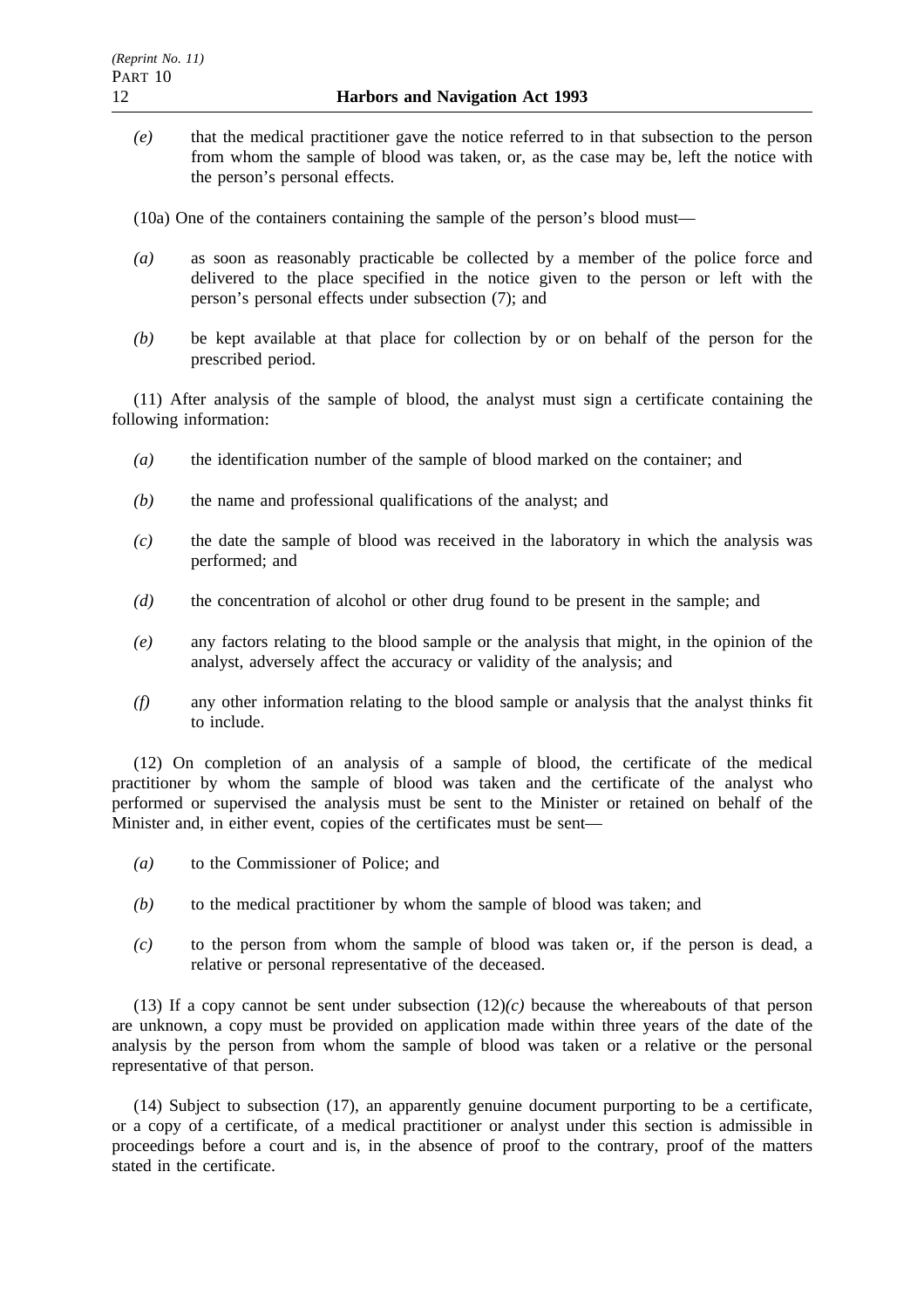(15) If certificates of a medical practitioner and analyst are received as evidence in proceedings before a court and contain the same identification number for the samples of blood to which they relate, the certificates will be presumed, in the absence of proof to the contrary, to relate to the same sample of blood.

(16) If a certificate of an analyst is received in proceedings before a court, it will be presumed, in the absence of proof to the contrary, that the concentration of alcohol stated in the certificate as having been found to be present in the sample of blood to which the certificate relates was present in the sample when the sample was taken.

(16a) If it is proved by the prosecution in proceedings for an offence against this Division that a concentration of alcohol was present in the defendant's blood at the time at which a sample of blood was taken under this section, it must be conclusively presumed that that concentration of alcohol was present in the defendant's blood throughout the period of two hours immediately preceding the taking of the sample.

(17) A certificate cannot be received in evidence in proceedings for an offence unless a copy of the certificate proposed to be put in evidence at the trial is, not less than 7 days before the commencement of the trial, served on the defendant and, if the defendant, by written notice given to the complainant or informant at least 2 clear days before the commencement of the trial, requires the attendance of the person as a witness at the trial or the court in its discretion requires the personal attendance of that person, the certificate is not to be tendered.

(18) A person who, on being requested to submit to the taking of a sample of blood under this section, refuses or fails to comply with that request and who—

- *(a)* fails to assign a reason based on genuine medical grounds for that refusal or failure; or
- *(b)* assigns a reason for that refusal or failure that is false or misleading; or
- *(c)* makes any other false or misleading statement in response to the request,

is guilty of an offence.

Penalty—

- *(a)* for a first offence—a fine of not less than \$700 and not more than \$1 200;
- *(b)* for a subsequent offence—a fine of not less than \$1 500 and not more than \$2 500.

(19) In determining whether an offence is a first or subsequent offence for the purposes of this section, any previous offence against this Division for which the defendant has been convicted will be taken into account, but only if the previous offence was committed within the period of 5 years immediately preceding the date on which the offence under consideration was committed.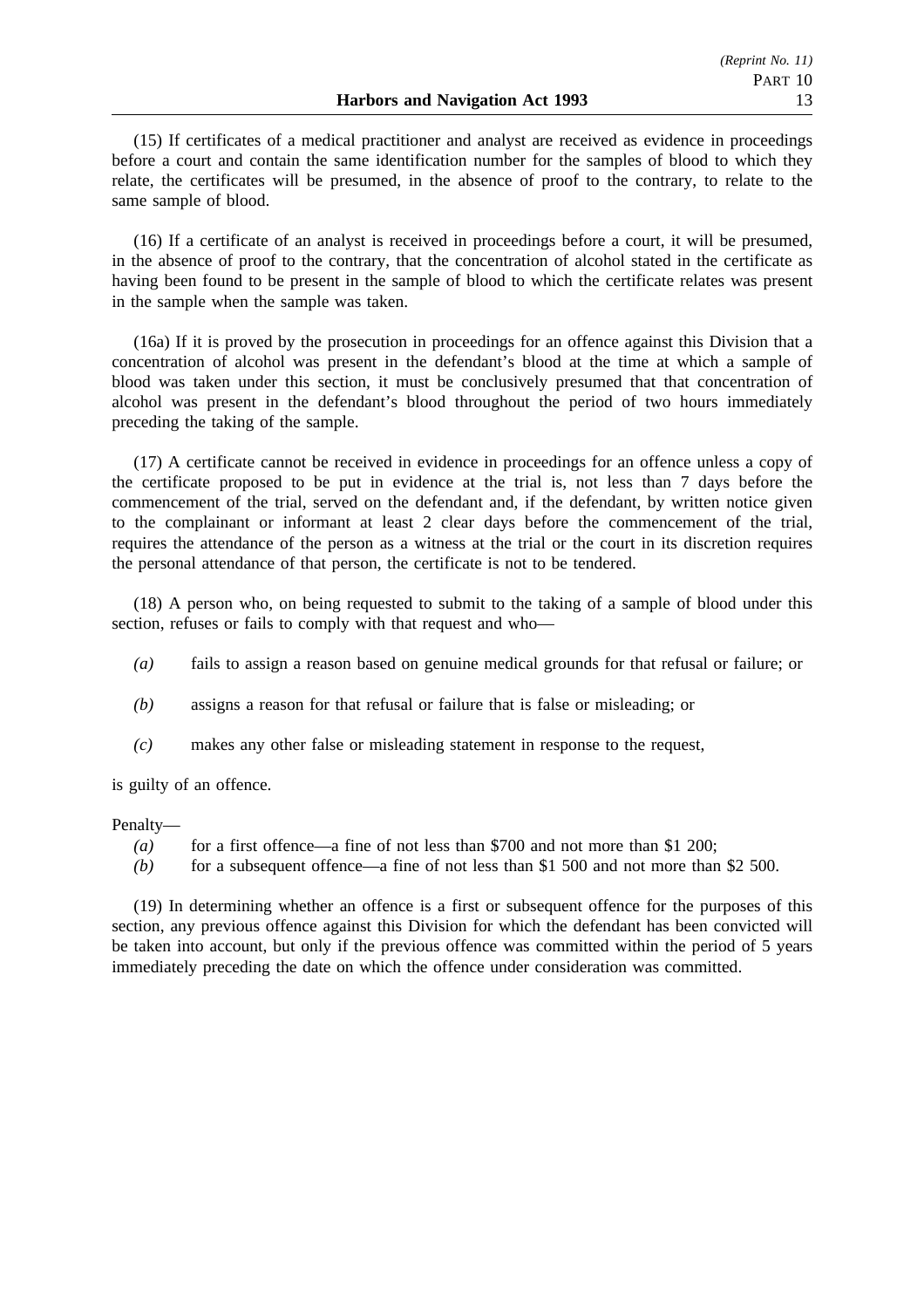## **Part 11—Accidents**

### **Casualties to be reported**

**75.** (1) If an accident involving a vessel occurs in the jurisdiction and the accident results in loss of life or personal injury or in damage to property (except minor injury or damage excluded by regulation from the ambit of this section), the accident must be reported to the CEO or an authorised person as soon as reasonably practicable but in any event within 48 hours.

(2) A report under subsection (1) must include such particulars as may be required by the regulations, the CEO or the authorised person.

(3) If a report is not made as required by this section, the owner and the master or operator of the vessel are each guilty of an offence.

Maximum penalty: \$750. Expiation fee: \$55.

#### **Duty to render assistance and provide particulars**

**76.** (1) If an accident involving a vessel occurs in the jurisdiction resulting in—

- *(a)* loss of life or personal injury or possible loss of life or personal injury; or
- *(b)* damage to a vessel or possible damage to a vessel,

it is the duty of a person who is in a position to do so to take any action that is reasonably practicable in the circumstances to prevent or minimise the loss, injury or damage.

(2) If an accident occurs involving a vessel, it is the duty of the person who was in charge of the vessel at the time of the accident to inform any person injured in the accident and the owner of any property damaged in the accident of his or her name and address and of the registration number of the vessel.

(3) A person who fails to discharge a duty imposed by this section is guilty of an offence.

Maximum penalty: \$1 250.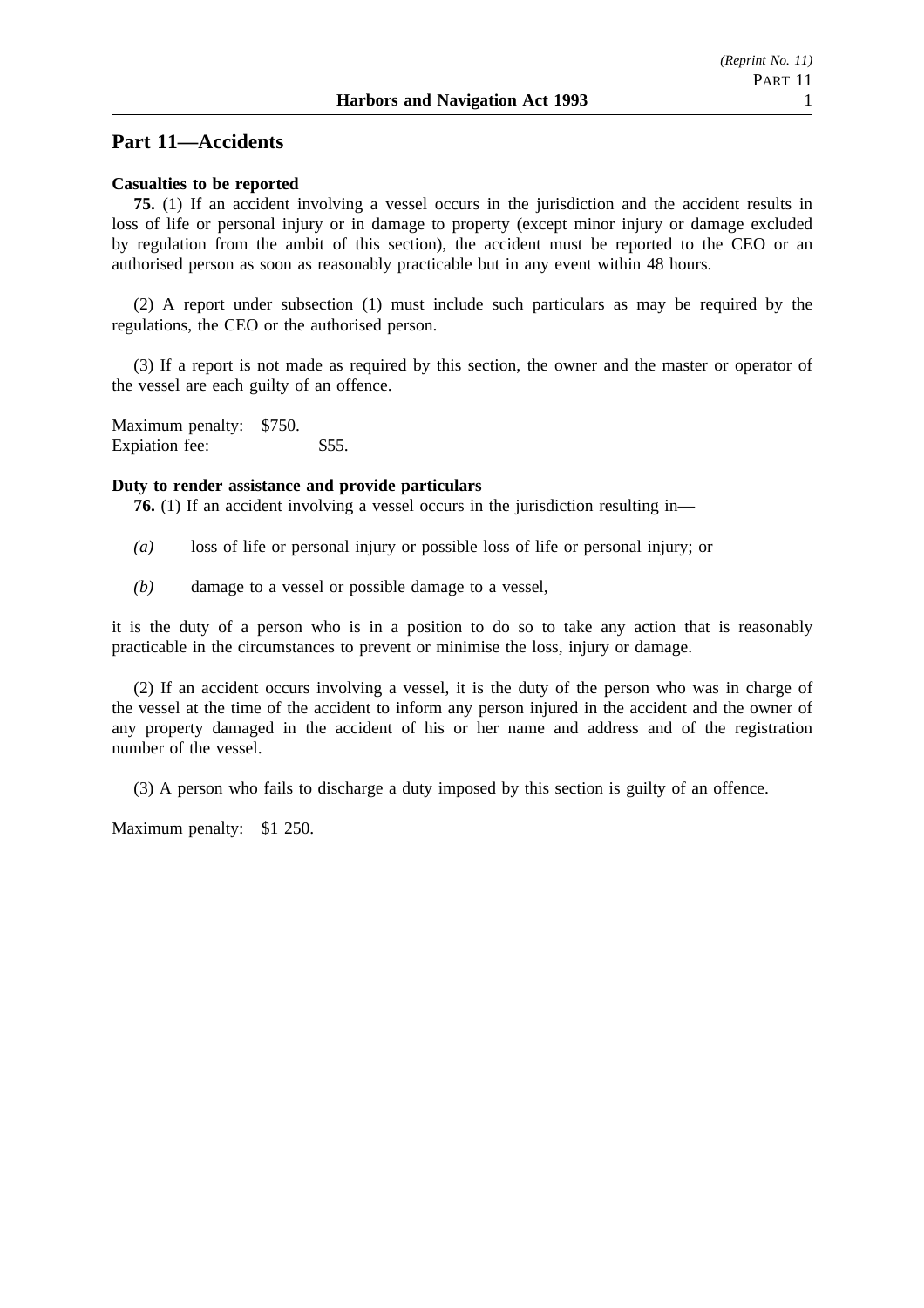## **Part 12—Court of Marine Enquiry**

## **Division 1—Constitution of Court**

### **Constitution of Court**

**77.** (1) The Magistrates Court is constituted the Court of Marine Enquiry for the purposes of this Act.

(2) The Magistrates Court, when sitting as the Court of Marine Enquiry, will sit with assessors.

(3) The Minister will establish a panel of expert assessors for the purposes of constituting the Court as a Court of Marine Enquiry.

(4) Whenever the Magistrates Court is to sit as the Court of Marine Enquiry, two assessors will be chosen in accordance with the regulations to sit with the Court.

(5) The function of the assessors is to assist the Court, but they do not take part in the decision of the Court.

## **Division 2—Enquiries into casualties**

#### **Enquiries into casualties**

**78.** (1) If an accident involving a vessel occurs in the jurisdiction and the accident results in loss of life or injury or in damage to property, the Minister may refer the matter to the Court of Marine Enquiry for investigation and report.

(2) If such a reference is made to the Court of Marine Enquiry, the Court must enquire into the matter and report to the Minister on the cause of the accident.

(3) If, on such an enquiry, the Court finds that a person who holds a certificate of competency under this Act is guilty of misconduct or incompetence, the Court may cancel or suspend the certificate of competency.

### **Division 3—Enquiries into misconduct or incompetence**

### **Enquiries into misconduct or incompetence**

**79.** (1) If there is reasonable cause to believe that a particular incident involving a vessel in the jurisdiction shows a member of the crew of the vessel to have been guilty of misconduct or incompetence, the Minister may refer the matter to the Court of Marine Enquiry for investigation and report.

(2) If such a reference is made to the Court of Marine Enquiry, the Court must enquire into the matter and report to the Minister on the matter.

(3) If, on such an enquiry, the Court finds that a person who holds a certificate of competency under this Act is guilty of misconduct or incompetence, the Court may cancel or suspend the certificate of competency.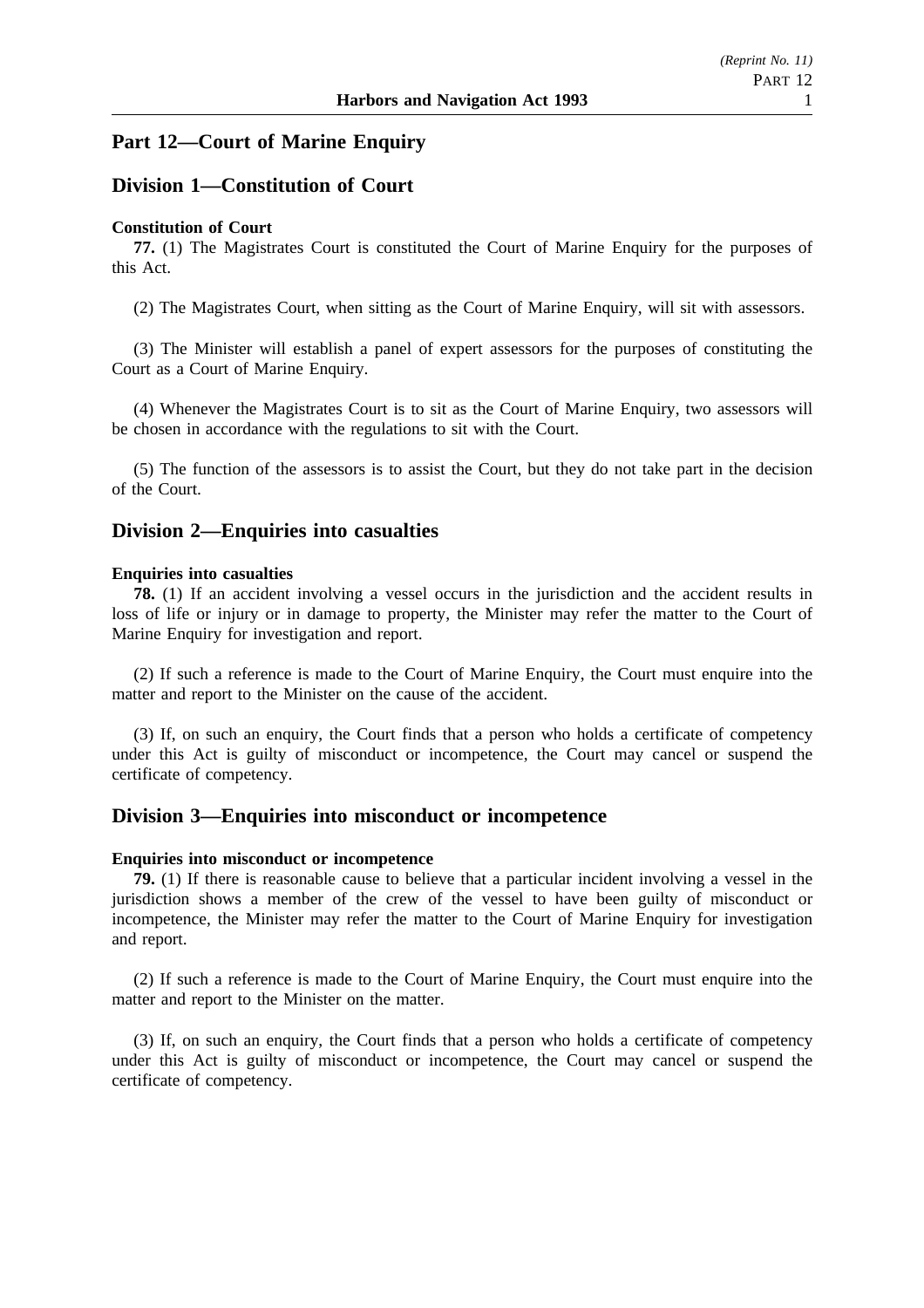# **Division 4—Administrative review**

### **Review of administrative decisions**

**80.** (1) A person who is dissatisfied with a reviewable decision or determination under this Act may, within 30 days after receiving notice of the decision or determination, apply to the person by whom the decision was made for a review of the decision.

- (2) The following decisions and determinations are reviewable:
- *(a)* a decision by the Minister—
	- (i) to insist on the inclusion of a particular provision or particular provisions in a port operating agreement; or
	- (ii) not to renew a port operating agreement;
- *(b)* a decision by the CEO to refuse or cancel a pilot's licence or a pilotage exemption certificate, or to impose conditions on such a licence or certificate;
- *(c)* a decision by the CEO to refuse a certificate of competency;
- *(d)* a decision by the Minister to cancel a certificate of competency or to disqualify a person from holding a certificate of competency;
- *(e)* a decision by the Minister to declare a qualification that is under the regulations equivalent to a certificate of competency to be inoperative in the jurisdiction;
- *(f)* a decision by the CEO to refuse or cancel a licence permitting the hiring out of vessels or to impose conditions on such a licence;
- *(g)* a decision by the CEO to refuse a certificate of survey or to impose conditions on a certificate of survey or to refuse consent to a structural alteration to the hull of a vessel, or material alteration to the equipment of a vessel, in respect of which a certificate of survey is in force;
- *(h)* a decision by the CEO to refuse a loadline certificate or to impose conditions on a loadline certificate or to refuse to consent to a structural alteration to the hull of a vessel, or a material alteration to the markings on a vessel, in respect of which a loadline certificate is in force;
- *(i)* a decision by the CEO to prohibit use of a vessel;
- *(j)* a determination by the State Crewing Committee.

(3) If the applicant is dissatisfied with the decision made on the review, the applicant may apply to the Court of Marine Enquiry for a further review of the decision and, on such a review, the Court may—

- *(a)* confirm, vary or reverse that decision or determination; and
- *(b)* make such consequential or ancillary orders as the Court thinks fit.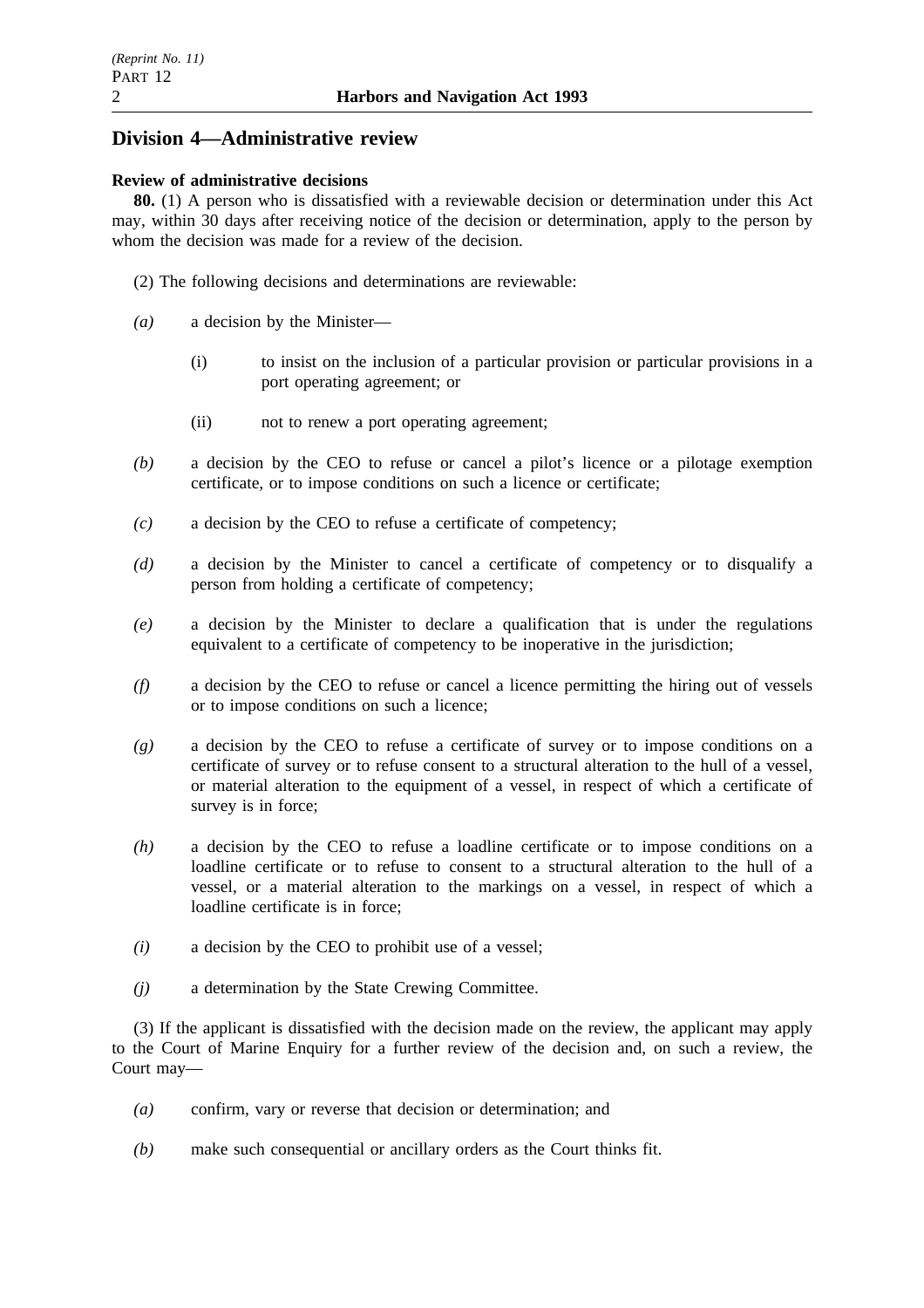## **Part 13—Application of Commonwealth Act and International Conventions**

### **Application of Commonwealth Act**

**81.** The regulations may apply the Commonwealth Act or specified provisions of the Commonwealth Act (subject to exclusions, adaptations and modifications set out in the regulations) to vessels in the jurisdiction or to the owners and crews of such vessels.

### **Agreement between the Commonwealth and the State**

**82.** The Governor may arrange with the Governor-General of the Commonwealth—

- *(a)* for the carrying out on behalf of the State of functions under this Act by officers of the Commonwealth; or
- *(b)* for the carrying out on behalf of the Commonwealth of functions under the Commonwealth Act by officers of the State.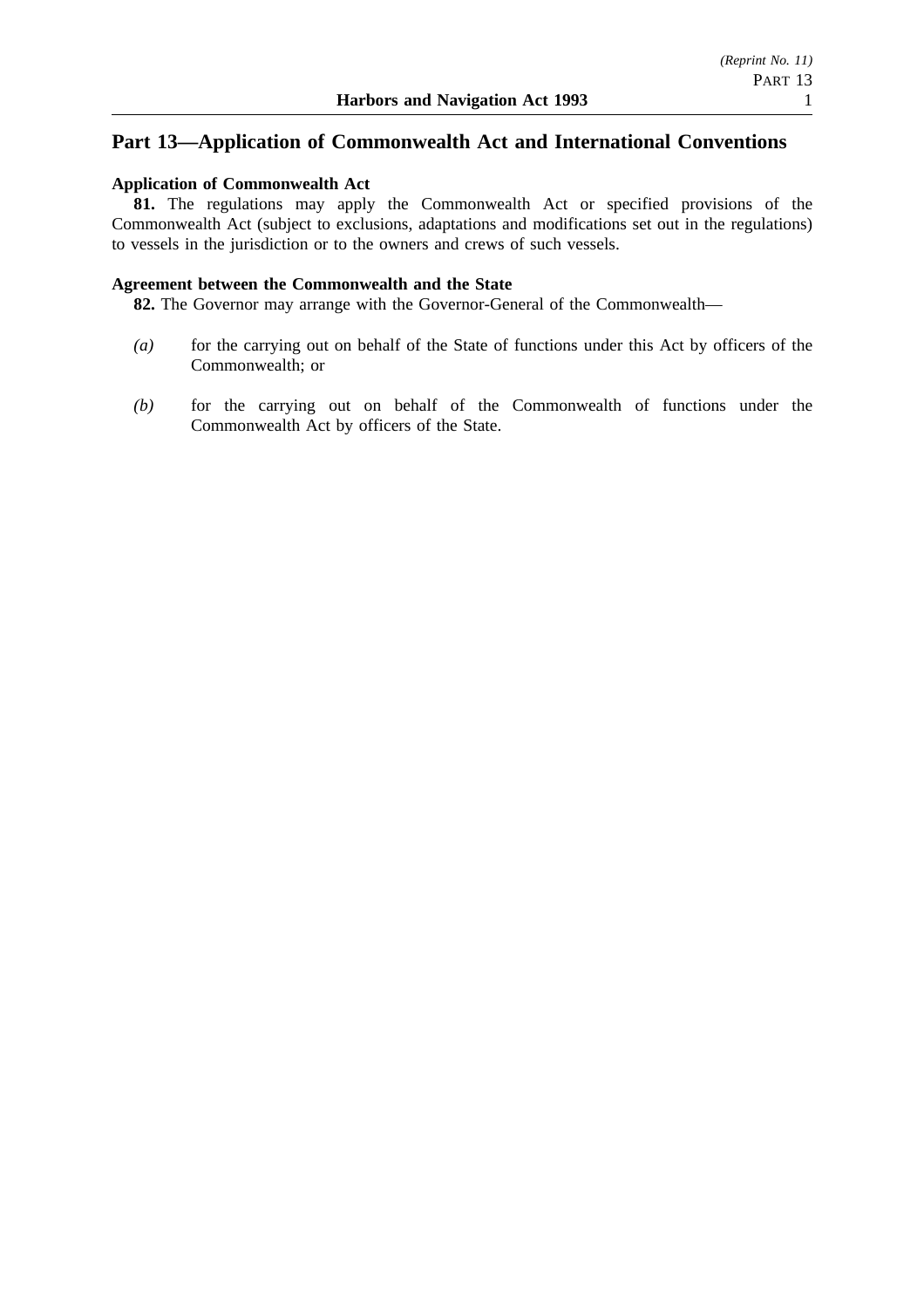## **Part 14—Miscellaneous**

### **Regattas etc**

**83.** (1) The CEO may, by instrument in writing, exempt the participants, and any person or class of persons performing incidental or ancillary functions, in any regatta, race, contest or other activity likely to involve the operation of vessels in contravention of this Act from specified provisions of this Act.

(2) An exemption under this section—

- *(a)* may be granted or refused at the discretion of the CEO (but an exemption cannot be granted in respect of an activity that is to take place within a port unless the port operator has first been consulted); and
- *(b)* operates for a period specified in the instrument of exemption; and
- *(c)* is subject to conditions specified in the instrument of exemption.
- (3) The CEO has an absolute discretion to cancel an exemption granted under this section.

### **Conduct on board vessels**

**84.** (1) A person who behaves in an offensive or disorderly manner while on board a vessel is guilty of an offence.

Maximum penalty: \$1 250.

(2) A person who molests a passenger or a member of the crew of a vessel is guilty of an offence.

Maximum penalty: \$1 250.

(3) If the conduct of a person on board a vessel threatens the safety of the vessel or disrupts good order on the vessel, the person in charge of the vessel, or a person acting on his or her authority, may exercise reasonable force to restrain that person.

### **Unlawful use of vessels**

**85.** A person who operates or interferes with a vessel without the owner's consent and without any other lawful authority or excuse is guilty of an offence.

Maximum penalty: \$1 250.

\*\*\*\*\*\*\*\*\*\*

### **Evidentiary provision**

**87.** (1) In any legal proceedings—

- *(a)* a certificate apparently signed by the Minister or the CEO as to a delegation of powers under this Act is, in the absence of proof to the contrary, proof of the matter certified;
- *(b)* a certificate apparently signed by an authorised person that a place referred to in the certificate is within the jurisdiction is, in the absence of proof to the contrary, proof of the fact so certified;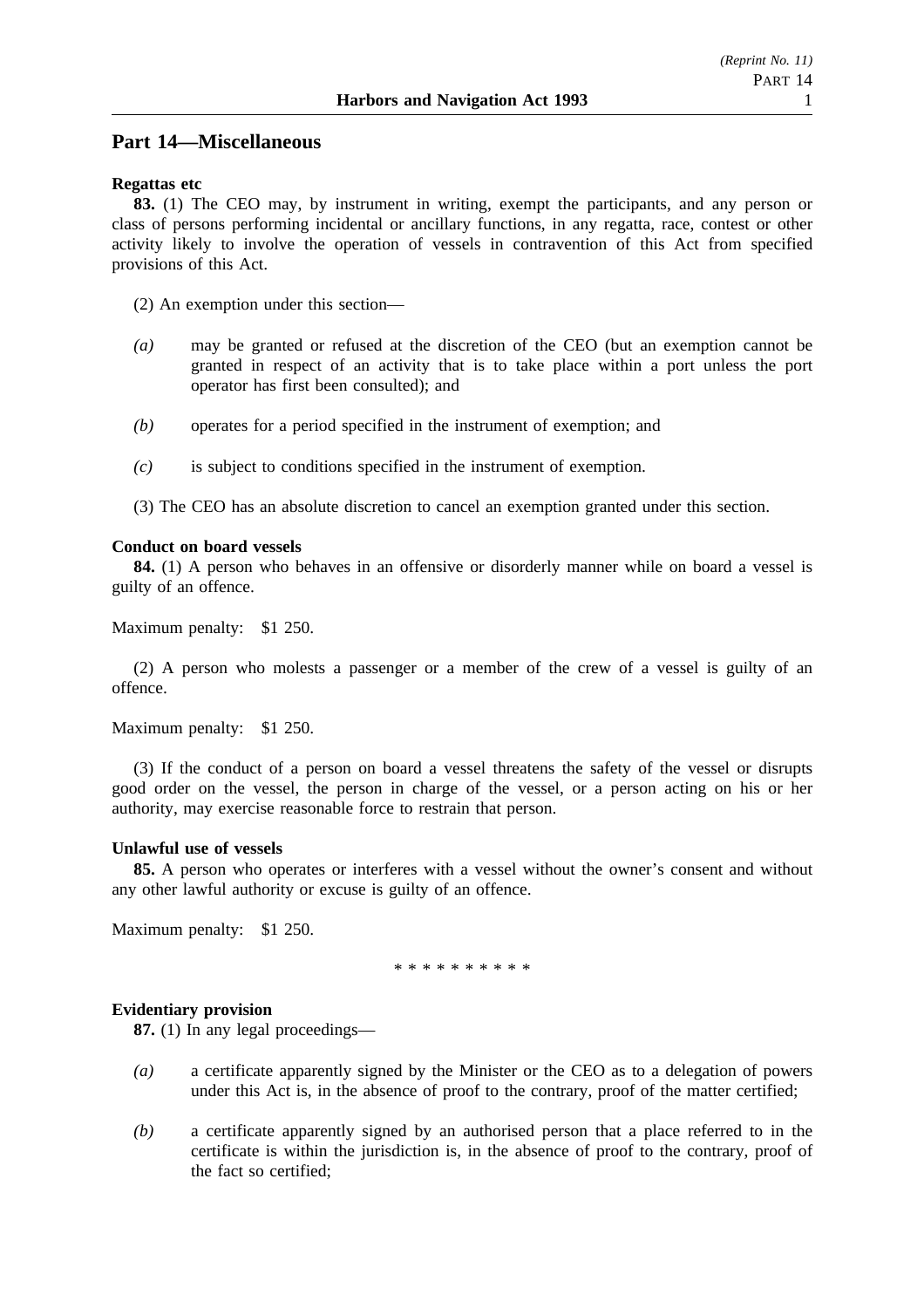- *(c)* a certificate apparently signed by the CEO or a delegate of the CEO certifying that, as at a date specified in the certificate, a person named in the certificate held or did not hold a licence, certificate, or exemption under this Act of a kind referred to in the certificate is, in the absence of proof to the contrary, proof of the matter so certified;
- *(d)* a certificate apparently signed by the CEO or a delegate of the CEO certifying that, as at a date specified in the certificate, a vessel referred to in the certificate was or was not registered under this Act is, in the absence of proof to the contrary, proof of the matter so certified;
- *(e)* a certificate apparently signed by the CEO or a delegate of the CEO certifying that, as at a date specified in the certificate, a certificate of survey or loadline certificate was or was not in force in respect of a vessel is, in the absence of proof to the contrary, proof of the matter so certified;
- *(f)* a certificate apparently signed by the CEO or a delegate of the CEO, as to the engine capacity or power of a specified vessel is, in the absence of proof to the contrary, proof of the matter so specified;
- *(g)* a certificate apparently signed by the CEO or a delegate of the CEO to the effect that a specified document had not been received by the CEO or the department on or before a specified date is, in the absence of proof to the contrary, proof that the document had not been lodged or given on or before that day.

(2) In proceedings for an offence against this Act, an allegation in a complaint that a specified person is or was the owner, the master or the operator of a vessel will be accepted, in the absence of proof to the contrary, as proof of the matter so alleged.

\*\*\*\*\*\*\*\*\*\*

### **Officers' liability**

**89.** (1) The Crown, the Minister or the CEO incurs no civil liability in consequence of—

- *(a)* the issue of any licence, certificate, exemption or consent under this Act; or
- *(b)* any act or omission with regard to the establishment, positioning or operation of navigational aids.

(2) An authorised person incurs no civil liability under this Act for an honest act or omission in the exercise or purported exercise of powers under this Act.

(3) A liability that would, but for subsection (2), attach to an authorised person attaches instead—

- *(a)* if the authorised person is an officer or employee of a port operator—to the port operator; or
- *(b)* in any other case—to the Minister.

(4) A port management officer (other than an authorised person) incurs no civil liability for an honest act or omission in the exercise or purported exercise of powers under this Act.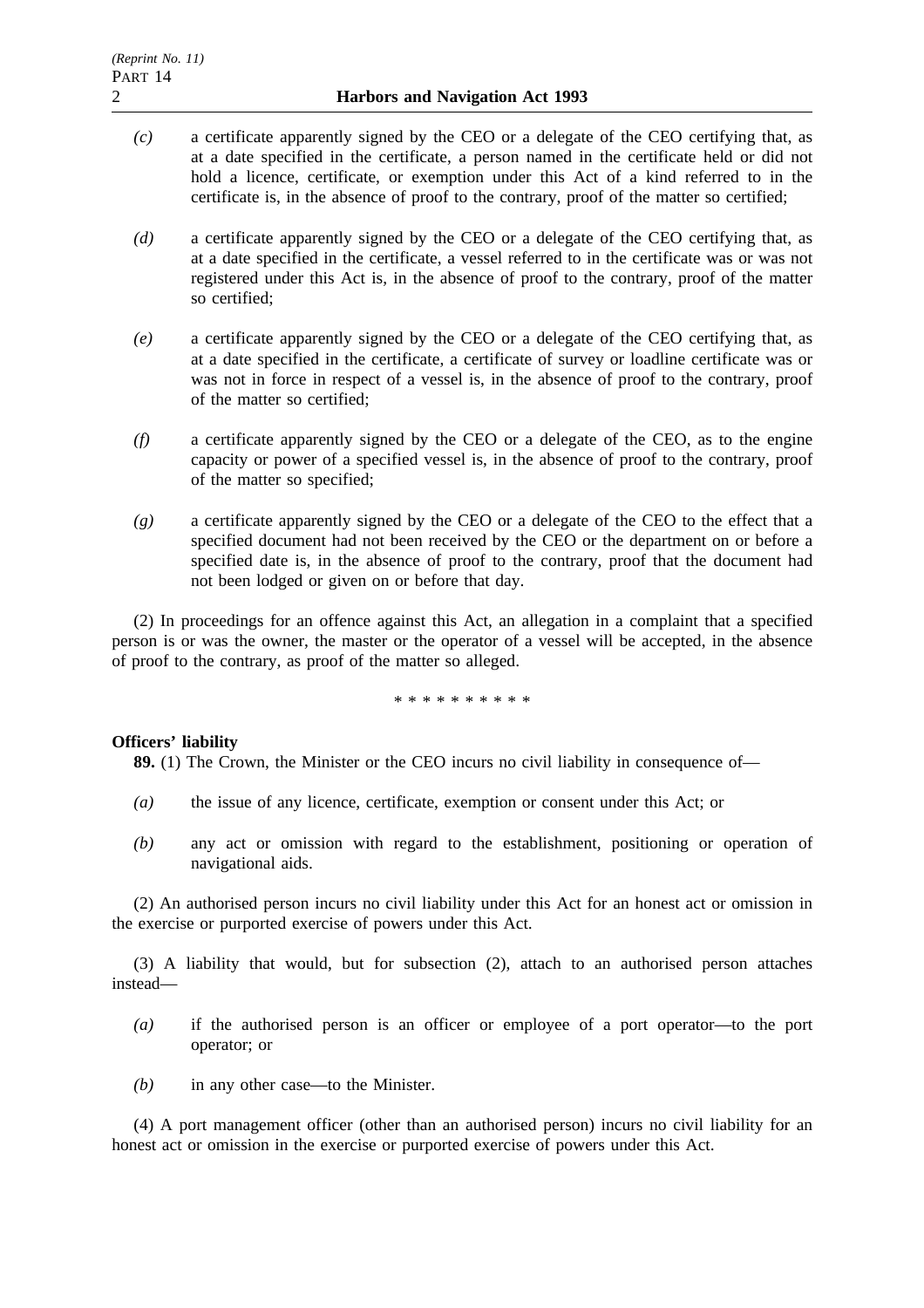(5) Any liability that would, but for subsection (4), attach to a port management officer attaches instead to the port operator that appointed the officer.

### **Recreational boating fund**

**90.** (1) All fees and charges recovered under this Act in relation to recreational vessels (other than fees and charges recovered under Part 5) must be paid into a separate fund.

(2) That fund is to be applied to defray the costs of administering this Act insofar as it relates to recreational vessels and may only be applied for that purpose.

### **Regulations**

**91.** (1) The Governor may make regulations for the purposes of this Act.

- (2) The regulations may, for example—
- *(a)* provide for the management of harbors and the admission and removal of vessels from them;
- *(b)* regulate the mooring or anchorage of vessels;
- *(c)* empower an authorised person to take action to move and secure any vessel that has not been anchored or moored in accordance with the regulations;
- *(d)* regulate the loading, unloading, carriage or handling of goods, making any special provision that may be necessary or desirable in relation to dangerous goods or any other particular class of goods;
- *(e)* regulate the storage of goods, making any special provision that may be necessary or desirable for the storage of dangerous goods or any other particular class of goods;
- *(f)* require the use of lights or signals to minimise the risk of collisions in harbors;
- *(g)* make any provision necessary or desirable to secure safety and good order in harbors or on harbor facilities or otherwise within the jurisdiction;
- *(h)* regulate the navigation of vessels within the jurisdiction;
- *(i)* impose rules to regulate navigation within the jurisdiction, to prevent collisions and to improve safety;
- *(j)* regulate the use of hire-and-drive vessels;
- *(k)* require the lighting and marking of vessels and of structures situated in or in the vicinity of navigable waters;
- *(l)* require the master or agent of every vessel or of every vessel of a specified class to announce the arrival of the vessel in a harbor;
- *(m)* require information as to goods to be loaded or unloaded to be kept and provided by the master or owner of a vessel or shipping agents, regulate the form in which the information is to be provided, and fix civil or criminal penalties for failing to provide the required information within the time allowed by the regulations;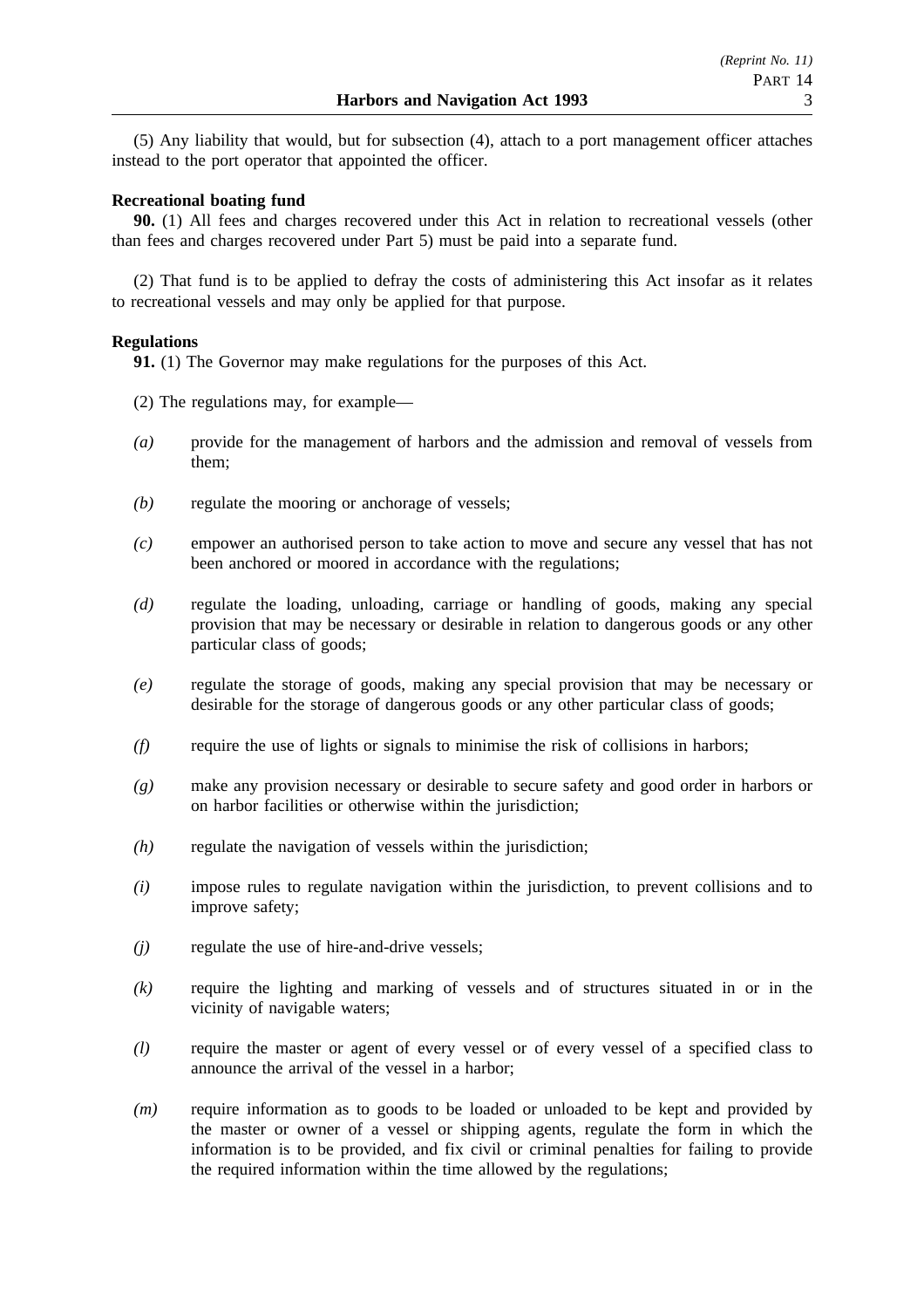- *(n)* require information as to pilotage to be kept and provided by the master or pilot of a vessel;
- *(o)* limiting the Minister's liability for loss of, or damage to, goods occurring while the goods are in the Minister's custody or the Minister is otherwise responsible for the goods;
- *(p)* regulate, restrict or prohibit parking, or otherwise control traffic, on or in the vicinity of land or any structure under the care, control and management of the Minister;
- *(q)* require that specified equipment be carried by, or fitted to, vessels of a specified class;
- *(r)* declare any part of the jurisdiction to be a speed zone and impose a speed limit for that zone or otherwise impose speed limits in any part of the jurisdiction;
- *(s)* regulate, restrict or prohibit the discharge of pollutants into waters within the jurisdiction or make any other provision to prevent or reduce pollution;
- *(t)* place limits on the mass or volume of cargo that may be carried by a vessel or the number of passengers and crew or otherwise regulate the loading of vessels;
- *(u)* provide for the designation of parts of wharfs or harbor facilities as restricted areas, and empower authorised persons to direct persons not to enter, or to leave, a restricted area;
- *(v)* place limits on the mass of vehicles on or in the vicinity of land, or any structure, under the care, control and management of the Minister;
- *(w)* require and regulate the reporting of accidents on or in the vicinity of land or any structure under the care, control and management of the Minister;
- *(x)* regulate, restrict or prohibit the deposit of waste on or in the vicinity of land or any structure under the care, control or management of the Minister;
- *(y)* regulate trade, advertisement or other commercial or recreational activity on or in the vicinity of land or any structure under the care, control and management of the Minister;
- *(z)* regulate, restrict or prohibit the carriage of dangerous cargoes;
- *(aa)* regulate the form or manner of any application under this Act and require documents or information to accompany such application;
- *(ab)* regulate the transfer of registration of a vessel or the transfer of a licence to carry on a business of hiring out vessels under this Act;
- *(ac)* fix fees to be paid in respect of any matter under this Act and regulate the recovery, waiving or reduction of such fees;
- *(ad)* fix and impose a levy to be paid (in addition to the registration fee) on the registration or renewal of the registration of a power-driven recreational vessel and provide for the revenue derived from the levy to be paid into a special fund to be used for the purpose of establishing, maintaining and improving recreational boating facilities;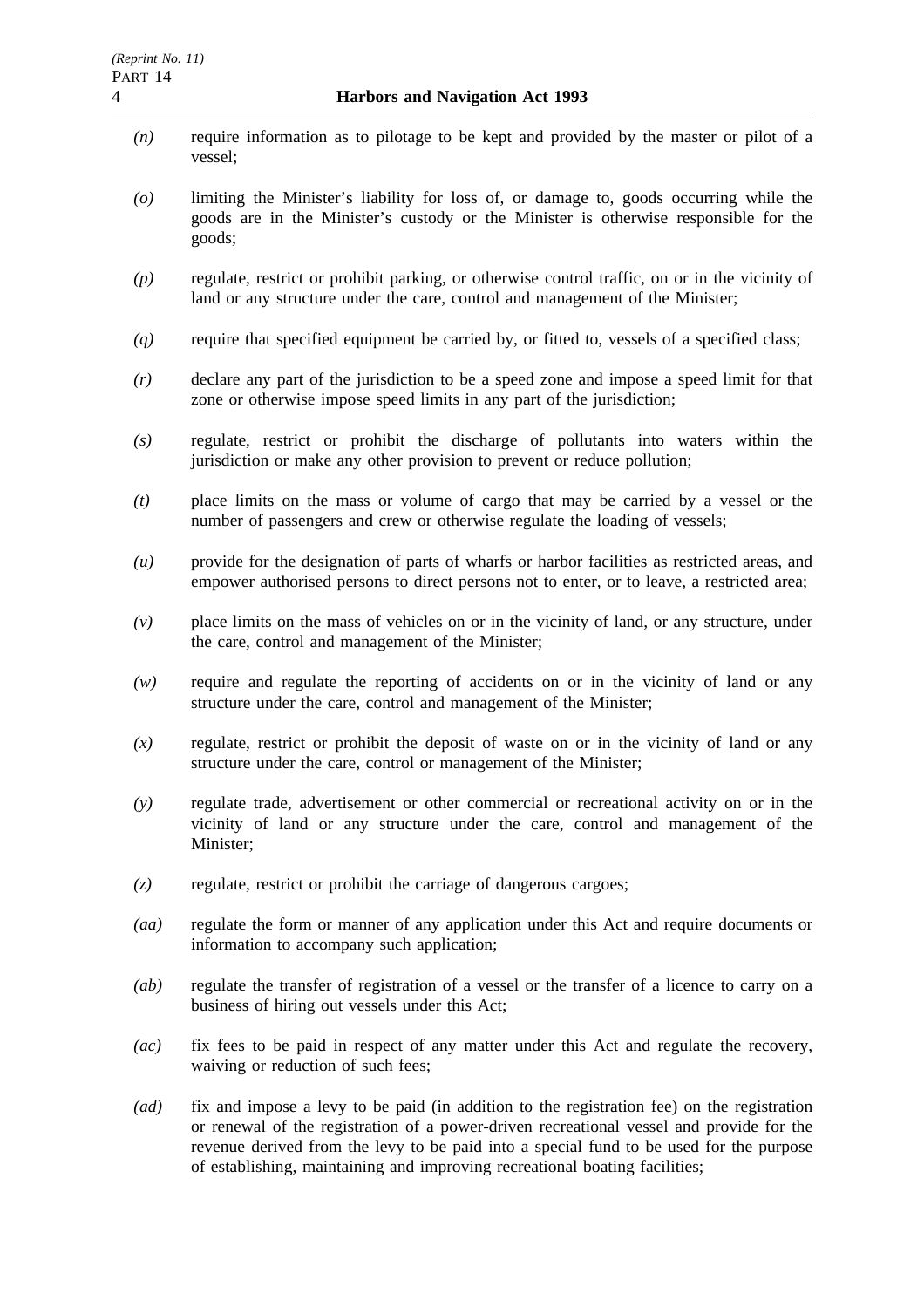- *(ae)* fix and impose a levy in respect of commercial fishing vessels, provide for the payment and recovery of the levy, and provide for the revenue derived from the levy to be paid into a special fund to be used for the purpose of establishing, maintaining and improving facilities for commercial fishing vessels;
- *(af)* provide for a committee (with a majority of members nominated by relevant interest groups) to advise the Minister on the amounts of the levies imposed under paragraphs *(ad)* and *(ae)* and the application of the special funds established under those paragraphs;
- *(ag)* fix default charges to be paid if an amount payable under this Act is not paid within a time allowed by the regulations for payment;
- *(ah)* make provisions in relation to evidence in proceedings for an offence against the regulations;
- *(ai)* exempt (conditionally or unconditionally) specified persons or vessels or persons or vessels of a specified class, from the provisions, or any specified provisions, of this Act.

(3) A regulation may be of general or limited application according to the class of vessels to which it applies, the area in which it applies, the circumstances of its application, or any other specified factor.

(4) A regulation may confer discretionary powers on the Minister, the CEO or an authorised person.

(5) The regulations may incorporate or operate by reference to a code or standard published by a specified authority as in force at a specified time or as in force from time to time.

(6) If a code or standard is referred to or incorporated in the regulations—

- *(a)* a copy of the code or standard must be kept available for inspection by members of the public, without charge and during normal office hours, at an office or offices specified in the regulations; and
- *(b)* evidence of the contents of the code or standard may be given in any legal proceedings by production of a document apparently certified by the Minister to be a true copy of the code or standard.

(7) The regulations may impose fines, not exceeding \$5 000, for offences against the regulations.

(8) The regulations may fix expiation fees for alleged offences against the regulations.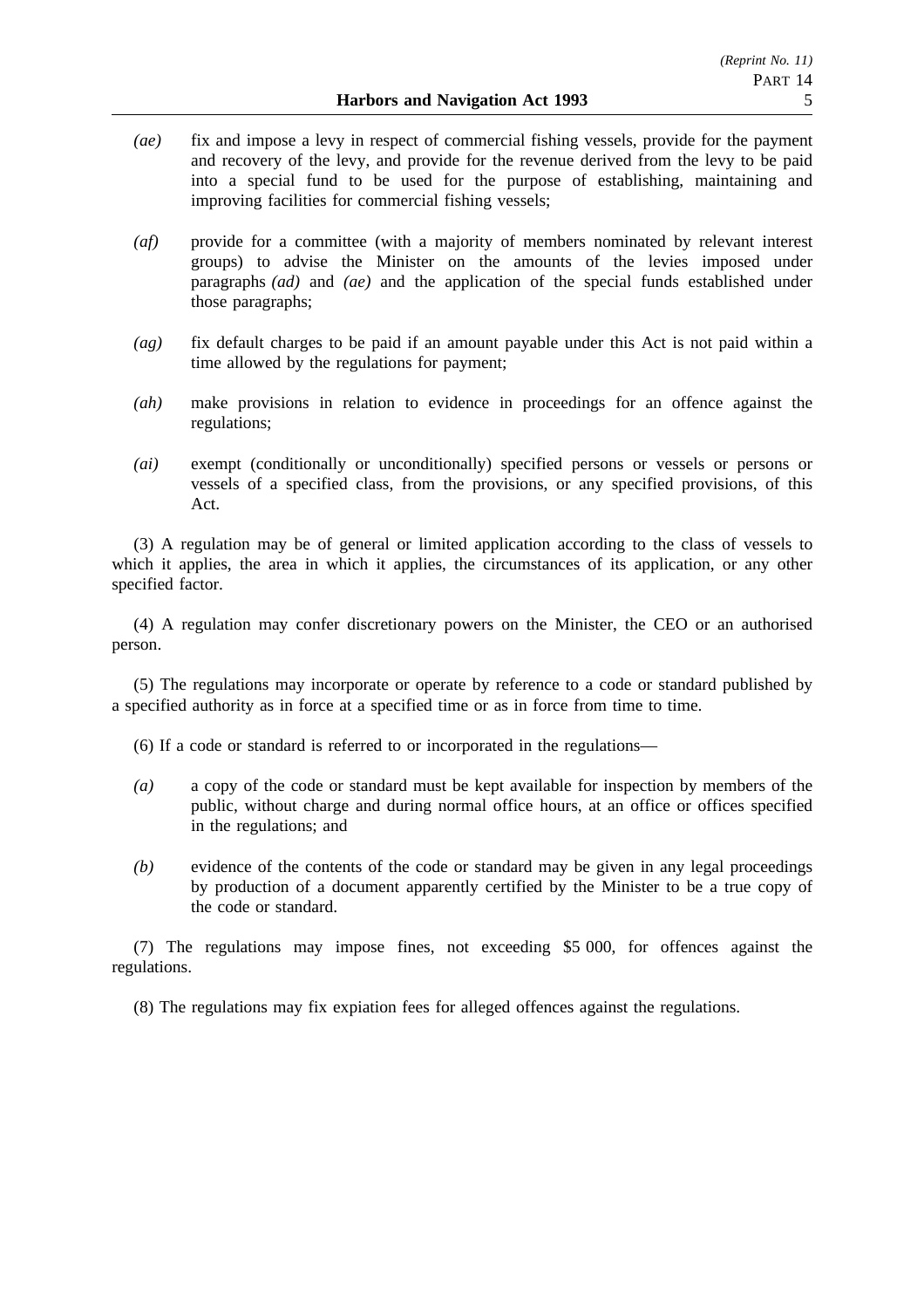# **Schedule 1—Harbors**

#### **Harbors to which this Act applies**

**1.** (1) This Act applies to the following harbors:

| American River           | Point Turton    | Rapid Bay          |
|--------------------------|-----------------|--------------------|
| Ardrossan                | Port Adelaide   | Robe               |
| Beachport and Southend   | Port Augusta    | <b>Streaky Bay</b> |
| Cape Jaffa               | Port Bonython   | Thevenard          |
| Cape Jervis              | Port Broughton  | Venus Bay          |
| Coffin Bay               | Port Giles      | Victor Harbor      |
| Cowell (Franklin Harbor) | Port MacDonnell | Vivonne Bay        |
| Kingscote                | Port Pirie      | Wallaroo           |
| Kingston SE              | Port Lincoln    | Whyalla            |
| Klein Point              | Port Stanvac    |                    |
| Penneshaw                | Port Wakefield  |                    |

(2) Regulations may be made under this Act defining the boundaries to any of the harbors referred to above.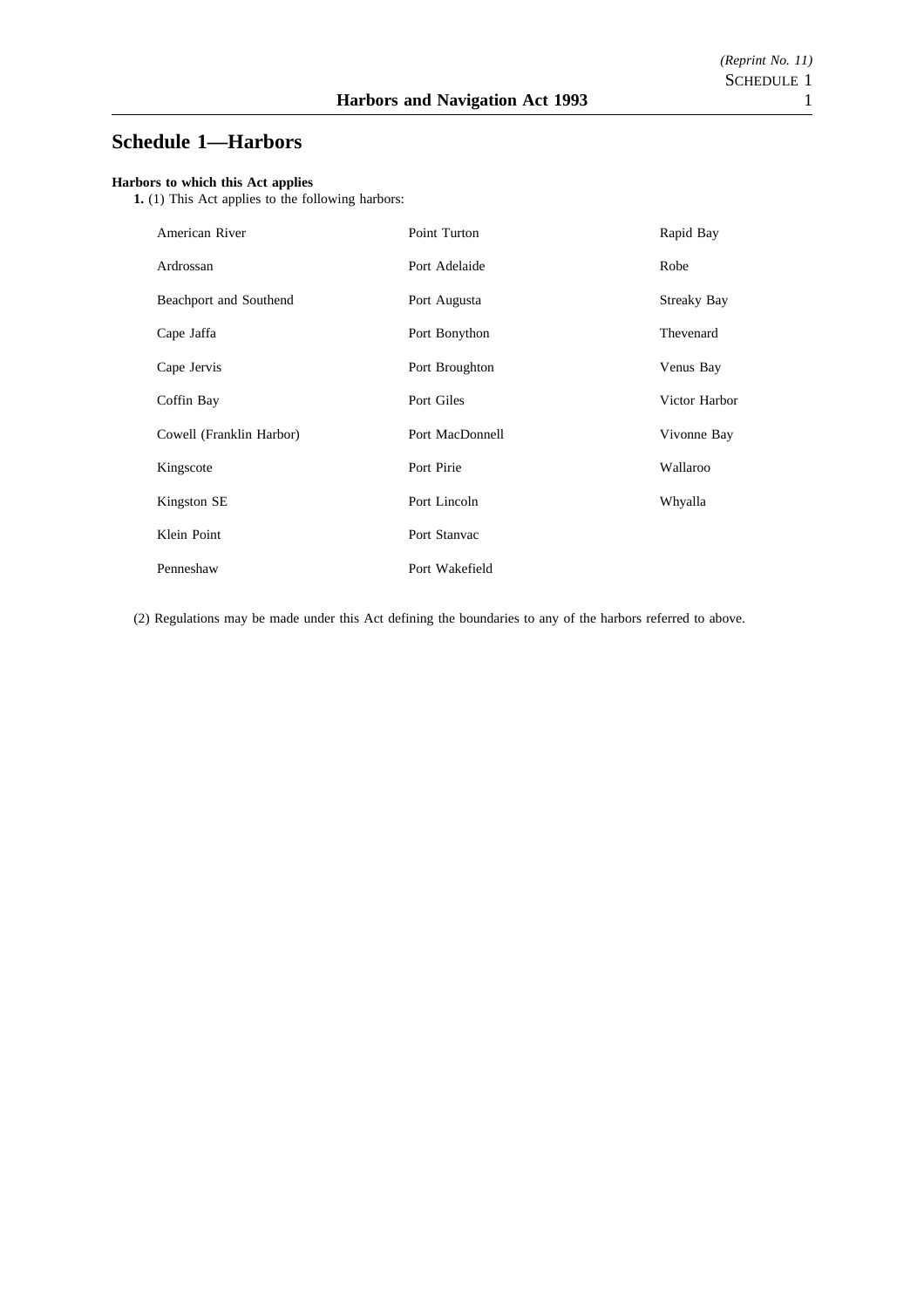## **Schedule 2—Transitional provisions**

\*\*\*\*\*\*\*\*\*\*

#### **Transitional provisions**

**2.** (1) A certificate of survey in force under the *Marine Act 1936* immediately before the commencement of this Act continues in force subject to this Act as if it were a certificate of survey issued under this Act.

(2) A certificate of competency in force under the *Marine Act 1936*, or a boat operator's licence in force under the *Boating Act 1974*, immediately before the commencement of this Act, continues in force subject to this Act as if it were a certificate of competency issued under this Act.

(3) If the Governor had withdrawn land from the Minister under section 64(4) of the *Harbors Act 1936*, the withdrawal remains in effect for the purposes of this Act unless revoked by the Governor.

(4) A loadline certificate in force under the *Marine Act 1936* immediately before the commencement of this Act continues in force subject to this Act as if it were a loadline certificate issued under this Act.

(5) A special permit to operate a vessel in force under the *Boating Act 1974* immediately before the commencement of this Act continues in force subject to this Act as if it were a special permit issued under this Act.

(6) A licence in force under Part 3A of the *Boating Act 1974* immediately before the commencement of this Act continues in force subject to this Act as if it were a licence issued under Part 8 and as if the conditions of the licence had been imposed under Part 8.

(7) The registration of a vessel in force under the *Boating Act 1974* immediately before the commencement of this Act continues in force subject to this Act as if it were registration of the vessel under this Act.

(8) By-laws in force under the *Harbors Act 1936* immediately before the commencement of this Act continue in force subject to this Act as if they were made under this Act.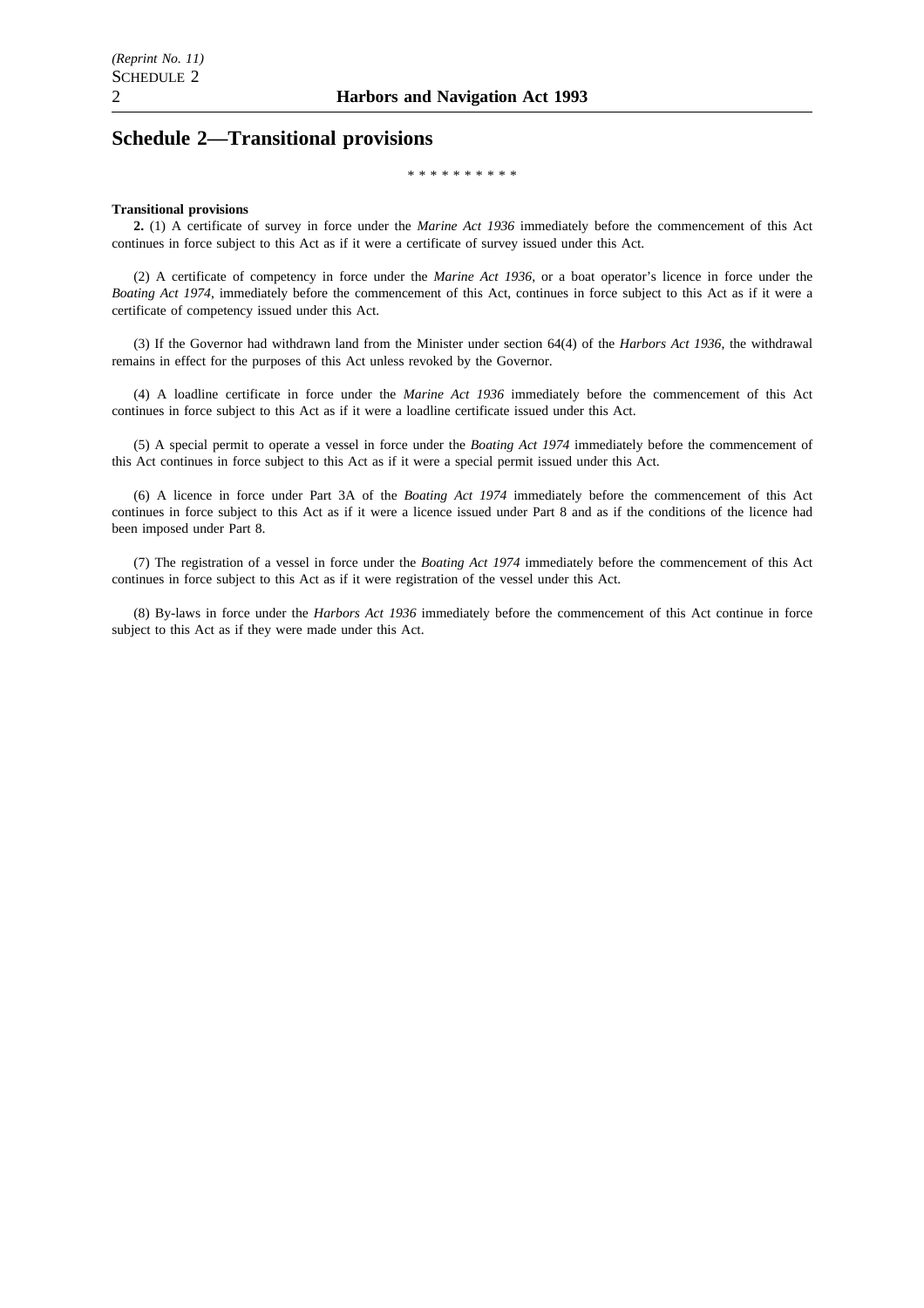## **APPENDIX**

### **LEGISLATIVE HISTORY**

#### **Repeals**

The *Harbors and Navigation Act 1993* repealed the following:

*Boating Act 1974 Harbors Act 1936 Marine Act 1936*

#### **Transitional Provisions**

(*Transitional provision from Statutes Amendment and Repeal (Common Expiation Scheme) Act 1996, s. 5*)

5. An Act repealed or amended by this Act will continue to apply (as in force immediately prior to the repeal or amendment coming into operation) to an expiation notice issued under the repealed or amended Act.

(*Transitional provision from Harbors and Navigation (Miscellaneous) Amendment Act 2000, s. 14*)

14. (1) On the commencement of section 7 of this Act, the appointed members of the State Crewing Committee who held office immediately prior to that commencement vacate their offices so that appointments may be made to the Committee under the principal Act as amended by this Act.

(2) Subsection (1) does not derogate from section 16 of the *Acts Interpretation Act 1915*.

(*Transitional provision from Statutes Amendment (Transport Portfolio) Act 2001, s. 9*)

9. An amendment to the principal Act effected by a provision of this Part does not apply in relation to an offence committed before the commencement of that provision.

### **Legislative History**

(*entries in bold type indicate amendments incorporated since the last reprint*)

| Long title:             | amended under Legislation Revision and Publication Act 2002 3.7.03         |
|-------------------------|----------------------------------------------------------------------------|
| Section 2:              | omitted under <i>Legislation Revision and Publication Act 2002</i> 3.7.03  |
| Section $4(1)$ :        | definition of "the Corporation" inserted by 45, 1994, s. 2; repealed by    |
|                         | 81, 2000, s. 3(a)                                                          |
|                         | definition of "a Corporation port" inserted by 45, 1994, s. 2; repealed by |
|                         | 81, 2000, s. 3(a)                                                          |
|                         | definition of "fishing vessel" substituted by 45, 1994, s. 11              |
|                         | definitions of "port", "port management officer" and "port operator"       |
|                         | inserted by $81, 2000, s. 3(b)$                                            |
| Section 6:              | substituted by 79, 2000, s. 3                                              |
| Section $12(1a)$ :      | inserted by 45, 1994, s. 3; substituted by 81, 2000, s. $4(a)$             |
| Section $12(1b)$ :      | inserted by 79, 2000, s. $4(a)$                                            |
| Section $12(2)$ :       | amended by 79, 2000, s. 4(b)                                               |
| Section $12(3)$ :       | substituted by $81, 2000, s. 4(b)$                                         |
| Section $14(1)$ :       | amended by 79, 2000, s. 5                                                  |
| Section $14(1a)$ :      | inserted by 37, 2002, s. 6                                                 |
| Section $14(2)$ :       | amended by 79, 2000, Sched. cl. (b)                                        |
| Section $15(3)$ :       | amended by 45, 1994, s. 4; 81, 2000, s. 5(a)                               |
| Section $15(3)(ba)$ :   | repealed by 81, 2000, s. $5(b)$                                            |
| Section 18A:            | inserted by 45, 1994, s. 12                                                |
| Section $18A(1)$ :      | substituted by $81, 2000, s. 6$                                            |
| Section $18A(1a)$ :     | inserted by 81, 2000, s. 6                                                 |
| Section $20(2)$ :       | amended by 81, 2000, s. 7                                                  |
| Section $21(1)$ :       | amended by 45, 1994, s. 5; 81, 2000, s. 8                                  |
| Section $22(1)$ :       | amended by 45, 1994, s. 6; redesignated as s. $22(1)$ by                   |
| (previously section 22) | 81, 2000, s. 9(b); amended by 81, 2000, s. 9(a)                            |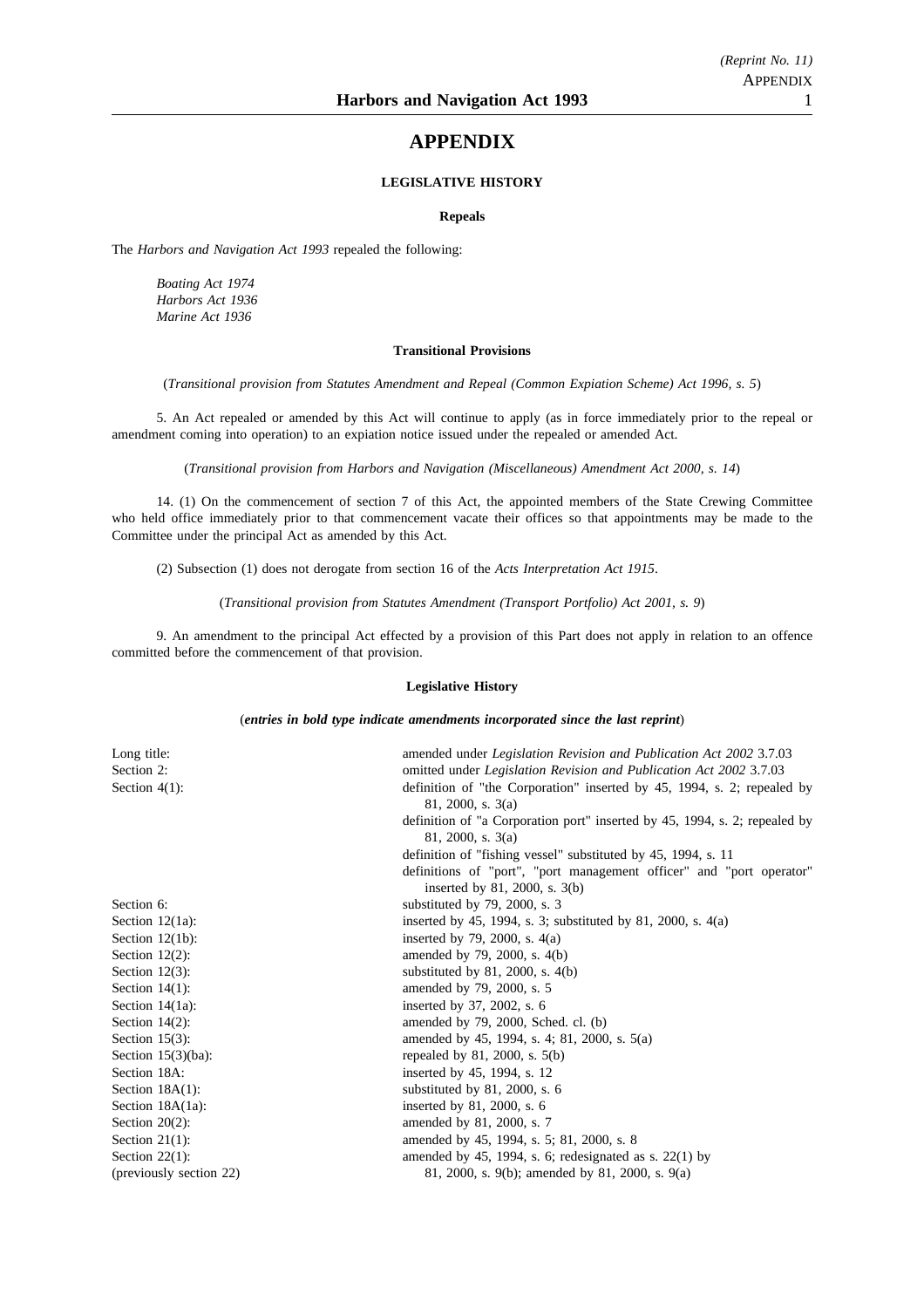### 2 **Harbors and Navigation Act 1993**

Section  $22(2) - (4)$ : inserted by 81, 2000, s. 9(b) Section 23(3): amended by 79, 2000, Sched. cl. (b) Section 24(1) and (5): amended by 79, 2000, Sched. cl. (b) Section  $25(1a)$ : inserted by 81, 2000, s. 10(a) Section 25(2): amended by 45, 1994, s. 13 Section 25(2a): inserted by 81, 2000, s. 10(b) Section 25(3): substituted by 81, 2000, s.  $10(c)$ Section 25(4): amended by 79, 2000, Sched. cl. (b) Section 25(5): inserted by 81, 2000, s. 10(d) Section 26: **amended** by 45, 1994, s. 7; 17, 2001, s. 4; substituted by 81, 2000, s. 11 Section 26(2a) and (2b): inserted by 35, 2003, Sched. cl. 8(a) Section 26(6): inserted by 35, 2003, Sched. cl. 8(b) Section 27(1a): inserted by 45, 1994, s. 8; substituted by 81, 2000, s. 12(a) Section 27(3): substituted by 81, 2000, s. 12(b) Part 5 heading: substituted by 81, 2000, s. 13 Division 1 of Part 5 comprising s. 28 and heading amended by 45, 1994, s. 9; repealed and ss. 28 - 28H and heading inserted in its place by 81, 2000, s. 13 Division 2 of Part 5 comprising ss. 29, 30 and heading repealed and s. 29 and heading inserted in its place by 81, 2000, s. 13 Division 2A of Part 5 comprising ss. 29A - 29C and heading inserted by 81, 2000, s. 13 Division 3 of Part 5 comprising s. 31 and heading repealed and ss. 30 - 30B and heading inserted in its place by 81, 2000, s. 13 Division 4 of Part 5 comprising s. 32 and heading repealed and ss. 31 - 31D and heading inserted in its place by 81, 2000, s. 13 Part 5 Division 5 heading: repealed by 81, 2000, s. 14 Part 5A heading: inserted by 81, 2000, s. 14 Section 33(1a): inserted by 45, 1994, s. 14(a) Section 33(3): amended by 81, 2000, s. 15 Section 33(4): amended by 79, 2000, Sched. cl. (b); 81, 2000, s. 15 Section 33(5): substituted by 45, 1994, s. 14(b) Section 33(6): amended by 79, 2000, Sched. cl. (b) Section 34(1a): inserted by 45, 1994, s. 15(a) Section 34(3): amended by 81, 2000, s. 16 Section 34(4): amended by 79, 2000, Sched. cl. (b); 81, 2000, s. 16 Section 34(4a): inserted by 45, 1994, s. 15(b) Section 34(6): amended by 79, 2000, Sched. cl. (b) Section 35(1): amended by 81, 2000, s. 17 Section 35(2): amended by 79, 2000, Sched. cl. (b) Section 35(4): inserted by 45, 1994, s. 16 Section  $38(1)$  and  $(2)$ : amended by 79, 2000, Sched. cl. (b) Section 39A: inserted by 79, 2000, s. 6 Section 40(2): amended by 79, 2000, s. 7(a) Section  $40(2a)$ : inserted by 79, 2000, s. 7(b) Section 41(3): amended by 79, 2000, s. 8 Section 42A: inserted by 79, 2000, s. 9 Section 44(2): amended by 79, 2000, Sched. cl. (b) Section 46: **amended** by 45, 1994, s. 17 Section 47(1): amended by 45, 1994, s. 18(a); 79, 2000, Sched. cl. (b) Section 47(2): amended by 45, 1994, s. 18(b); 79, 2000, Sched. cl. (b) Section 47(3): amended by 34, 1996, s. 4 (Sched. cl. 18); 79, 2000, Sched. cl. (b) Section 47(3a): inserted by 37, 2002, s. 7 Section 47(4): amended by 34, 1996, s. 4 (Sched. cl. 18); 79, 2000, Sched. cl. (b) Section 50(1): amended by 45, 1994, s. 19(a) Section 50(2): amended by 45, 1994, s. 19(b) Section 50(3): amended by 79, 2000, Sched. cl. (b)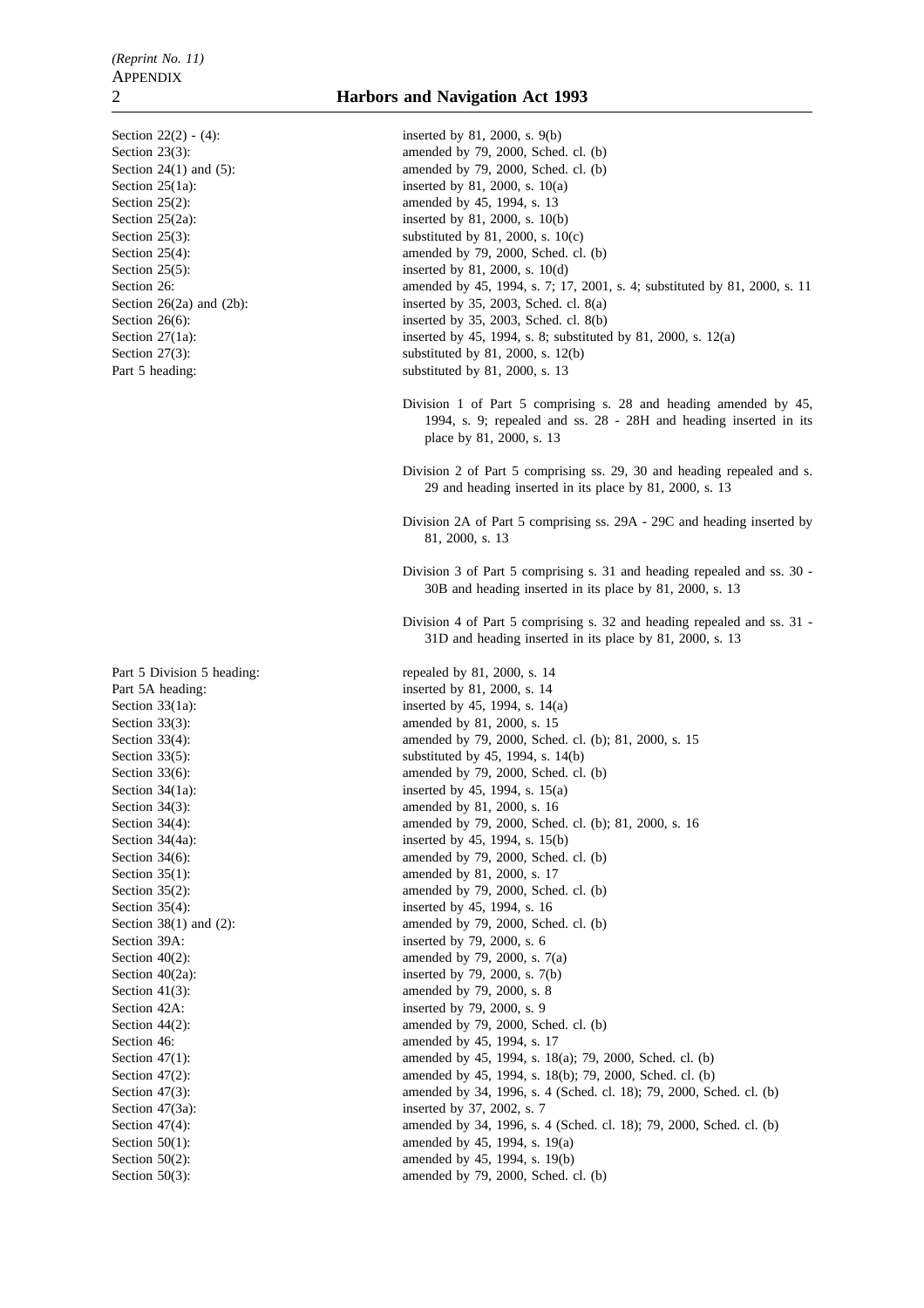Section 52: amended by 79, 2000, Sched. cl. (b) Section 71(6): inserted by 95, 1995, s. 4 Section 73A: inserted by 95, 1995, s. 8 Section 74(16a): inserted by 17, 2001, s. 8

Section 52A: inserted by 45, 1994, s. 20 Section 53(3) and (5): amended by 79, 2000, Sched. cl. (b) Section 54: amended by 45, 1994, s. 21 Section 55(2): amended by 34, 1996, s. 4 (Sched. cl. 18); 79, 2000, Sched. cl. (b) Section 57(3): amended by 79, 2000, Sched. cl. (b) Section 57(4): inserted by 45, 1994, s. 22 Section 57(5): inserted by 45, 1994, s. 22; amended by 79, 2000, Sched. cl. (b) Section 59(5): amended by 79, 2000, Sched. cl. (b) Section  $60(1)$  and  $(2)$ : amended by 79, 2000, Sched. cl. (b) Section 63(5): amended by 79, 2000, Sched. cl. (b) Section  $64(1)$  and  $(2)$ : amended by 79, 2000, Sched. cl. (b) Section 65(2): amended by 34, 1996, s. 4 (Sched. cl. 18); 79, 2000, s. 10 Section 65A: inserted by 79, 2000, s. 11 Section 66(1): amended by 79, 2000, s. 12 Section 66(3): amended by 79, 2000, Sched. cl. (b) Section 67: **amended by 79**, 2000, Sched. cl. (b); substituted by 81, 2000, s. 18 Section 68(1): amended by 79, 2000, s. 13 Section 68(3): amended by 79, 2000, Sched. cl. (b) Section  $69(1)$  and  $(2)$ : amended by 79, 2000, Sched. cl. (b) Section 70(4): substituted by 8, 2003, s. 5 Section 71(2): amended by 79, 2000, Sched. cl. (b) Section 71(3a): inserted by 17, 2001, s. 5(a) Section 71(4): substituted by 17, 2001, s. 5(b) Section 71(5): substituted by 95, 1995, s. 4 Section 72(1): repealed by 95, 1995, s.  $5(a)$ Section 72(2): amended by 95, 1995, s. 5(b); 37, 2002, s. 8 Section 72(3): amended by 95, 1995, s. 5(c) Section  $72(4)$ : substituted by 95, 1995, s. 5(d) Section  $72(5)$ : repealed by 95, 1995, s. 5(d) Sections 72A and 72B: inserted by 95, 1995, s. 6 **Section 72B(2):** definition of "registered nurse" substituted by 8, 2003, s. 6 Section 72C: inserted by 17, 2001, s. 6 Section 73(1): amended by 95, 1995, s. 7(a), (b) Section 73(2):<br>Section 73(2a):<br>Section 73(2a):<br>Section 73(2a):<br>Section 73(2a):<br>Section 13(2a):<br>Section 13(2a):<br>Section 13(2a): Section 73(2a): inserted by 95, 1995, s. 7(c)<br>Section 73(3): inserted by 95, 1995, s. 7(c) amended by 17, 2001, s.  $7(a)$ Section 73(4): amended by 95, 1995, s. 7(d) Section 73(5): amended by 95, 1995, s. 7(e), (f); 17, 2001, s. 7(b), (c) Section 73(5a): inserted by 95, 1995, s. 7(g); amended by 27, 2001, s. 7(d) Section 73(6): amended by 95, 1995, s. 7(h) Section 73(7) and (8): inserted by 95, 1995, s. 7(i) Section 74(7): substituted by 95, 1995, s.  $9(a)$ Section 74(10): substituted by 95, 1995, s. 9(b) Section 74(10a): inserted by 95, 1995, s. 9(b) Section 74(17): amended by 95, 1995, s. 9(c), (d) Section 74(19): substituted by 8, 2003, s. 7 Section 75(3): amended by 34, 1996, s. 4 (Sched. cl. 18); 79, 2000, Sched. cl. (b) Section 76(1): amended by 95, 1995, s. 10(a) Section 76(3): amended by 95, 1995, s. 10(b); 79, 2000, Sched. cl. (b) Section 80(2): substituted by 81, 2000, s. 19 Section 81: substituted by 45, 1994, s. 23 Section 83(2): amended by 45, 1994, s. 10; 81, 2000, s. 20 Section 84(1) and (2): amended by 79, 2000, Sched. cl. (b) Section 85: amended by 79, 2000, Sched. cl. (b) Section 86: repealed by 34, 1996, s. 4 (Sched. cl. 18) Section 88: repealed by 37, 2002, s. 9 Section 89(3): substituted by 81, 2000, s. 21 Section 89(4) and (5): inserted by 81, 2000, s. 21 Section 91(7): substituted by 79, 2000, Sched. cl. (a)